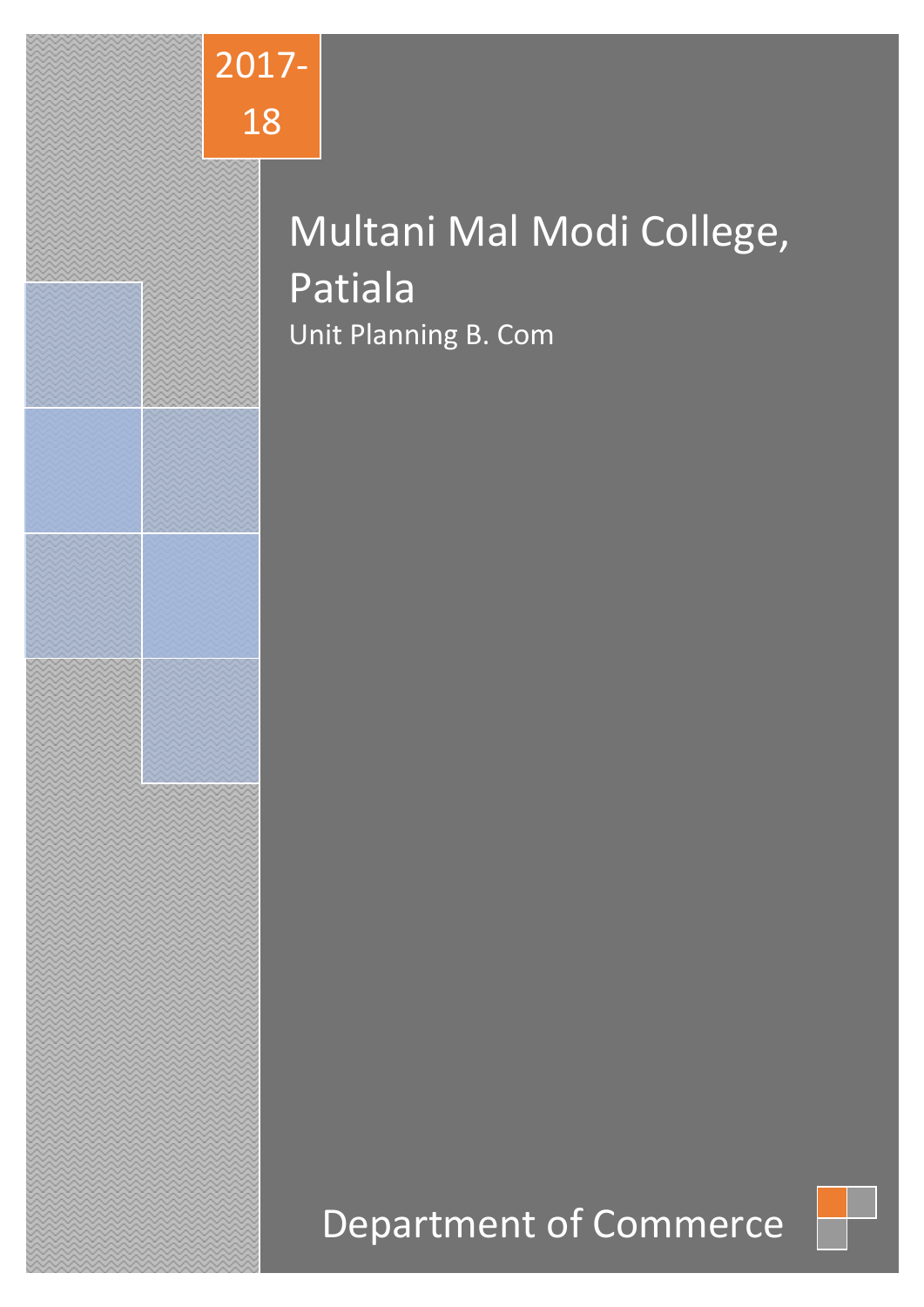# **BCom-I (Semester-I)**

# **BC 101 -ਪੰਜਾਬੀਲਾਜ਼ਮੀ**

| <b>TILLMST-I</b>                                                            |
|-----------------------------------------------------------------------------|
| ਭਾਗ-ੳ:ਕਥਾਰੰਗ, ਸੰਪਾ.ਵਰਿਆਮਸਿੰਘ ਸੰਧੂ ਅਤੇ ਡਾ.ਬਲਦੇਵ ਸਿੰਘਚੀਮਾ।                    |
|                                                                             |
| <b>TILLMST-II</b>                                                           |
| ਂ (1)  ਨਿਬੰਧ-ਰਚਨਾ : ਸਮਾਜੂਕ, ਵਾਤਾਵਰਣ ਅਤੇ ਸਭਿਆਚਾਰਵਿਸ਼ੇ ਨਾਲ ਸਬੰਧਤ।<br>ਭਾਗ–ਅ∶   |
| $(2)$ ਵਿਆਰਕਣ:                                                               |
| (i)ਪੰਜਾਬੀਧੁਨੀ-ਵਿਉਂਤ, ਸਵਰ, ਵਿਅੰਜਨ, ਉਚਾਰਨਅੰਗ, ਉਚਾਰਨ ਸਥਾਨ ਤੇ ਉਚਾਰਨਵਿਧੀ         |
| ਅਨੁਸਾਰ ਧੁਨੀਆਂ ਦਾ ਵਰਗੀਕਰਣ।                                                   |
| (ii) ਸ਼ਬਦ-ਸ਼ੇਣੀਆਂ ਅਤੇ ਰੁਪਾਂਤਰਨਨਾਂਵ, ਪੜਨਾਂਵ, ਵਿਸ਼ੇਸ਼ਣ, ਕਿਰਿਆ, ਕਿਰਿਆਵਿਸ਼ੇਸ਼ਣ, |
| ਸੰਬੰਧਕ, ਯੋਜਕ, ਪ੍ਰਸ਼ਨ ਸੁਚਕ ਸ਼ਬਦ।                                             |
|                                                                             |
| <b>TILLFINAL EXAM</b>                                                       |
| ਭਾਗ ੲ – ਭਾਗ –ੳ ਅਤੇ ਭਾਗ–ਅ ਦੇ ਵਿਆਕਰਨਵਾਲੇ ਭਾਗਵਿਚੋਂ ਸੰਖੇਪ ਉੱਤਰਾਂਵਾਲੇ ਪ੍ਰਸ਼ਨ।    |
| ਵਿਦਿਆਰਥੀ ਨੇ ਦੋਵਾਂਵਿਚੋਂਇੱਕਪ੍ਰਸ਼ਨਕਰਨਾਹੋਵੇਗਾ।                                  |
|                                                                             |
|                                                                             |

| <b>Mode of Assessment</b> |                            |                        |
|---------------------------|----------------------------|------------------------|
| Sr. No.                   | <b>Component</b>           | Weightage              |
|                           | Mid Semester Test (MST)    | 40% (Average of 2 MST) |
|                           | <b>Written Assignments</b> | 40%                    |
|                           | Attendance                 | 20%                    |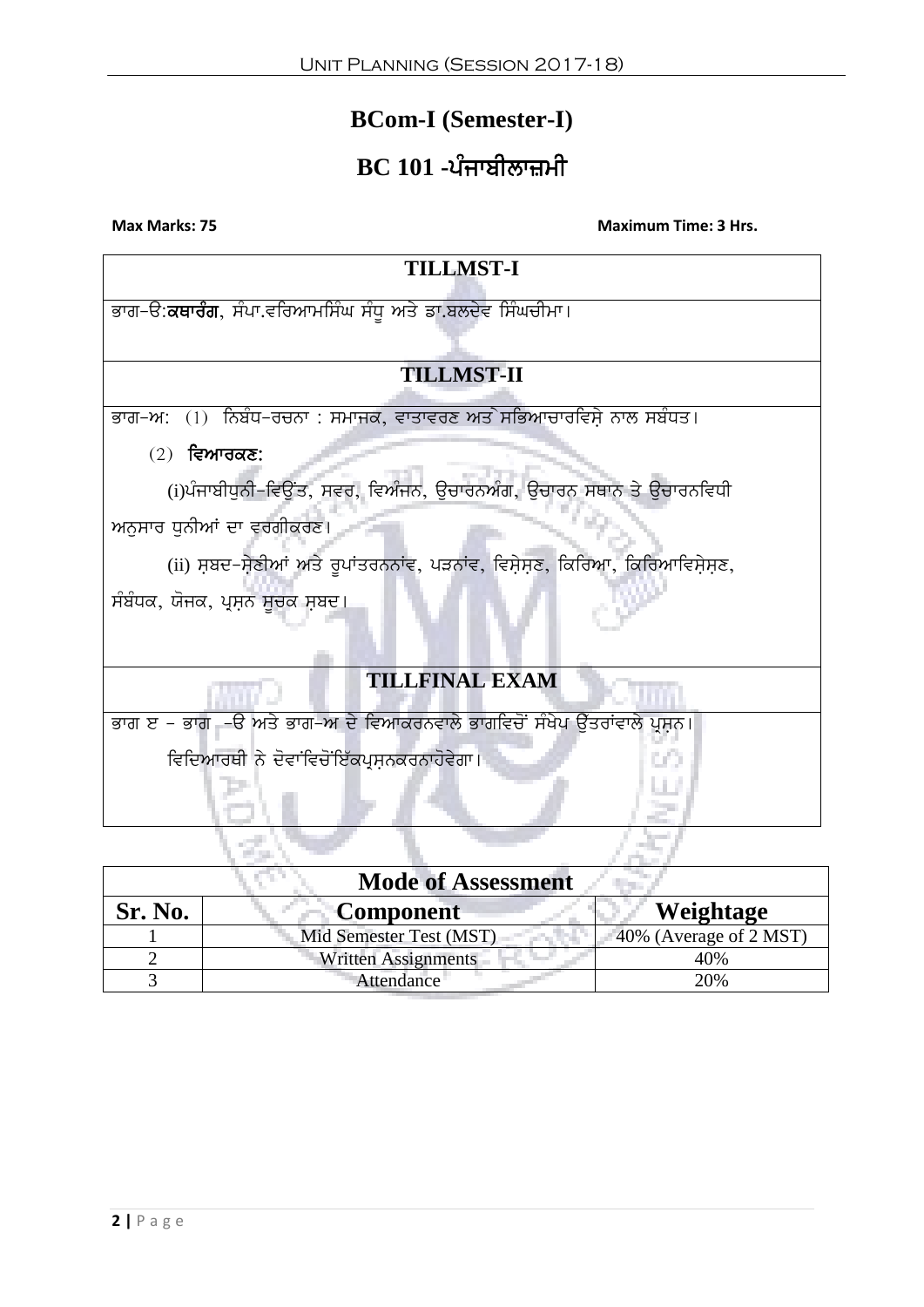# **Paper: BC 101(A) Subject: PUNJABI COMPULSORY (ELEMENTARY KNOWLEDGE**)

**Max Marks: 75 Maximum Time: 3 Hrs.**



| <b>Mode of Assessment</b>                                                                                                                                                                                                                                                                                                                                                                                        |                         |                        |
|------------------------------------------------------------------------------------------------------------------------------------------------------------------------------------------------------------------------------------------------------------------------------------------------------------------------------------------------------------------------------------------------------------------|-------------------------|------------------------|
| Sr. No.                                                                                                                                                                                                                                                                                                                                                                                                          | <b>Component</b>        | Weightage              |
|                                                                                                                                                                                                                                                                                                                                                                                                                  | Mid Semester Test (MST) | 40% (Average of 2 MST) |
|                                                                                                                                                                                                                                                                                                                                                                                                                  | Written Assignments     | 40%                    |
|                                                                                                                                                                                                                                                                                                                                                                                                                  | Attendance              | 20%                    |
| $\sim$ $\cdot$<br>$\mathbf{R} \cap \mathbf{A} \cap \mathbf{A}$ $\mathbf{R}$ $\mathbf{R}$ $\mathbf{R}$ $\mathbf{R}$ $\mathbf{R}$ $\mathbf{R}$ $\mathbf{R}$ $\mathbf{R}$ $\mathbf{R}$ $\mathbf{R}$ $\mathbf{R}$ $\mathbf{R}$ $\mathbf{R}$ $\mathbf{R}$ $\mathbf{R}$ $\mathbf{R}$ $\mathbf{R}$ $\mathbf{R}$ $\mathbf{R}$ $\mathbf{R}$ $\mathbf{R}$ $\mathbf{R}$<br>$\sim$ $\sim$ $\sim$<br>$\overline{\phantom{a}}$ |                         |                        |

# **Subject: BC 102: English (Communication Skills)**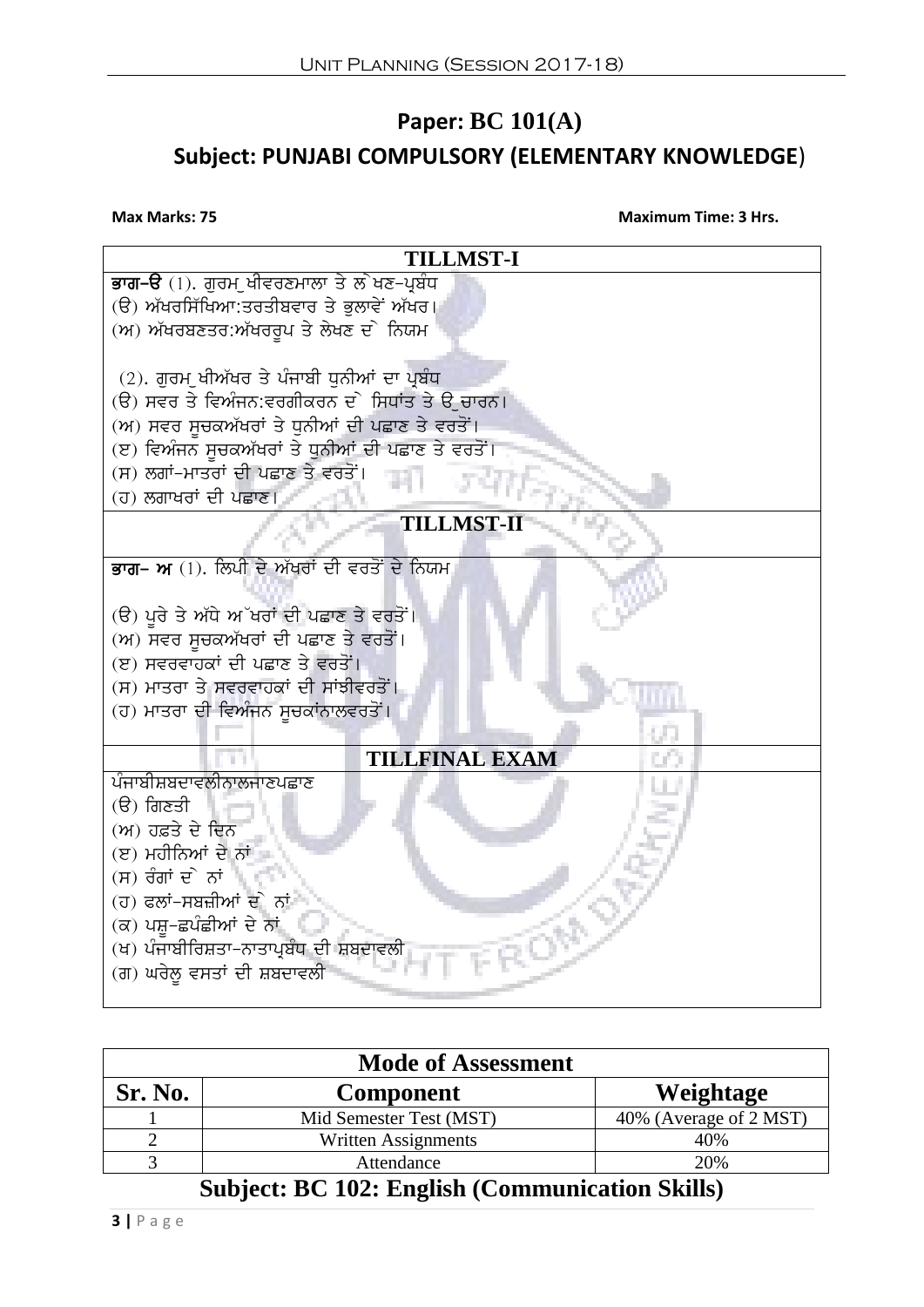| <b>TILLMST-I</b>                                                              |  |  |
|-------------------------------------------------------------------------------|--|--|
| The judgement seat of Vikramaditya: Sister Nivedita                           |  |  |
| The Selfish Giant: Oscar Wilde                                                |  |  |
| Engine Trouble: R.K.Narayan                                                   |  |  |
| Preparing a Classified Advertisement.                                         |  |  |
| <b>TILLMST-II</b>                                                             |  |  |
|                                                                               |  |  |
| The man who knows too much: Alexander Baron                                   |  |  |
| From poverty to independence: F.T.Miller                                      |  |  |
| J.C.Bose: Aldous Huxley                                                       |  |  |
| Grammar and Vocabulary: Idioms, Abbreviation.                                 |  |  |
| The story of the Sea: William and Stella Nida                                 |  |  |
| Hardy and Ramanujan: C.P.Snow                                                 |  |  |
| The Escape: Sisir K. Bose                                                     |  |  |
|                                                                               |  |  |
| <b>TILLFINAL EXAM</b>                                                         |  |  |
| Letter Writing                                                                |  |  |
| Pacing an order, Cancelling an order, Complaints, Quotations, Resume Writing. |  |  |
| Preparing Display Advertisement.                                              |  |  |
| Grammar: Antonyms and Synonyms.                                               |  |  |
|                                                                               |  |  |
|                                                                               |  |  |
|                                                                               |  |  |

| <b>Mode of Assessment</b> |                            |                        |
|---------------------------|----------------------------|------------------------|
| Sr. No.                   | <b>Component</b>           | Weightage              |
|                           | Mid Semester Test (MST)    | 40% (Average of 2 MST) |
| ∍                         | <b>Written Assignments</b> | 40%                    |
| 3                         | Attendance                 | 20%                    |
|                           |                            |                        |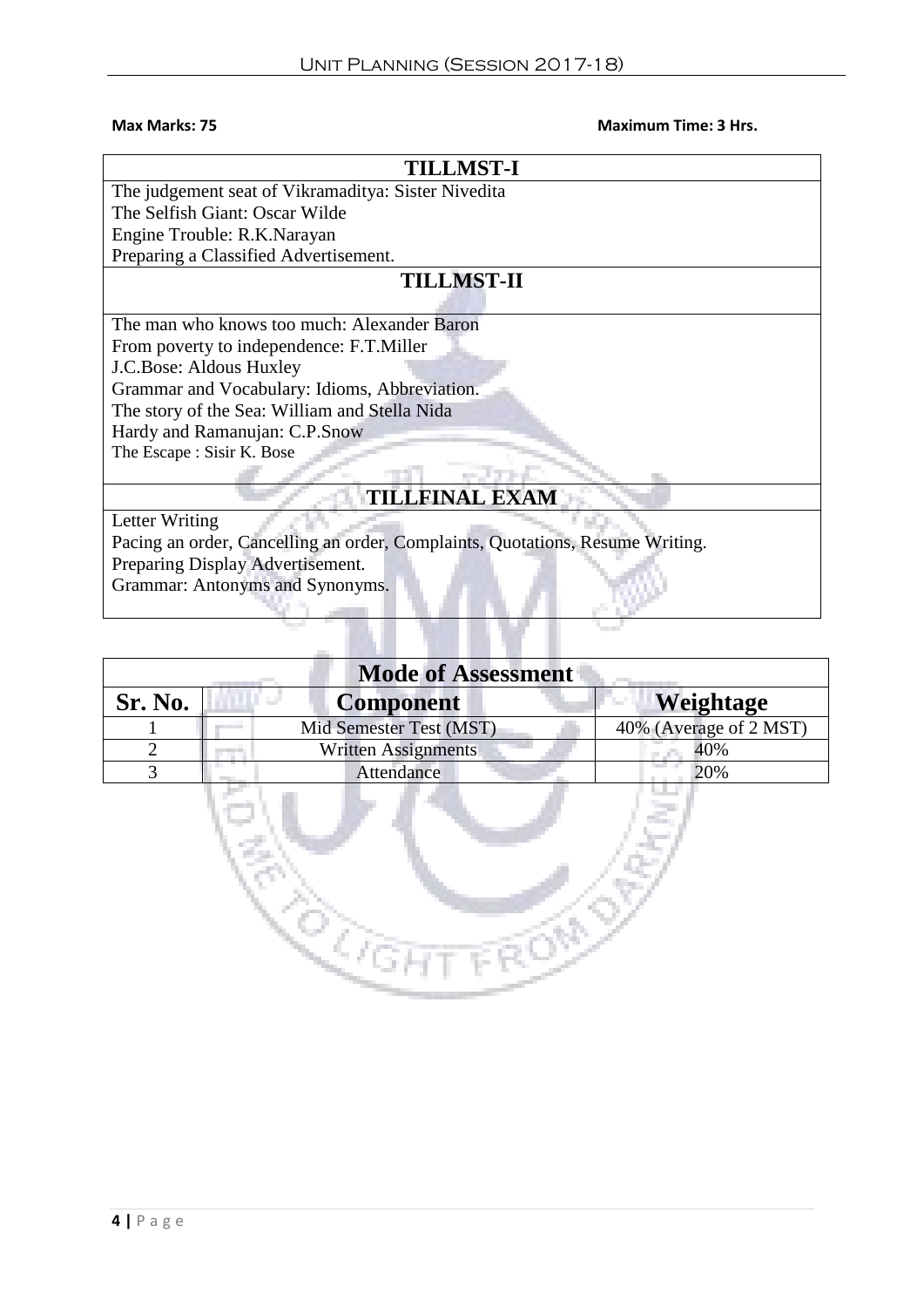# **Subject: BC 103: FINANCIAL ACCOUNTING -I**

#### **Max Marks: 75 Maximum Time: 3 Hrs.**

**TILLMST-I**

Accounting: Meaning, Scope and Importance, Branches of Accounting, Accounting Concepts and Conventions, Double Entry System, Preparation of Journal, Subsidiary Books including Cash Book, Ledger, Trial Balance, Preparation of Final Accounts of Sole Traders and Partnership Firms.

# **TILLMST-II**

Bank Reconciliation Statement, Distinction between Capital and Revenue items, Depreciation Methods and Accounting including AS-6, Accounts of Non-Trading Concerns including Hospital and Educational Institutions. Accounts relating to Partnership: Admission,

## **TILLFINAL EXAM**

Retirement and Death of a Partner, Dissolution of Partnership, Amalgamation of Firms, Sale of Firm to a Company, Gradual Realisation of Assets and Piece Meal Distribution.

| <b>Mode of Assessment</b> |                            |                        |  |
|---------------------------|----------------------------|------------------------|--|
| Sr. No.                   | <b>Component</b>           | Weightage              |  |
|                           | Mid Semester Test (MST)    | 40% (Average of 2 MST) |  |
| $\overline{2}$            | <b>Written Assignments</b> | 40%                    |  |
| 3                         | Attendance                 | 20%                    |  |
|                           |                            |                        |  |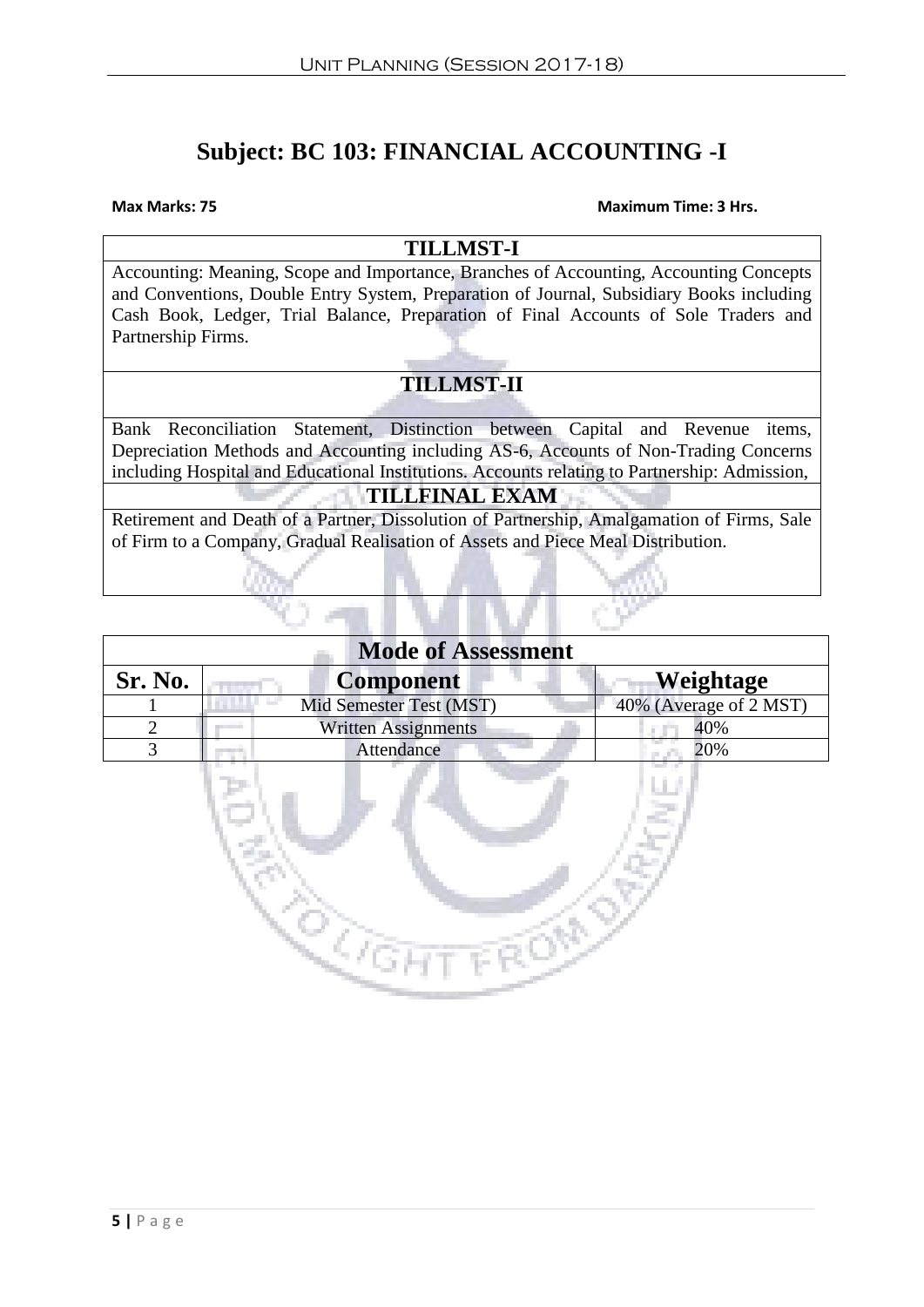# **Subject: BC 104: BUSINESS LAWS - 1**

#### **Max Marks: 75 Maximum Time: 3 Hrs.**

### **TILLMST-I**

LAW OF CONTRACT (1872): Nature of contract, Classification; Offer and acceptance; Capacity of parties to contract; Free consent; Consideration; legality of object; Agreements declared void; Performance of Contract; Discharge of contract, Remedies for breach of contract. Special Contracts: Indemnity; Guarantee; Bailment and Pledge; Agency

#### **TILLMST-II**

SALES OF GOODS ACT 1930: Formation of contracts of sale; Goods and their classification, price; conditions, and warranties; Transfer of Property in Goods; Performance of the Contract of Sales; Unpaid Seller and his Rights, Sale by Auction; Hire Purchase Agreement. THE PATENTS ACT*,* 1970

### **TILLFINAL EXAM**

*:* Introduction, Definitions, Kinds of Patents, Exclusive Marketing rights, Filing and Examination of Application, Opposition to Grant of Patent, Term of Patent, Right of Patentee, Restoration of Lapse Patent, Surrender, Revocation and Infringement of Patent, Regulatory Authorities and Panelities

| <b>Mode of Assessment</b> |                            |                                             |
|---------------------------|----------------------------|---------------------------------------------|
| Sr. No.                   | <b>Component</b>           | Weightage                                   |
|                           | Mid Semester Test (MST)    | 40% (Average of $2\overline{\text{MST}}}$ ) |
|                           | <b>Written Assignments</b> | 40%                                         |
|                           | Attendance                 | 20%                                         |
|                           |                            |                                             |

**ROGHT FROM**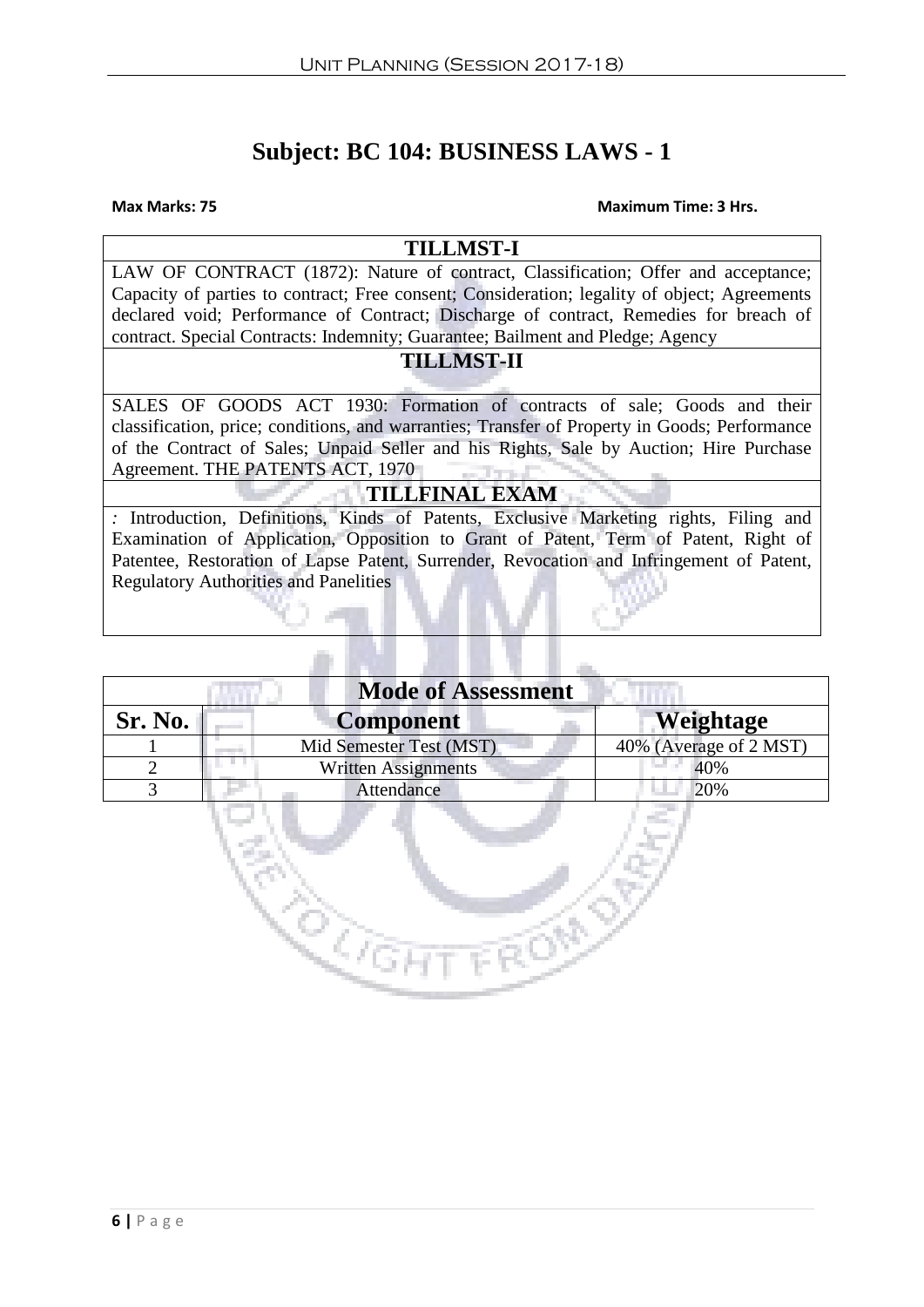# **Subject: BC 105: PRINCIPLES OF ECONOMICS – I**

#### **Max Marks: 75 Maximum Time: 3 Hrs.**

### **TILLMST-I**

Consumer behaviour: Utility approach , A brief outline of law of diminishing marginal utility and law of equi-marginal utility. Indifference curve approach: Consumer equilibrium, income, price and substitution effects. Law of demand, derivation of law of demand based on utility analysis and indifference curve analysis;

# **TILLMST-II**

Elasticity of Demand Concept, Price elasticity of demand and its measurement.

Concept of Production Function, Breakeven Analysis, Profit Forcasting in short run. Law of Variable Proportions, Returns to scale, Internal and external economics and diseconomies.

# **TILLFINAL EXAM**

Concept of Total, Average and Marginal Revenue and Elasticity of Demand. Isoquant technique and producer's equilibrium. Price determination under prefect competition, monopoly and monopolistic competition and oligopoly.

| <b>Mode of Assessment</b> |                            |                        |
|---------------------------|----------------------------|------------------------|
| Sr. No.                   | <b>Component</b>           | Weightage              |
|                           | Mid Semester Test (MST)    | 40% (Average of 2 MST) |
|                           | <b>Written Assignments</b> | 40%                    |
|                           | Attendance                 | 20%                    |
|                           |                            |                        |

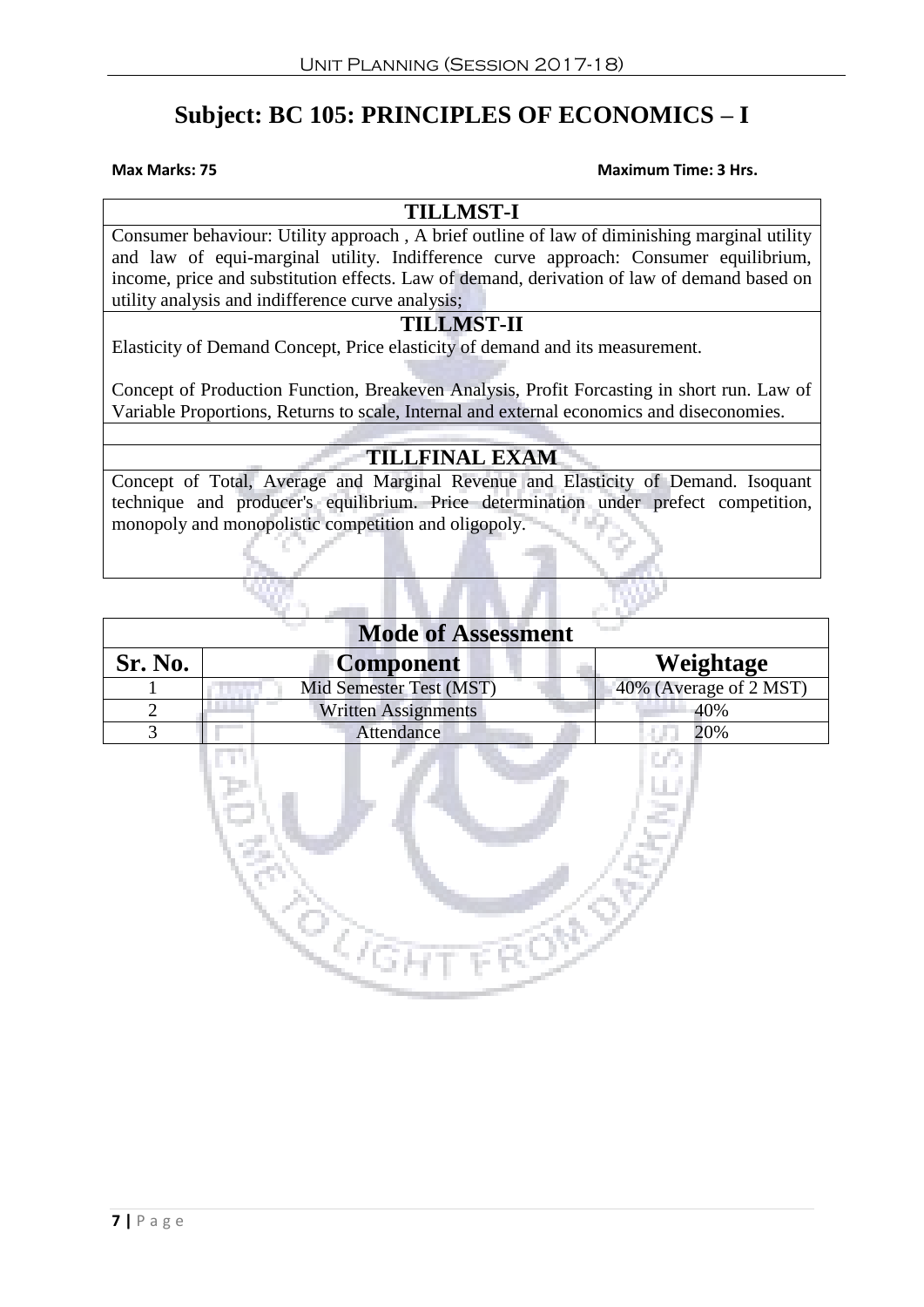# **Subject: BC 106: COMPUTER APPLICATIONS IN BUSINESS**

#### **Max Marks: 75 Maximum Time: 3 Hrs.**

### **TILLMST-I**

Computer: Introduction, Functions and Classification of Computer, Overview of Software and Hardware, Input and Output devices, Computer Memory: RAM, ROM, Number System and its Inter Conversion Introduction to Operating System, DOS and WINDOWS, working with files and folder, Understanding the control panel, Opening and exiting Windows applications, Copying and moving information between windows and learning other basic functions of window 7.

## **TILLMST-II**

Introduction to MS Word: Basic Features, Starting and exiting word, Creating Editing and Saving a Word document, Inserting Pictures and Symbols, Working with text, creating a Table, Formatting Documents, Previewing and Printing Documents. Introduction to MS Power Point: Power Point Basics, Creating and Saving, Presentations, Inserting Pictures and Graphics, Inserting slides from other Presentations, Slide Show View.

# **TILLFINAL EXAM**

Introduction to MS Excel: Creating spread sheets by entering text formulas and numbers. Introduction to financial functions in Excel, Making Graphs in Excel, Sorting data in Excel, Conditional calculation using IF, IF... AND, if Or, Basic introduction to Internal and its applications: Search Engines and email.

| <b>Mode of Assessment</b> |                            |                        |
|---------------------------|----------------------------|------------------------|
| Sr. No.                   | <b>Component</b>           | Weightage              |
|                           | Mid Semester Test (MST)    | 40% (Average of 2 MST) |
|                           | <b>Written Assignments</b> | 40%                    |
|                           | Attendance                 | 20%                    |
|                           |                            |                        |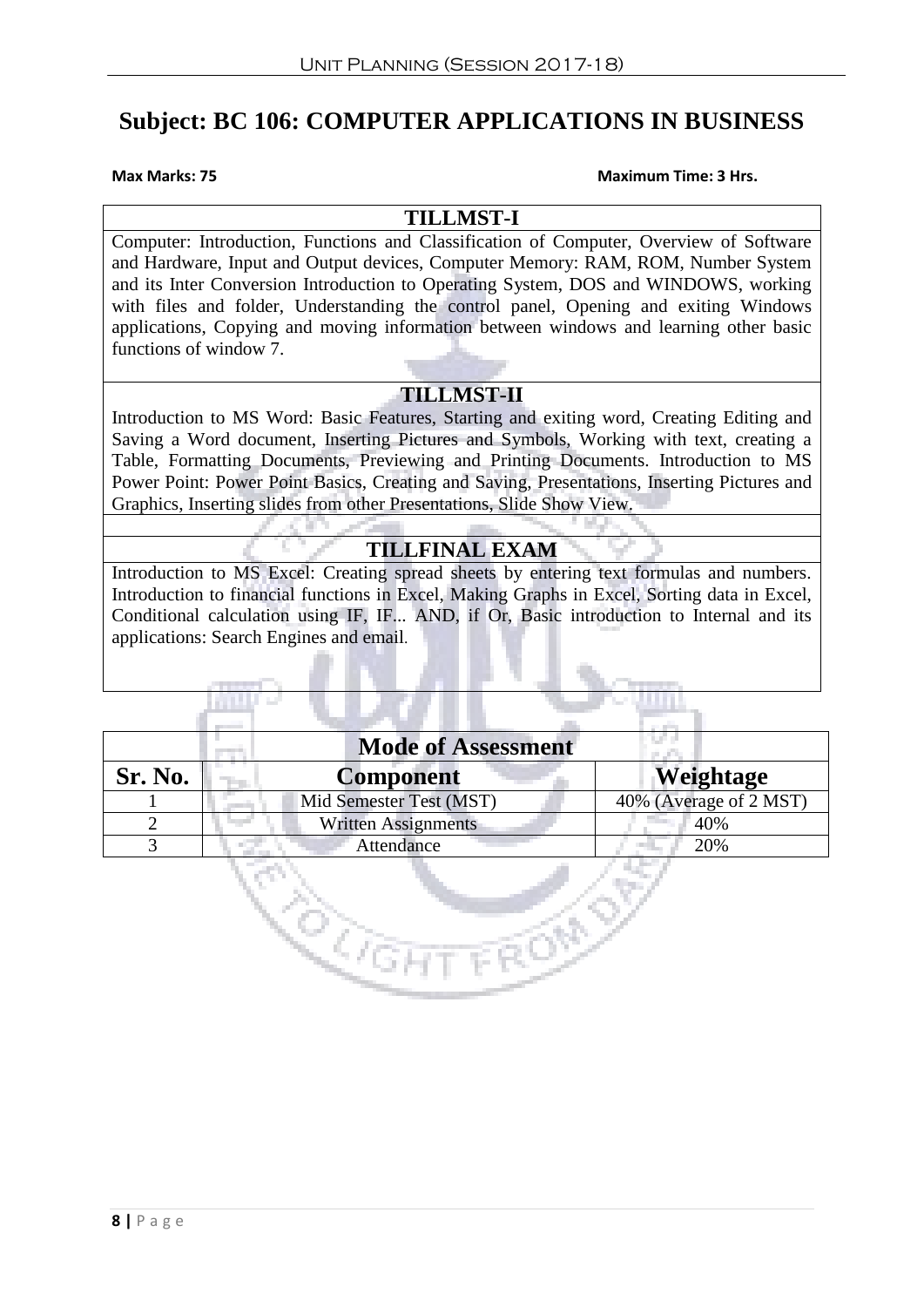# **Class – B.Com Part 1 (Semester-II**)

# **Subject: BC 201: ਪੰਜਾਬੀਲਾਜ਼ਮੀ**

**Max Marks: 75 Maximum Time: 3 Hrs.** 

| <b>TILLMST-I</b>                                                                                      |  |  |  |
|-------------------------------------------------------------------------------------------------------|--|--|--|
| <mark>ਭਾਗ -ੳ</mark> ਦਾਰਤਕਵਿਵੇਕ, ਸੰਪਾ। ਡਾ.ਰਾਜਿੰਦਰਪਾਲਸਿੰਘਬਰਾੜ, ਡਾ.ਜਗਤਾਰਸਿੰਘ, ਪੰਜਾਬੀ ਯੂਨੀਵਰਸਿਟੀ, ਪਟਿਆਲਾ। |  |  |  |
|                                                                                                       |  |  |  |
| <b>TILLMST-II</b>                                                                                     |  |  |  |
| ਭਾਗ–ਅ−1 ਚਿੱਠੀ–ਪੱਤਰ                                                                                    |  |  |  |
| 2 ਵਿਆਰਕਣ:                                                                                             |  |  |  |
| (1) ਸ਼ਬਦ-ਬਣਤਰ ਅਤੇ ਸ਼ਬਦਰਚਨਾ:ਪਰਿਭਾਸ਼ਾ, ਮੁੱਢਲੇ ਸੰਕਲਪ, ਮੁਲ ਰੂਪ, ਅਗੇਤਰ, ਪਛੇਤਰ, ਵਿਉਤਪਤ ਰੂਪ ਅਤੇ              |  |  |  |
| ਰੁਪਾਂਤਰੀ ਰੂਪ।                                                                                         |  |  |  |
| (2) (ਜਜ) ਭਾਸ਼ਾਵੰਨਗੀਆ:ਭਾਸ਼ਾ ਦਾ ਟਕਸਾਲੀ ਰੂਪ, ਭਾਸ਼ਾ ਅਤੇ ਉਪ-ਭਾਸ਼ਾ ਦਾ ਅੰਤਰ ਅਤੇ ਅੰਤਰ-ਸਬੰਧ, ਪੰਜਾਬੀ            |  |  |  |
| ਉਪ-ਭਾਸ਼ਾਵਾਂ ਤੇ ਪਛਾਣਚਿੰਨ।                                                                              |  |  |  |
|                                                                                                       |  |  |  |
|                                                                                                       |  |  |  |
| <b>TILLFINAL EXAM</b>                                                                                 |  |  |  |
| ਭਾਗ ੲ:ਉਪਰੋਕਤਸਿਲੇਬਸ ਤੇ ਅਧਾਰਤ ਸੰਖੇਪ ਉੱਤਰਾਂਵਾਲੇ                                                          |  |  |  |
|                                                                                                       |  |  |  |

| <b>Mode of Assessment</b> |                            |                        |
|---------------------------|----------------------------|------------------------|
| Sr. No.                   | <b>Component</b>           | Weightage              |
|                           | Mid Semester Test (MST)    | 40% (Average of 2 MST) |
|                           | <b>Written Assignments</b> | 40%                    |
|                           | Attendance                 | 20%                    |
|                           |                            |                        |

<u>to</u>ol

 $\mathcal{C}^{\mathcal{C}}$ 

Š,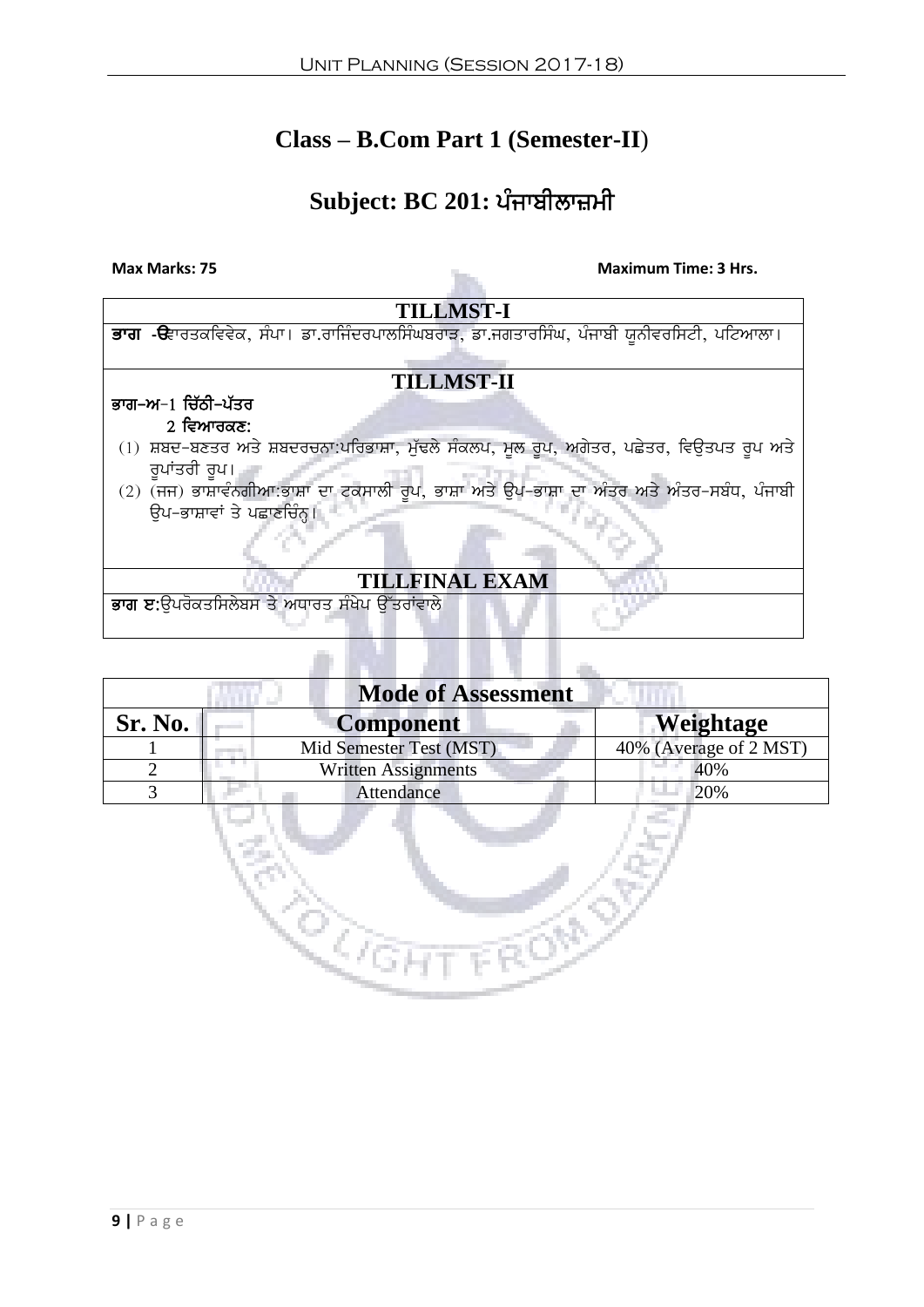# Unit Planning (Session 2017-18) **Subject: 201(A): PUNJABI COMPULSORY (ELEMENTARY KNOWLEDGE**)

**Max Marks: 75 Maximum Time: 3 Hrs. TILLMST-I** ਭਾਗ–ੳ  $(1)$ . ਸ਼ਬਦਪ੍ਰਬੰਧ:ਸ਼ਬਦਜੋੜਾਂ ਦੀ ਵਰਤੋਂ  $( \theta )$  ਦੋ ਅੱਖਰੀਸ਼ਬਦਾਂ ਦੇ ਸ਼ਬਦ-ਜੋੜ  $(m)$  ਤਿੰਨਅੱਖਰੀਸ਼ਬਦਾਂ ਦੇ ਸ਼ਬਦ–ਜੋੜ  $(E)$  ਬਹੁਅੱਖਰੀਸ਼ਬਦਾਂ ਦੇ ਸ਼ਬਦ-ਜੋੜ  $(2)$ . ਸ਼ਬਦਾਂਦੀਆਂ ਸ਼ਰੇਣੀਆਂ ਤੇ ਵਿਆਕਰਨਕਵਰਗਾਂ ਦੀ ਪਛਾਣ **TILLMST-II** (ੳ) ਸ਼ਬਦਾਂਦੀਆਂ ਸ਼ਰੇਣੀਆਂ ਦਾ ਸਿਧਾਂਤ, ਪਛਾਣ ਤੇ ਵਰਤੋਂ (ਨਾਂਵ, ਪੜਨਾਂਵ, ਵਿਸ਼ੇਸ਼ਣ, ਕਿਰਿਆ, ਕਿਰਿਆਵਿਸ਼ੇਸ਼ਣ ਆਦਿ) (ਅ) ਵਿਆਕਰਨਕਵਰਗਾਂ ਦੀ ਪਛਾਣ ਤੇ ਵਰਤੋਂ (ਲਿੰਗ, ਵਚਨ, ਪੂਰਖ, ਕਾਲਆਦਿ) (1). ਸ਼ਬਦਬਣਤਰਾਂ ਤੇ ਵਿਆਕਰਨਕਇਕਾਈਆਂ ਦਾ ਸਿਧਾਂਤ ਤੇ ਵਰਤੋਂ (ੳ) ਪੰਜਾਬੀਸ਼ਬਦਬਣਤਰਾਂ ਦਾ ਸਿਧਾਂਤ, ਪਛਾਣ ਤੇ ਵਰਤੋਂ (ਅਗੇਤਰ, ਪਿਛੇਤਰ, ਸਮਾਸ, ਦੁਹਰੁਕਤੀ) **TILLFINAL EXAM** (ਅ) ਵਿਆਕਰਨਕਇਕਾਈਆਂ ਦਾ ਸਿਧਾਂਤ, ਪਛਾਣ ਤੇ ਵਰਤੋਂ (ਵਾਕੰਸ਼, ੳਪ-ਵਾਕ ਤੇ ਵਾਕ) (ੲ) ਸ਼ਬਦਾਂ ਦਾ ਵਿਆਕਰਨਕ ਮੇਲ:ਸਿਧਾਂਤ ਤੇ ਵਿਹਾਰ  $(2)$ . ਵਿਸ਼ਰਾਮਚਿੰਨ੍ਹਾਂ ਦੀ ਪਛਾਣ ਤੇ ਵਰਤੋਂ .

| <b>Mode of Assessment</b> |                            |                        |
|---------------------------|----------------------------|------------------------|
| <b>Sr. No.</b>            | <b>Component</b>           | Weightage              |
|                           | Mid Semester Test (MST)    | 40% (Average of 2 MST) |
|                           | <b>Written Assignments</b> | 40%                    |
|                           | Attendance                 | 20%                    |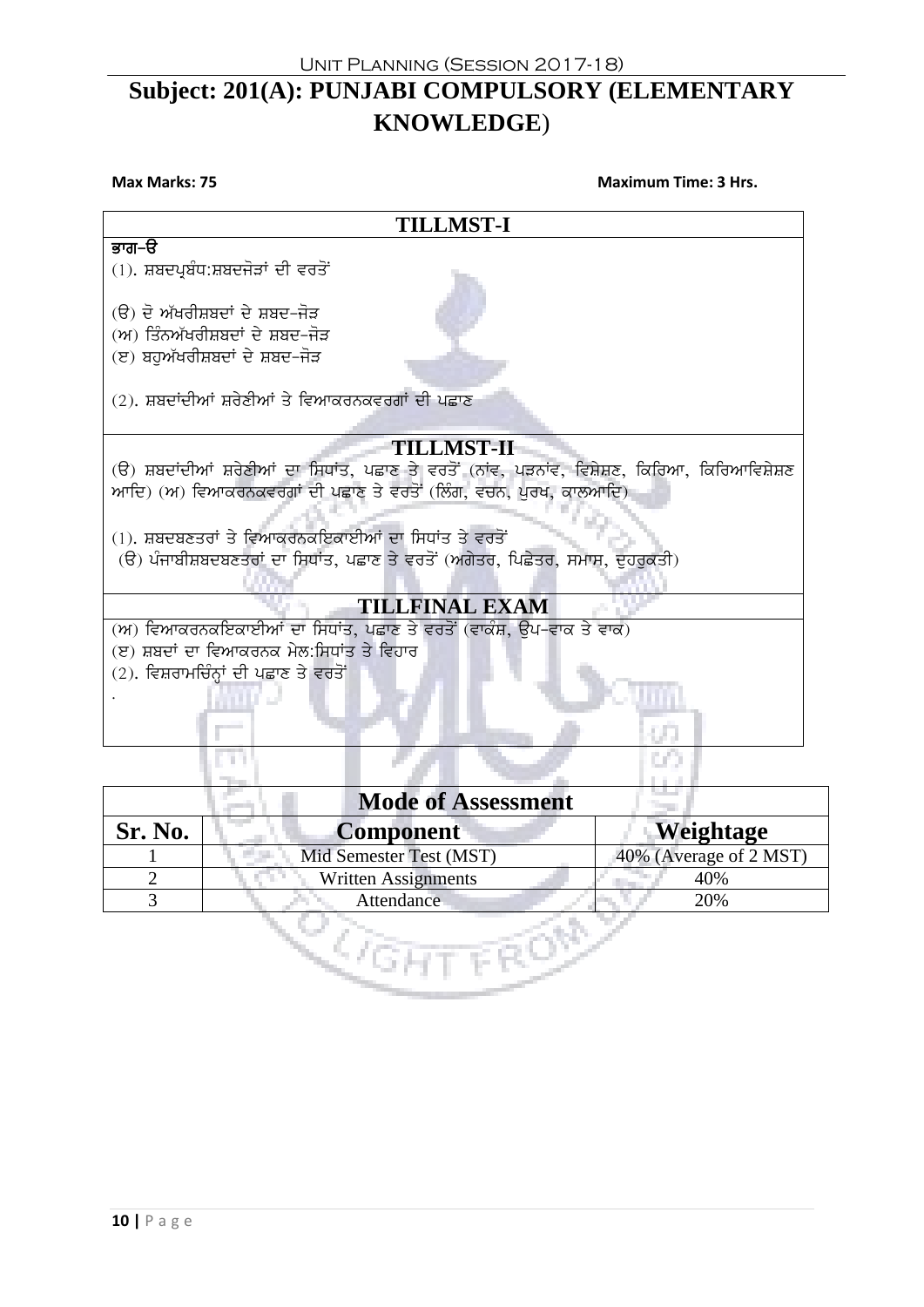# **Subject: BC 202: ENGLISH (COMMUNICATION SKILLS)**

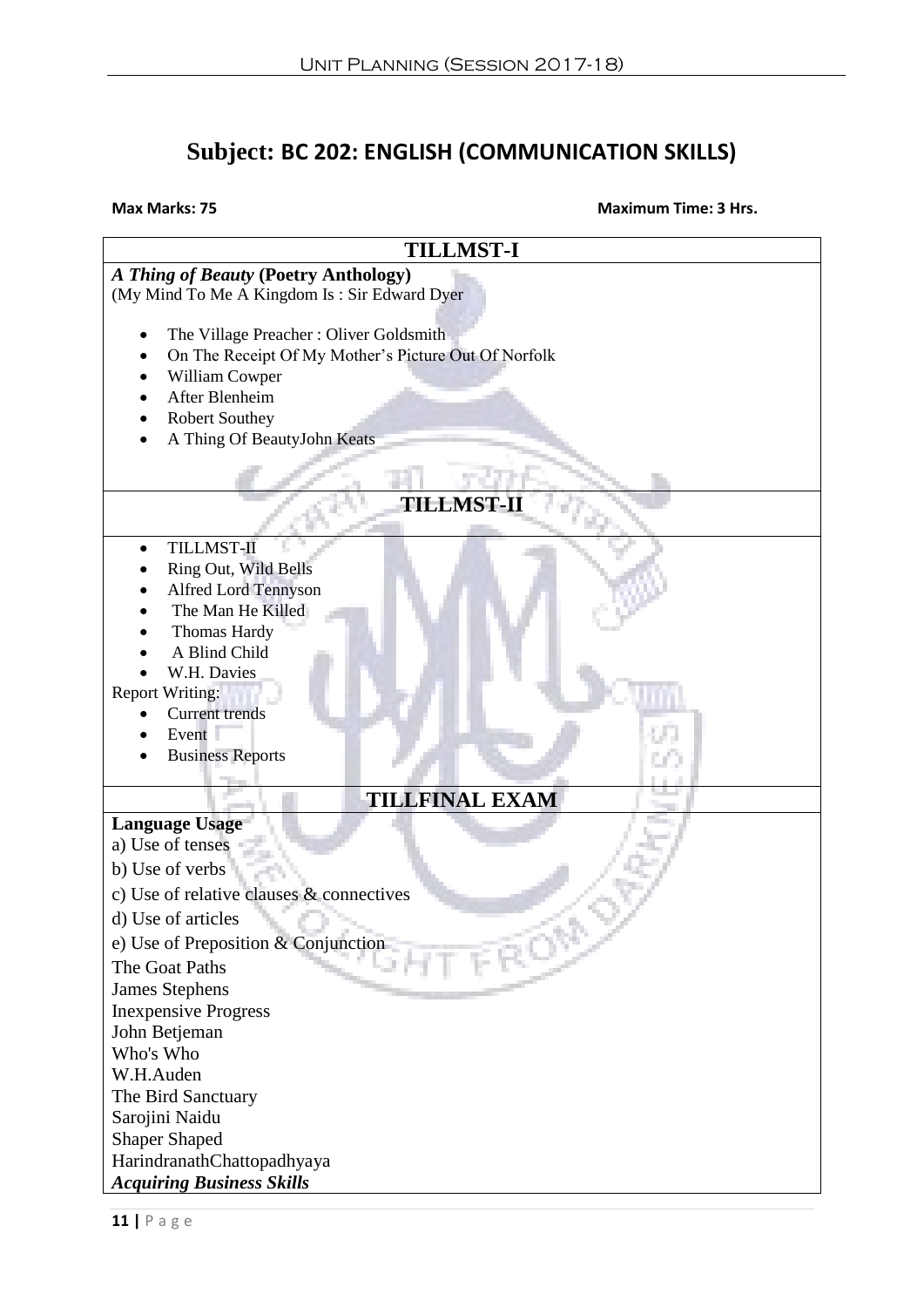# The topics are :

- a) Leadership
- b) Time Management
- c) Goal-Oriented Tasks
- d) Stress Busters
- e) Risk Initiative
- Setting New Benchmarks
- Words Commonly misspelled

Proverbs

| <b>Mode of Assessment</b> |                            |                        |  |
|---------------------------|----------------------------|------------------------|--|
| Sr. No.                   | <b>Component</b>           | Weightage              |  |
|                           | Mid Semester Test (MST)    | 40% (Average of 2 MST) |  |
|                           | <b>Written Assignments</b> | 40%                    |  |
|                           | Attendance                 | 20%                    |  |

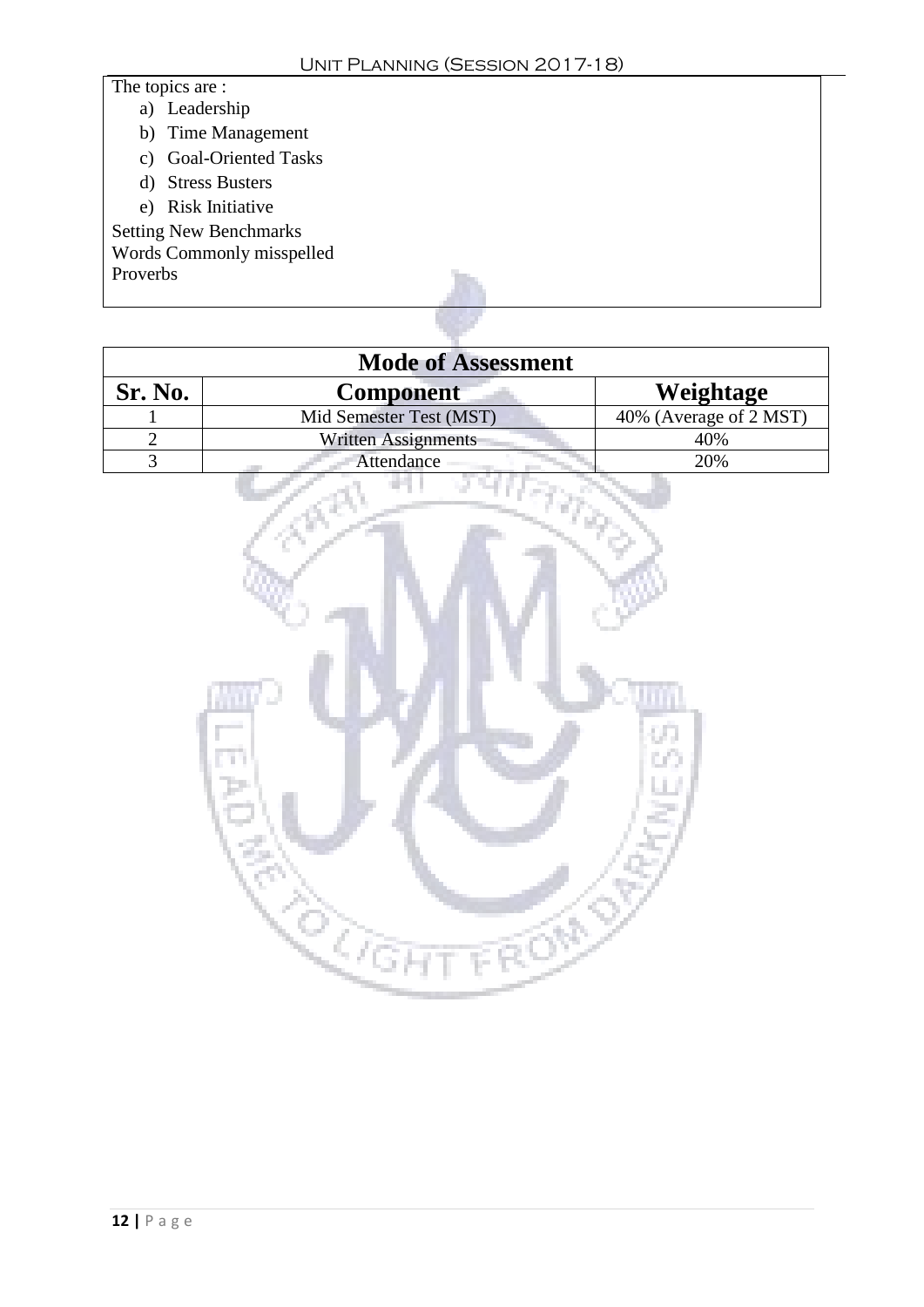# **Subject: BC 203: FINANCIAL ACCOUNTING-II**

#### **Max Marks: 75 Maximum Time: 3 Hrs.**

### **TILLMST-I**

*Accounting for Hire Purchase Transactions: Journal* entries and ledger accounts in the books of Hire Vendors and Hire purchaser for large value items including default and repossession, stock and debtors system. Consignment Accounts: Accounting treatment including journal and ledger in the books of consignor and consignee.

Joint Ventures: Methods of maintaining Joint venture accounts.

# **TILLMST-II**

Branch Accounting: Dependent and Independent Branches (including foreign branches); Departmental Accounting: Meaning Advantages, Apportinonment of Expenses, Inter Departmental Transfers and Provision for Unrealized Profit.

E-Accounting: its meaning, Features, Advantages and disadvantages of Manual Accounting versus Computerized Accounting,Financial Accounting Package - Tally. ERP 9.0:

## **TILLFINAL EXAM**

Introduction of Tally.ERP 9.0, Phases of Implementation, configuring Tally, Accounts Management (using TALLY.ERP 9.0 Software Package): Accounts Masters including creating and altering vouchers, Accounts Transactions and preparing and printing Trial Balance and Final Accounts.

| <b>Mode of Assessment</b> |                            |                                            |
|---------------------------|----------------------------|--------------------------------------------|
| Sr. No.                   | <b>Component</b>           | Weightage                                  |
|                           | Mid Semester Test (MST)    | 40% (Average of $2\overline{\text{MST}}$ ) |
|                           | <b>Written Assignments</b> | 40%                                        |
|                           | Attendance                 | 20%                                        |
|                           |                            |                                            |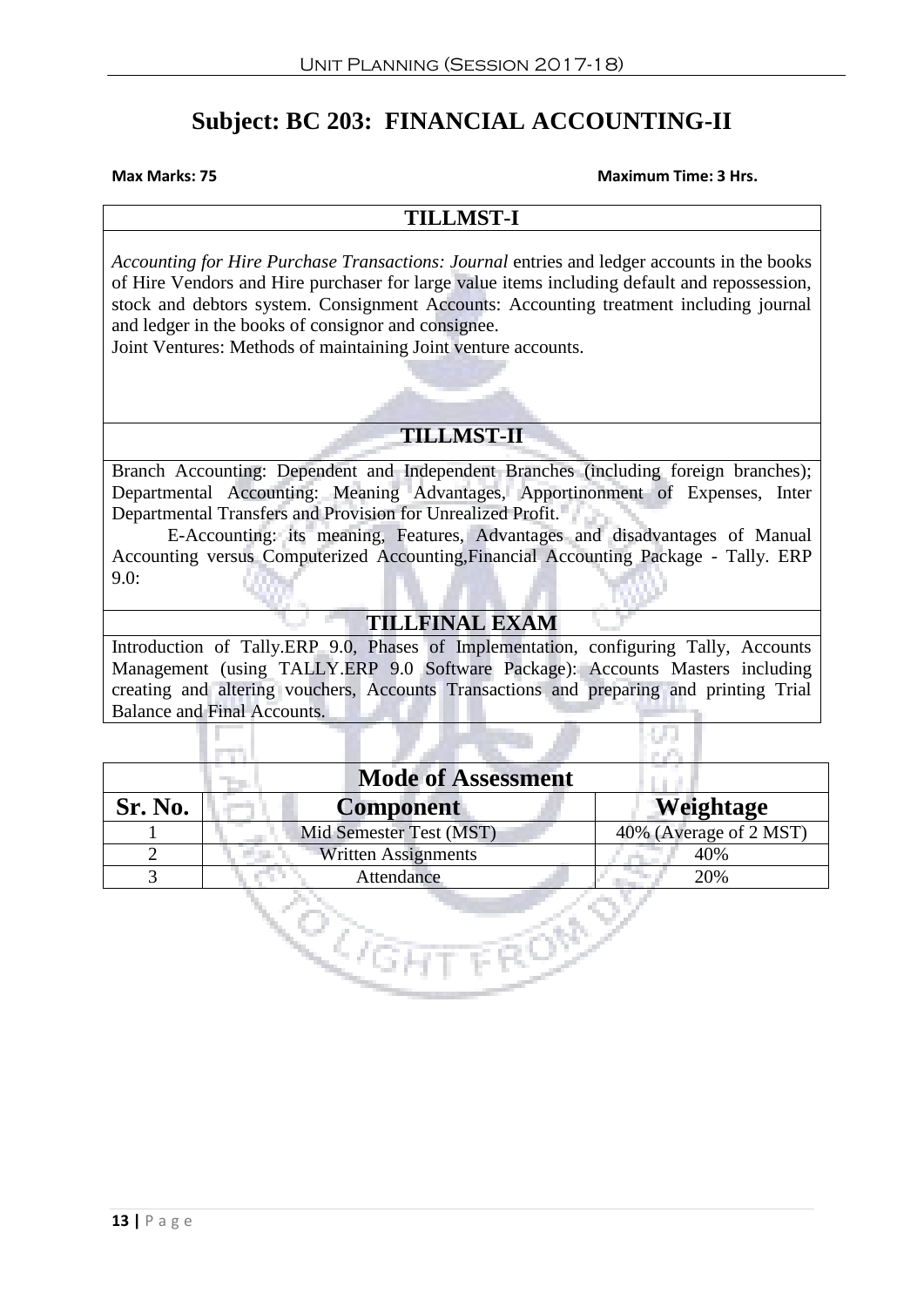# **Subject: BC 204: BUSINESS LAWS – II**

**Max Marks: 75 Maximum Time: 3 Hrs.**

### **TILLMST-I**

**Financial Accounting Package -** Tally. ERP 9.0: Introduction of Tally.ERP 9.0, Phases of Implementation, configuring Tally, **Accounts Management (using TALLY.ERP 9.0 Software Package) :**Accounts Masters including creating and altering vouchers, Accounts Transactions and preparing and printing Trial Balance and Final Accounts and Bank Reconciliation Statement and other Accounts Reports. Preparation and Compilation of Complete Balance Sheet of any Industries/ Organization/Firm as a project report.

# **TILLMST-II**

Negotiable Instrument Act 1881: Definition of negotiable instruments, Features; Promissory Note: Bill of Exchange and Cheque; Holder and Holder in the Due Course; Crossing of a cheque, Types of Crossing; Negotiation; Dishonour and discharge of negotiable instrument. The Information Technology Act 2008, Objectives, Regulatory Authorities and Penalities, Cyber Crime-Technical Aspects, Fraud Prevention. Types of Crossing; Negotiation; Dishonour and discharge of negotiable instrument. The Information Technology Act 2008, Objectives, Regulatory Authorities and Penalities, Cyber Crime-Technical Aspects, Fraud Prevention.

## **TILLFINAL EXAM**

The Consumer Protection Act 1986: Salient features, Grievance redressal machinery. Environment Protection Act 1986: Objectives and Scope of the act, Regulatory Authorities, Environment Pollution- Offences and Penalities; The Right to Information Act 2005 - Definitions, Right to Information and Obligations of Public Authorities, The Central and State Information Commission, Powers and Functions of the Information Commissions, Appeal and Penalties*.*

| <b>Mode of Assessment</b> |                            |                        |
|---------------------------|----------------------------|------------------------|
| Sr. No.                   | <b>Component</b>           | Weightage              |
|                           | Mid Semester Test (MST)    | 40% (Average of 2 MST) |
|                           | <b>Written Assignments</b> | 40%                    |
|                           | Attendance                 | 20%                    |
|                           |                            |                        |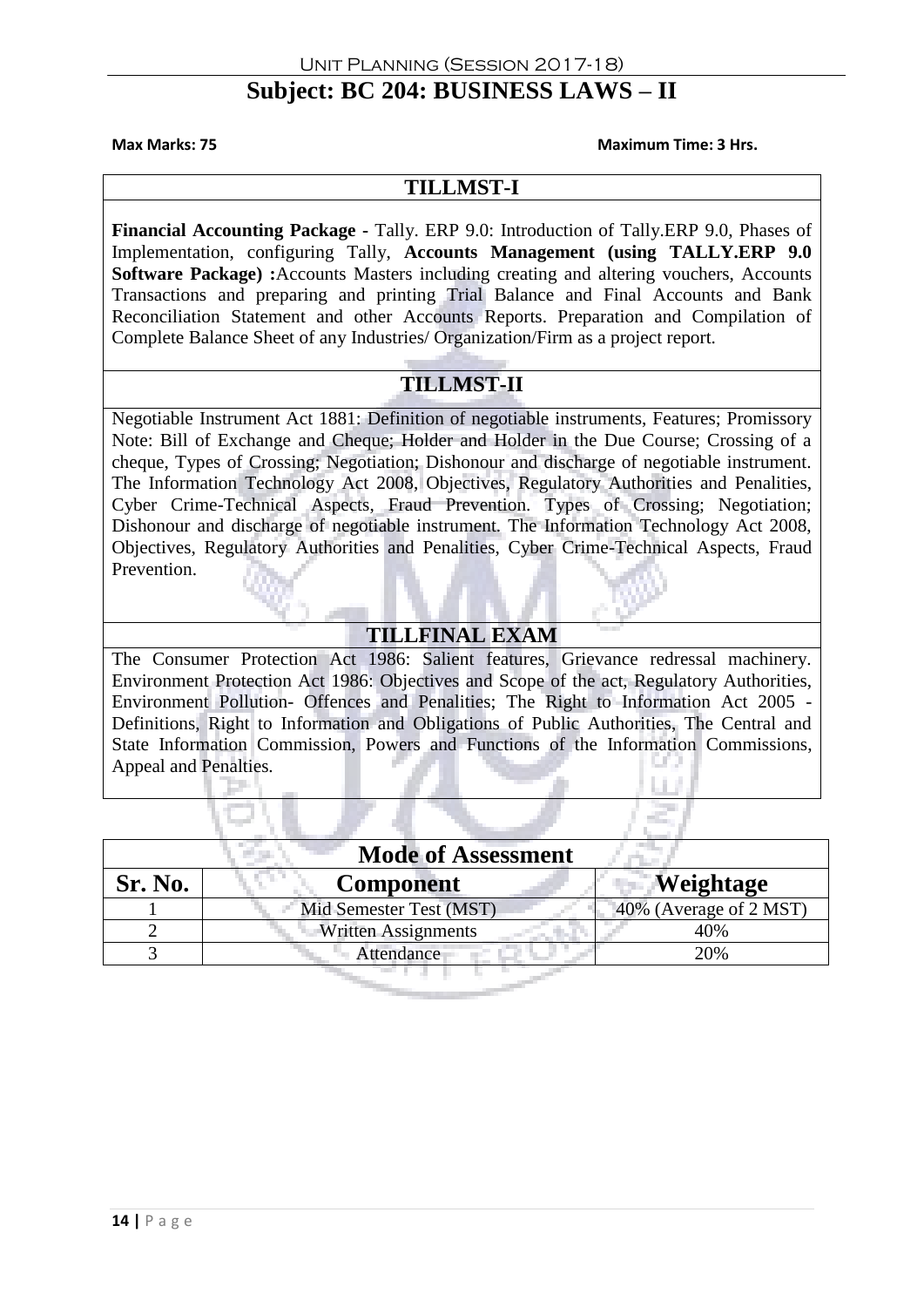# **Subject: BC 205: PRINCIPLES OF ECONOMICS – II**

**Max Marks: 75 Maximum Time: 3 Hrs.**

#### **TILLMST-I**

Introduction to Macro Economics and its importance, National Income: Concepts, Methods and problems of measurement particularly in underdeveloped countries. Classical theory of Employment and Say's Law of Market, Keynesian Theory of Income, Output and Employment.

## **TILLMST-II**

Consumption function: Average and marginal propensity to consume, Psychological law of consumption.

## **TILLFINAL EXAM**

Multiplier: Concept, Operation and Limitations; Investment Function: Concept, Operation and Limitations and Marginal Efficiency of Capital; Inflation: Meaning, Types, Causes & Effects. Trade cycles: Meaning & phases.

| <b>Mode of Assessment</b> |                            |                              |
|---------------------------|----------------------------|------------------------------|
| Sr. No.                   | <b>Component</b>           | <b>Contract</b><br>Weightage |
|                           | Mid Semester Test (MST)    | 40% (Average of 2 MST)       |
|                           | <b>Written Assignments</b> | 40%                          |
|                           | Attendance                 | 20%                          |

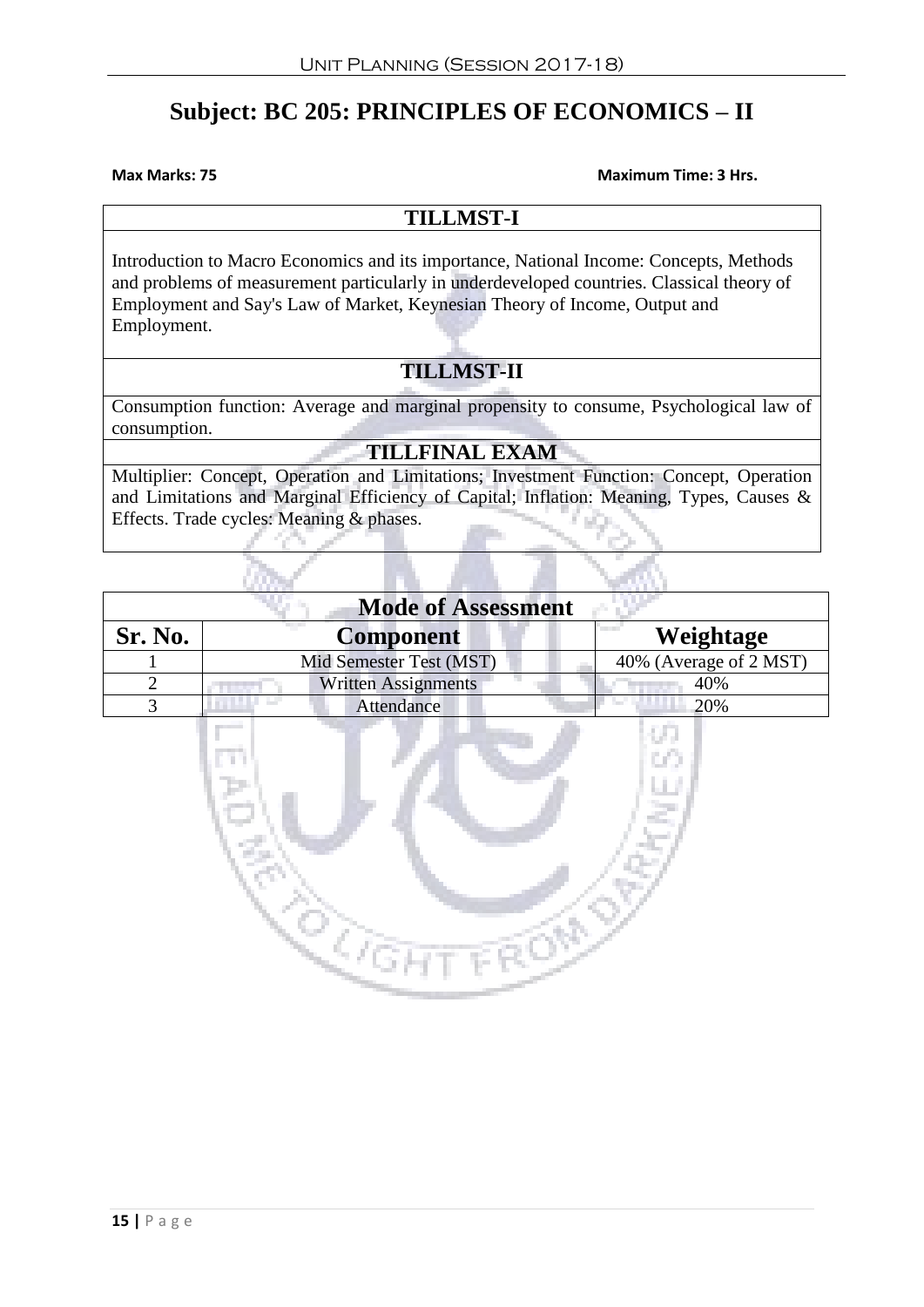# **Subject: BC 206: BUSINESS STATISTICS**

**Max Marks: 75 Maximum Time: 3 Hrs.**

## **TILLMST-I**

Introduction to Statistics- Definition, Importance and Limitations, Functions and scope Measures of Central Tendency: Mean, Median, Mode. Measures of dispersion: Range, Quartile deviation, Mean deviation and Standard deviation. Analysis of Time Series: Causes of variations in time series multiplicative models; Determination of trends, Moving averages method and method of least squares (including linear, second degree, parabolic and exponential trends); Computation of seasonal-indices by simple averages, ratio-trend, ratioto-moving average, and link relative methods.

## **TILLMST-II**

Index numbers: Need, definition and limitations of Index numbers – simple and weighted index numbers – Laspyer's, Paasche's and Fisher Index numbers, Criterion of ideal index numbers, problems involved in the construction of index numbers. Correlation: Meaning, types and measurement of correlation (Karl Pearson's methods and Spearman's rank correlation). Regression: Meaning, Regression Equation of X on Y and Y on X. Forecasting Methods: Forecasting Concept, types and importance; General approach to forecasting; Methods of forecasting; Forecasting demand; Industry Vs. Company sales forecasts; Factors affecting company sales

# **TILLFINAL EXAM**

Regression: Meaning, Regression Equation of X on Y and Y on X. Forecasting Methods: Forecasting Concept, types and importance; General approach to forecasting; Methods of forecasting; Forecasting demand; Industry Vs. Company sales forecasts; Factors affecting company sales

| <b>Mode of Assessment</b> |                            |                        |
|---------------------------|----------------------------|------------------------|
| Sr. No.                   | <b>Component</b>           | <b>Weightage</b>       |
|                           | Mid Semester Test (MST)    | 40% (Average of 2 MST) |
|                           | <b>Written Assignments</b> | 40%                    |
|                           | Attendance                 | 20%                    |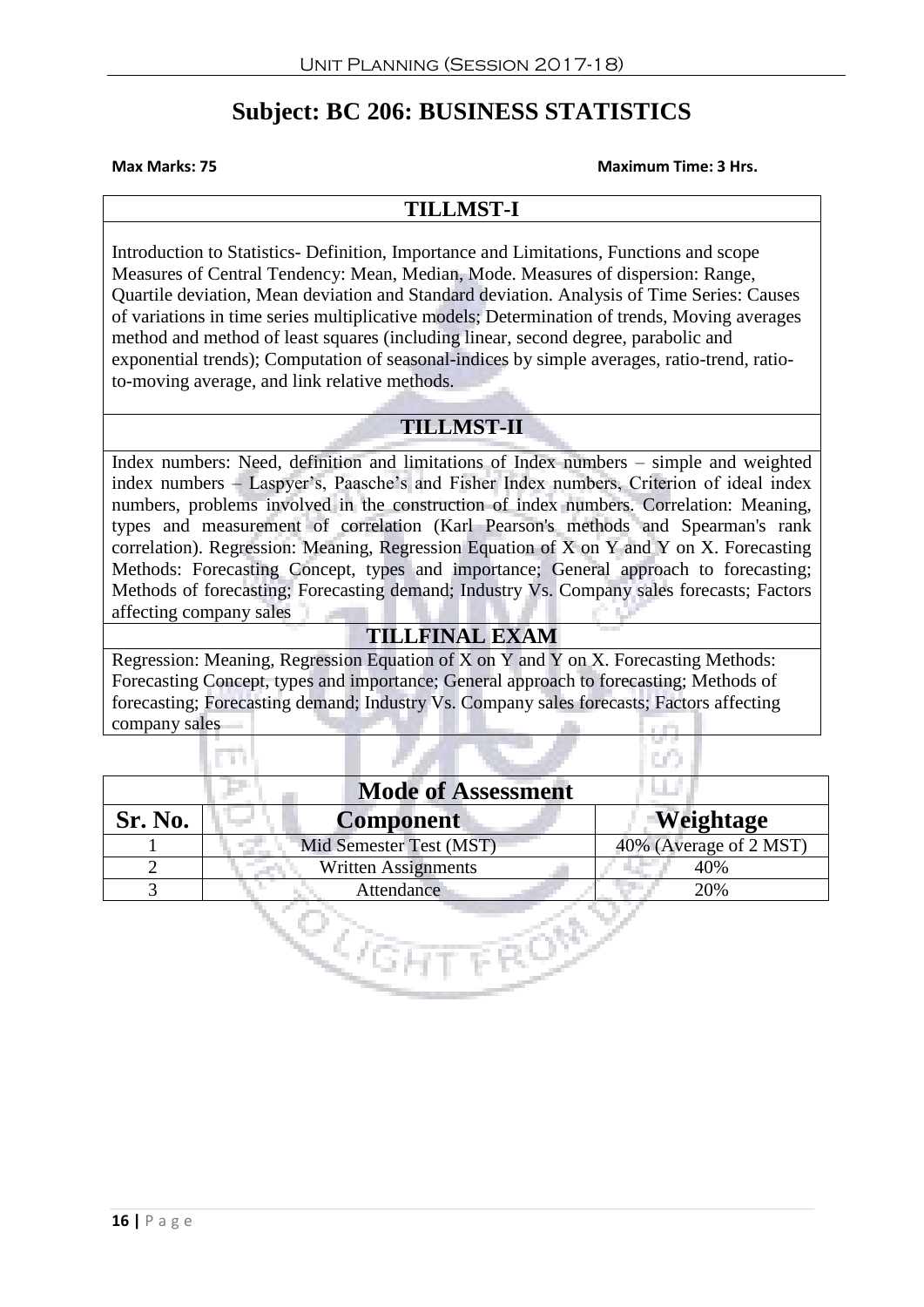# **BCom-II(SEMESTER-3rd) Subject: BC 301: ਪੰਜਾਬੀਲਾਜ਼ਮੀ**



| <b>Mode of Assessment</b> |                            |                        |
|---------------------------|----------------------------|------------------------|
| Sr. No.                   | <b>Component</b>           | Weightage              |
|                           | Mid Semester Test (MST)    | 40% (Average of 2 MST) |
|                           | <b>Written Assignments</b> | 40%                    |
|                           | Attendance                 | 20%                    |
|                           |                            |                        |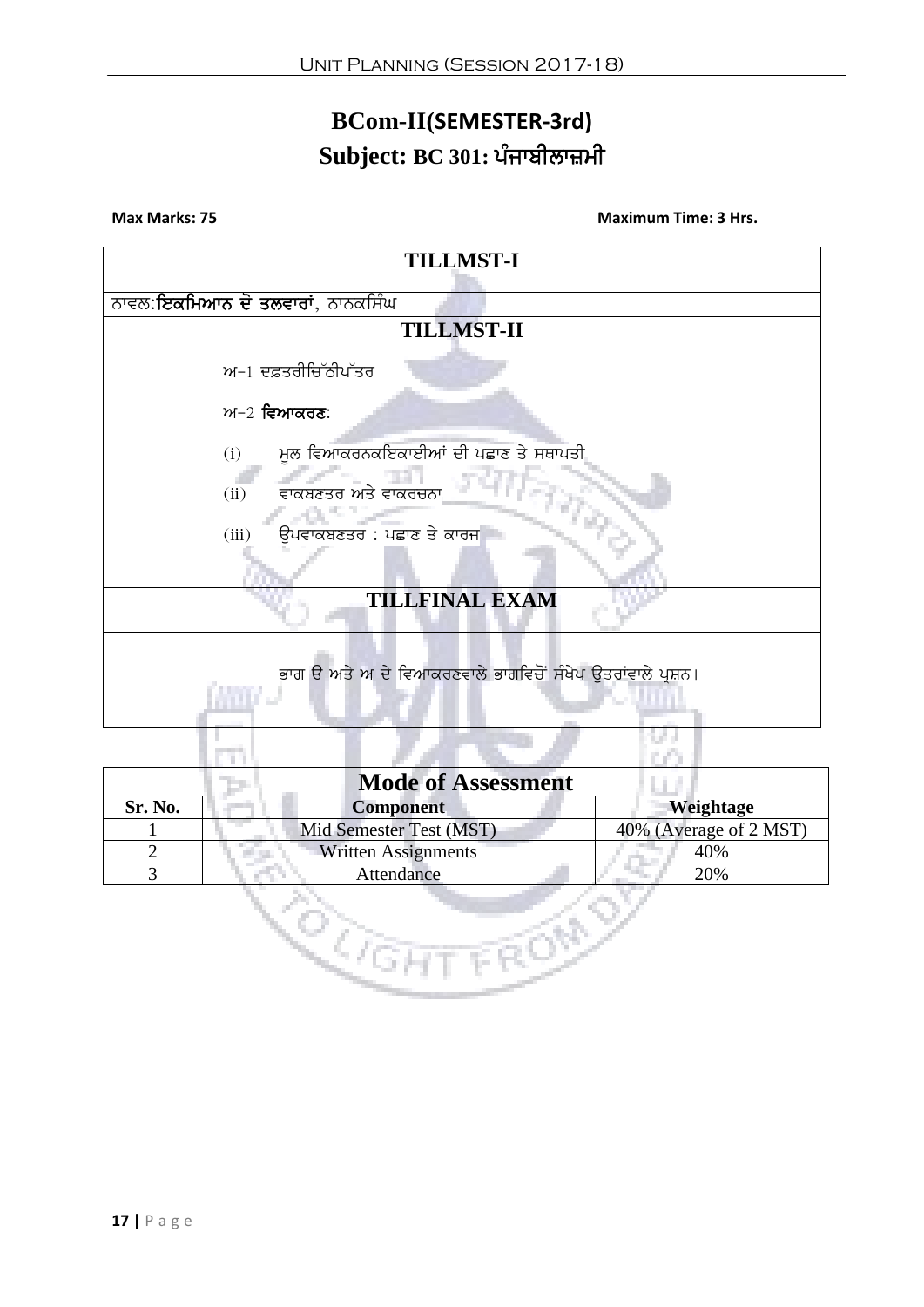# **Subject: BC 301-A: PUNJABI COMPULSORY (ELEMENTARY KNOWLEDGE)**

**TILLMST-I** <u>ਪਾਠਕ੍ਰਮ ਅਤੇ ਪ੍ਰਸ਼ਨ-ਪੱਤਰ ਦੀ ਰੂਪ-ਰੇਖਾਨਿਰਧਾਰਤ ਪੁਸਤਕ:ਪੰਜਾਬੀ ਦੀ ਪਾਠ ਪੁਸਤਕ, ਬਲਦੇਵ ਸਿੰਘਚੀਮਾ, ਪਬਲੀਕੇਸ਼ਨ</u> fਬਉਰੋ, ਪੰਜਾਬੀ ਯੂਨੀਵਰਸਿਟੀ, ਪਟਿਆਲਾ (ਇਸ ਪੁਸਤਕ ਵਿਚੋਂਭਾਗਪਹਿਲਾ:ਪੰਜਾਬੀ ਸਾਹਿਤਵਾਲਾਭਾਗਇਸ ਸਮੈਸਟਰ ਦੇ ਸ਼ਿਲੇਬਸ ਵਜੋਂਪੜਿਆਜਾਣਾ ਹੈ। **TILLMST-II** ਭਾਗ–ੳਕਵਿਤਾ ਕ਼ਾਗ– ਅ  $m-1$  ਕਹਾਣੀ **TILLFINAL EXA** ਅ−2 ਨਾਟਕ ਭਾਗ-ੲਉਪਰੋਕਤਪਾਠਕ੍ਰਮ ਤੇ ਆਧਾਰਤ ਸੰਖੇਪ ਉੱਤਰਾਂਵਾਲੇ ਪੁਸ਼ਨ.

| <b>Mode of Assessment</b> |                            |                        |
|---------------------------|----------------------------|------------------------|
| Sr. No.                   | <b>Component</b>           | Weightage              |
|                           | Mid Semester Test (MST)    | 40% (Average of 2 MST) |
|                           | <b>Written Assignments</b> | 40%                    |
|                           | Attendance                 | 20%                    |
|                           |                            |                        |

**CONNECTION** 

Q,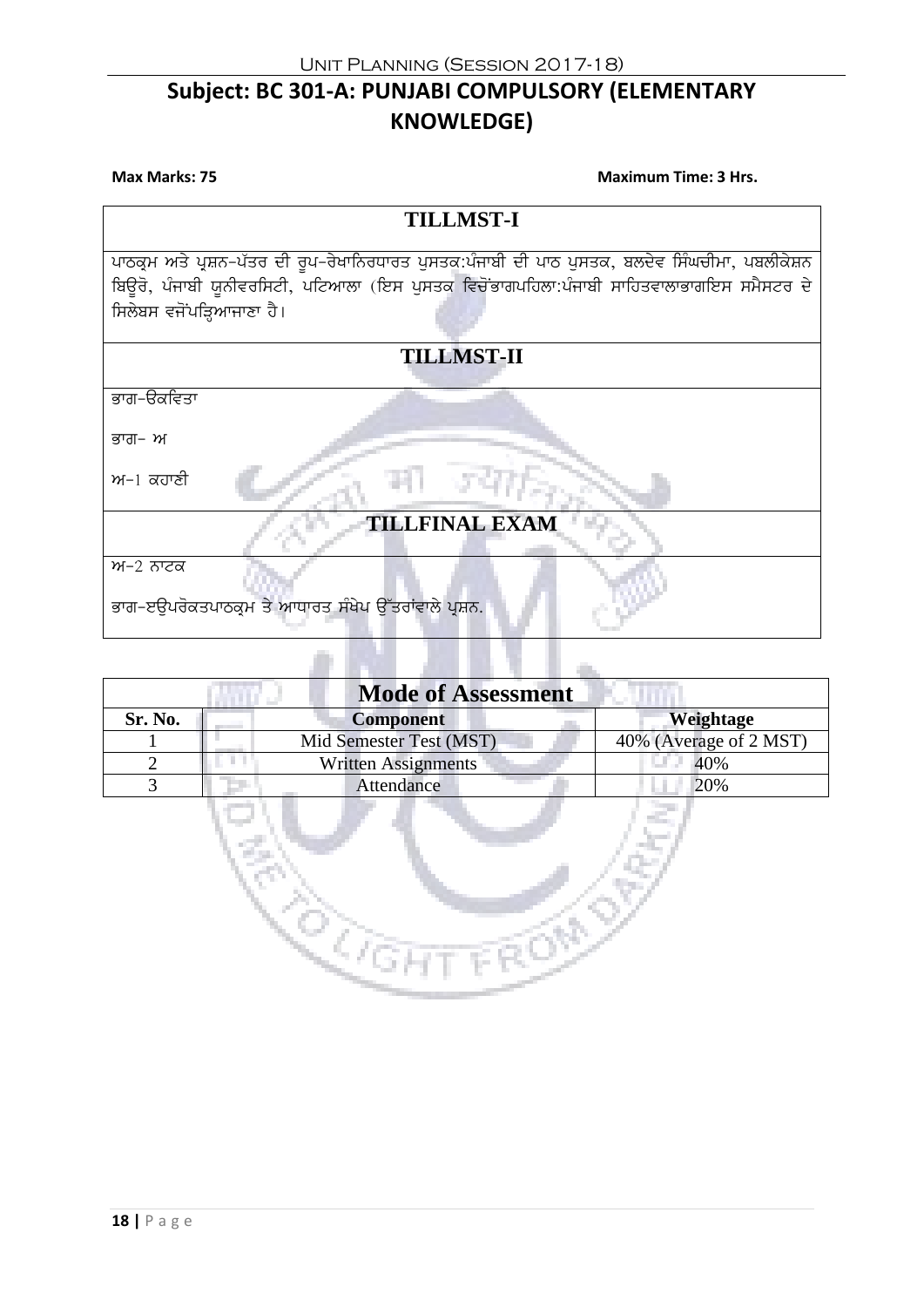# **Subject: BC 302: English (Communication Skills)**

| <b>TILLMST-I</b>                                                                            |  |  |
|---------------------------------------------------------------------------------------------|--|--|
| Ch. 1 A Cup of Tea by Katherine Mansfield                                                   |  |  |
| Ch. 3 The Open Window by H.H.Munro                                                          |  |  |
| Ch. 4 A Work of Art by Anton Chekhov                                                        |  |  |
| Ch. 5 Some Words with a Mummy by Edgar Allan Poe                                            |  |  |
| Ch. 6 The Gift of the Magi by O.Henry                                                       |  |  |
| Direct and Indirect Speech                                                                  |  |  |
| <b>TILLMST-II</b>                                                                           |  |  |
| Ch. 7 The Ant and the Grasshopper by W.Somerset Maugham                                     |  |  |
| Ch. 8 The Gateman's Gift by R.K.Narayan                                                     |  |  |
| Ch. 9 How Much Land does a Man Need? by Leo Tolstoy                                         |  |  |
| Paragraph Writing                                                                           |  |  |
| <b>Correction of Sentences</b>                                                              |  |  |
| <b>TILLFINAL EXAM</b>                                                                       |  |  |
| Ch. 10 The Apple by H.G.Wells                                                               |  |  |
| Ch. 13 The Reaping Race by Liam O' Flaherty                                                 |  |  |
| <b>Transformation of Sentences</b>                                                          |  |  |
| Letter-Writing                                                                              |  |  |
| Ch. 16 The Necklace by Guv De Maupassant                                                    |  |  |
| Formation of Noun, Verbs, Adjectives of given words and their illustrative use in sentences |  |  |
| Revision                                                                                    |  |  |
|                                                                                             |  |  |

| <b>Mode of Assessment</b> |                         |                        |
|---------------------------|-------------------------|------------------------|
| Sr. No.                   | Component               | Weightage              |
|                           | Mid Semester Test (MST) | 40% (Average of 2 MST) |
|                           | Written Assignments     | 40%                    |
|                           | Attendance              | 20%                    |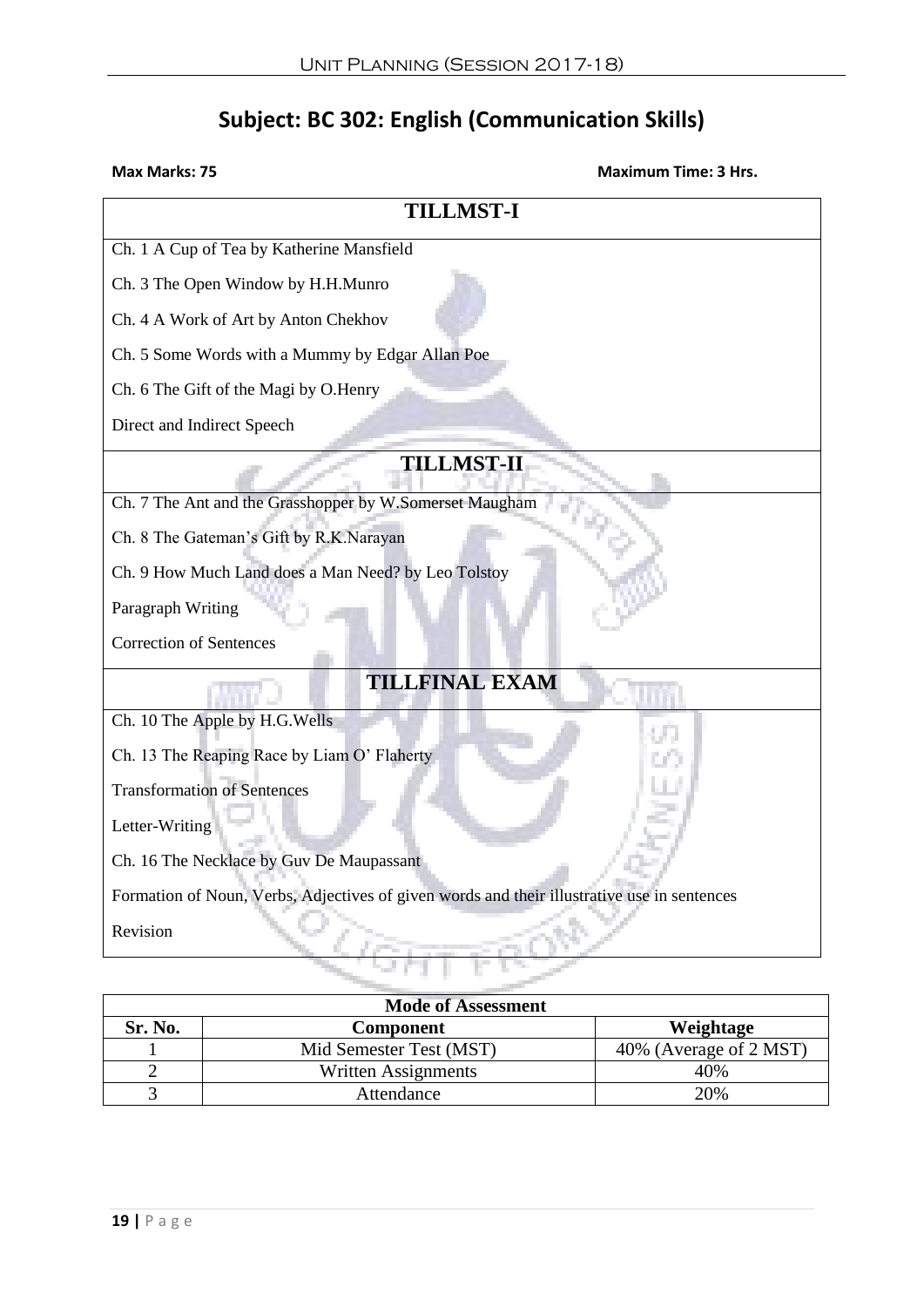# **Subject: BC 303: Principles of Business Management -I**

**Suppl** 

#### **Max Marks: 75 Maximum Time: 3 Hrs.**

#### **TILLMST-I**

Introduction: Concept, nature, process and significance of management; Managerial roles (Mintzberg); an overview of functional areas of management; Development of management thought; Classical and neo-classical system; Contingency approaches.

## **TILLMST-II**

Planning: Concept, process and types; Decision making: Concept and process; Bounded rationally.

Management by objectives; corporate planning; Environment analysis and diagnosis; Strategy formulation.

### **TILLFINAL EXAM**

Organising: Concept, nature, process and significance; Authority and responsibility relationships; Centralisation and decentralization; Departmentation; Organization structure : Forms and contingency factors.

| <b>Mode of Assessment</b> |                            |                        |
|---------------------------|----------------------------|------------------------|
| Sr. No.                   | <b>Component</b>           | Weightage              |
|                           | Mid Semester Test (MST)    | 40% (Average of 2 MST) |
| $\mathcal{D}$             | <b>Written Assignments</b> | 40%                    |
|                           | Attendance                 | 20%                    |
|                           |                            |                        |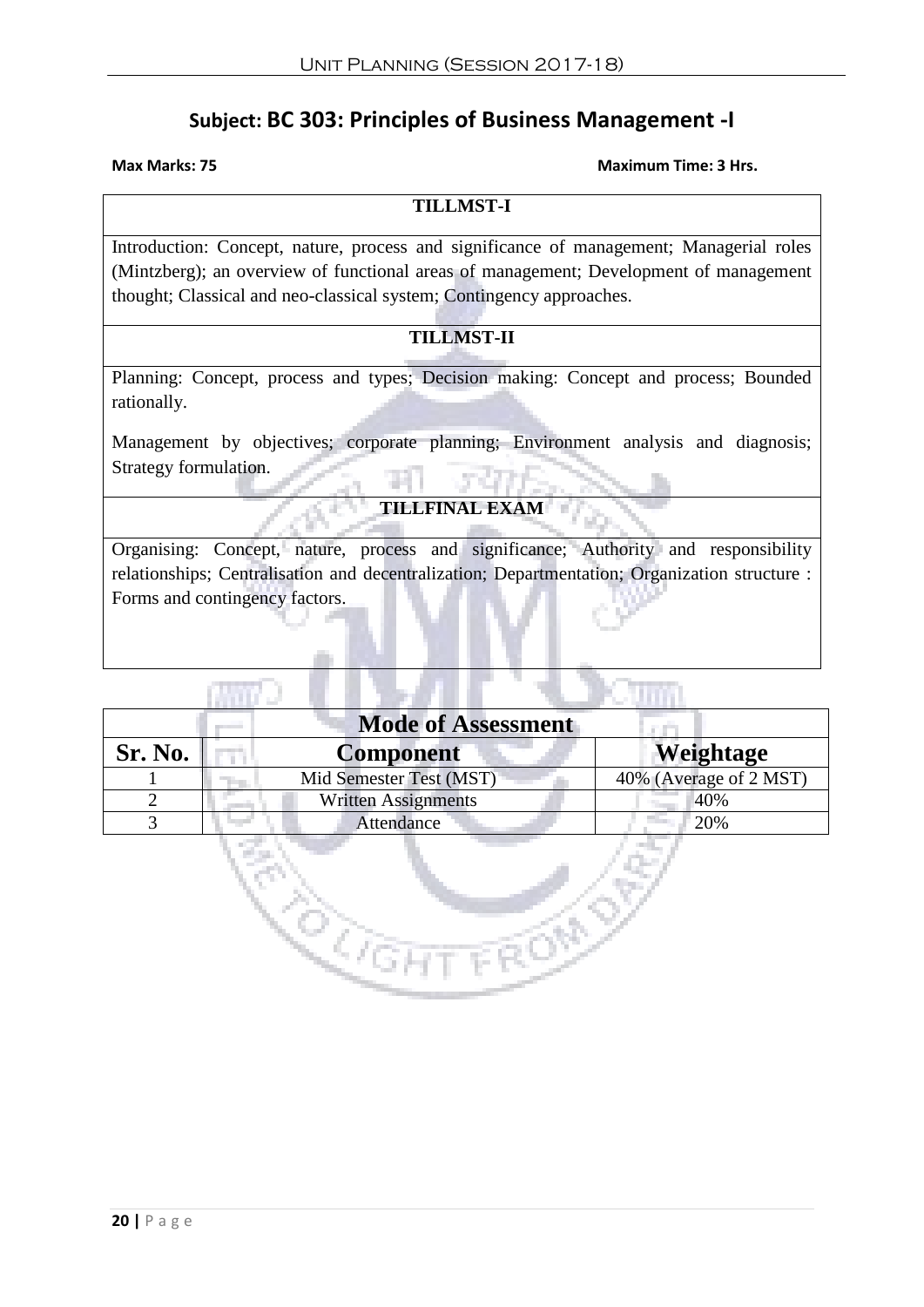# **Subject: BC 304: Corporate Accounting -I**

#### **Max Marks: 75 Maximum Time: 3 Hrs.**

#### **TILLMST-I**

Issue, forfeiture and re-issue of shares; Redemption of preference shares; Issue and redemption of debentures; Issue of bonus shares and right shares; Underwriting of shares and debentures;

# **TILLMST-II**

Accounts of underwriters. Final Accounts including computation of managerial remuneration and disposal of profit; Profit prior to and after incorporation

# **TILLFINAL EXAM**

consolidated balance sheet of holding companies with one subsidiary only, AS-21.

| <b>Mode of Assessment</b> |                            |                        |
|---------------------------|----------------------------|------------------------|
| Sr. No.                   | <b>Component</b>           | Weightage              |
|                           | Mid Semester Test (MST)    | 40% (Average of 2 MST) |
|                           | <b>Written Assignments</b> | 40%                    |
|                           | Attendance                 | 20%                    |

T E gu

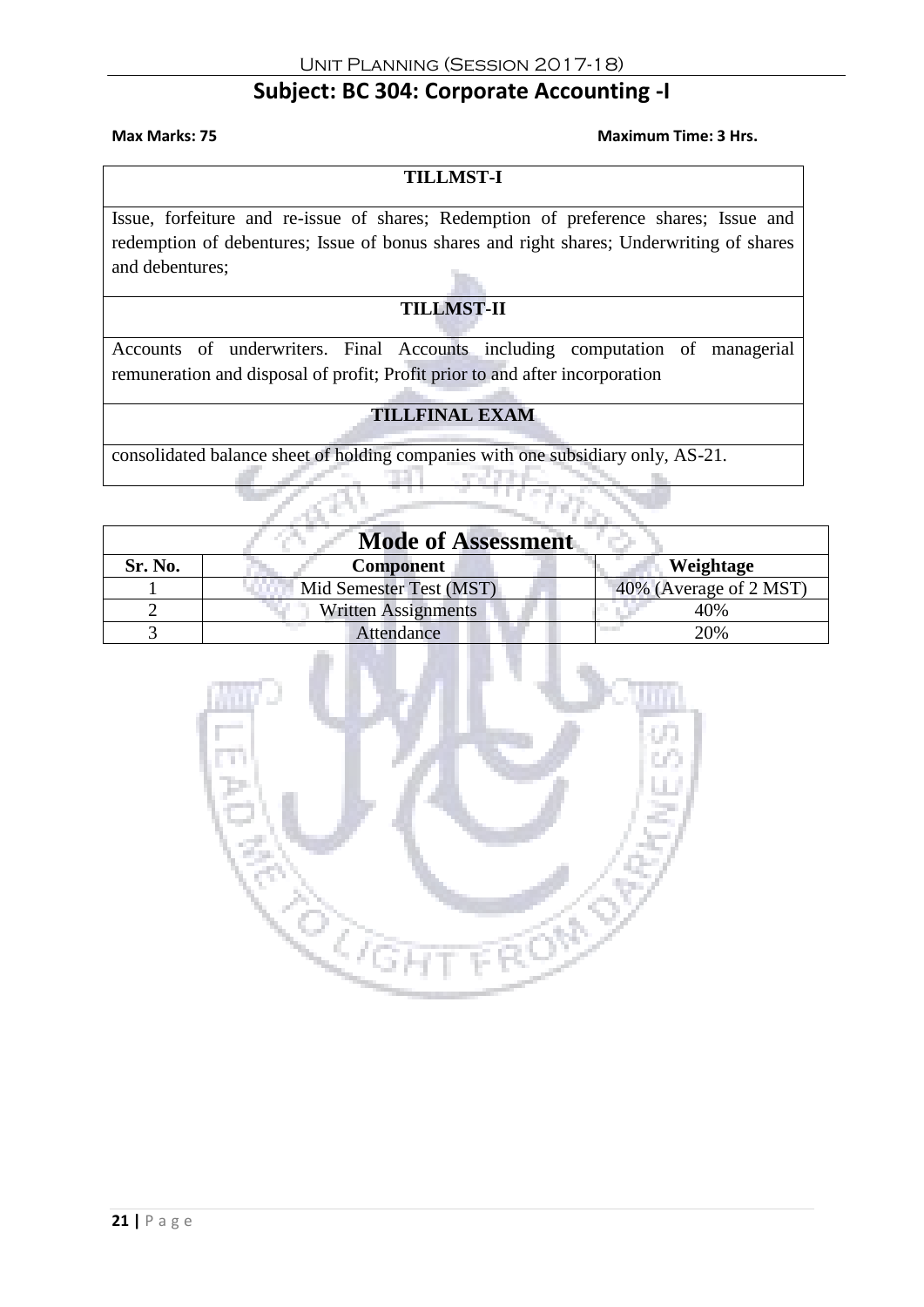# **BC305: Income Tax Law –I**

#### **Max Marks: 75 Maximum Time: 3 Hrs.**

#### **TILLMST-I**

Definitions, Distinction between Capital and Revenue; Basis of charge; Incidence of tax, Exempted incomes; Computation of Income from salaries and house property, Agriculture Income & its tax treatment.

## **TILLMST-II**

Profit and gains from business and profession, Capital gains, Income from other sources..

**TILLFINAL EXAM**

Depreciation, Carry forward and set off of losses, Income of other persons to be included in assessee's total income

| <b>Mode of Assessment</b> |                            |                        |
|---------------------------|----------------------------|------------------------|
| Sr. No.                   | <b>Component</b>           | Weightage              |
|                           | Mid Semester Test (MST)    | 40% (Average of 2 MST) |
|                           | <b>Written Assignments</b> | 40%                    |
|                           | Attendance                 | 20%                    |
|                           |                            |                        |

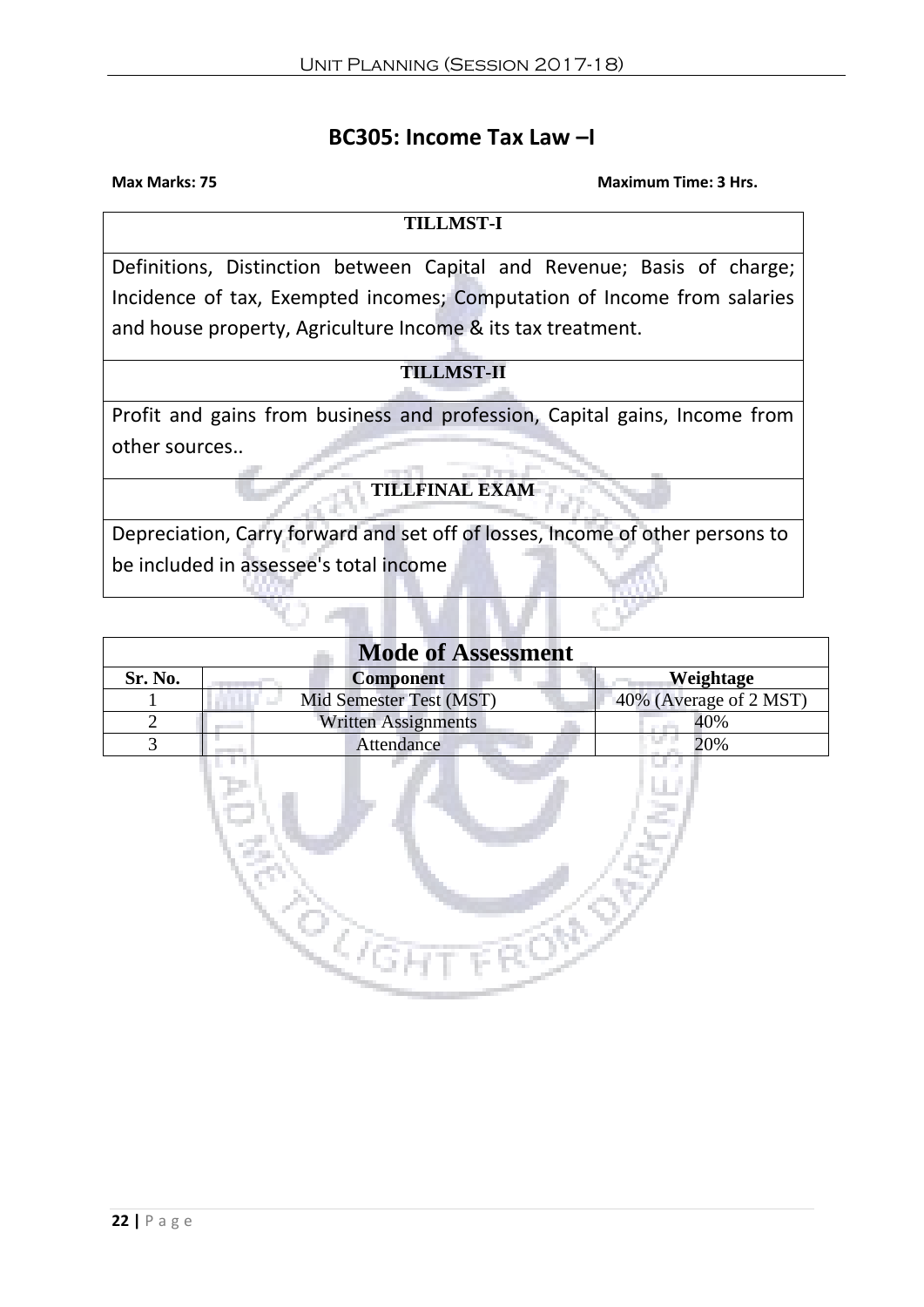# **BC 306: Company Law**

**Max Marks: 75 Maximum Time: 3 Hrs.**

**TILLMST-I**

Company : Meaning, features, types, promotion and registration; Preliminary contracts; Memorandum of Association; Articles of Association; Prospectus; Shares & Share Capital.

# **TILLMST-II**

Directors; Borrowing Powers (including debentures); Members; Meetings (including Board Meetings);

## **TILLFINAL EXAM**

Depreciation, carry forward and set off of losses, Income of other persons to be included in assessee's total income.

| <b>Mode of Assessment</b> |                            |                        |
|---------------------------|----------------------------|------------------------|
| Sr. No.                   | <b>Component</b>           | Weightage              |
|                           | Mid Semester Test (MST)    | 40% (Average of 2 MST) |
|                           | <b>Written Assignments</b> | 40%                    |
|                           | Attendance                 | 20%                    |

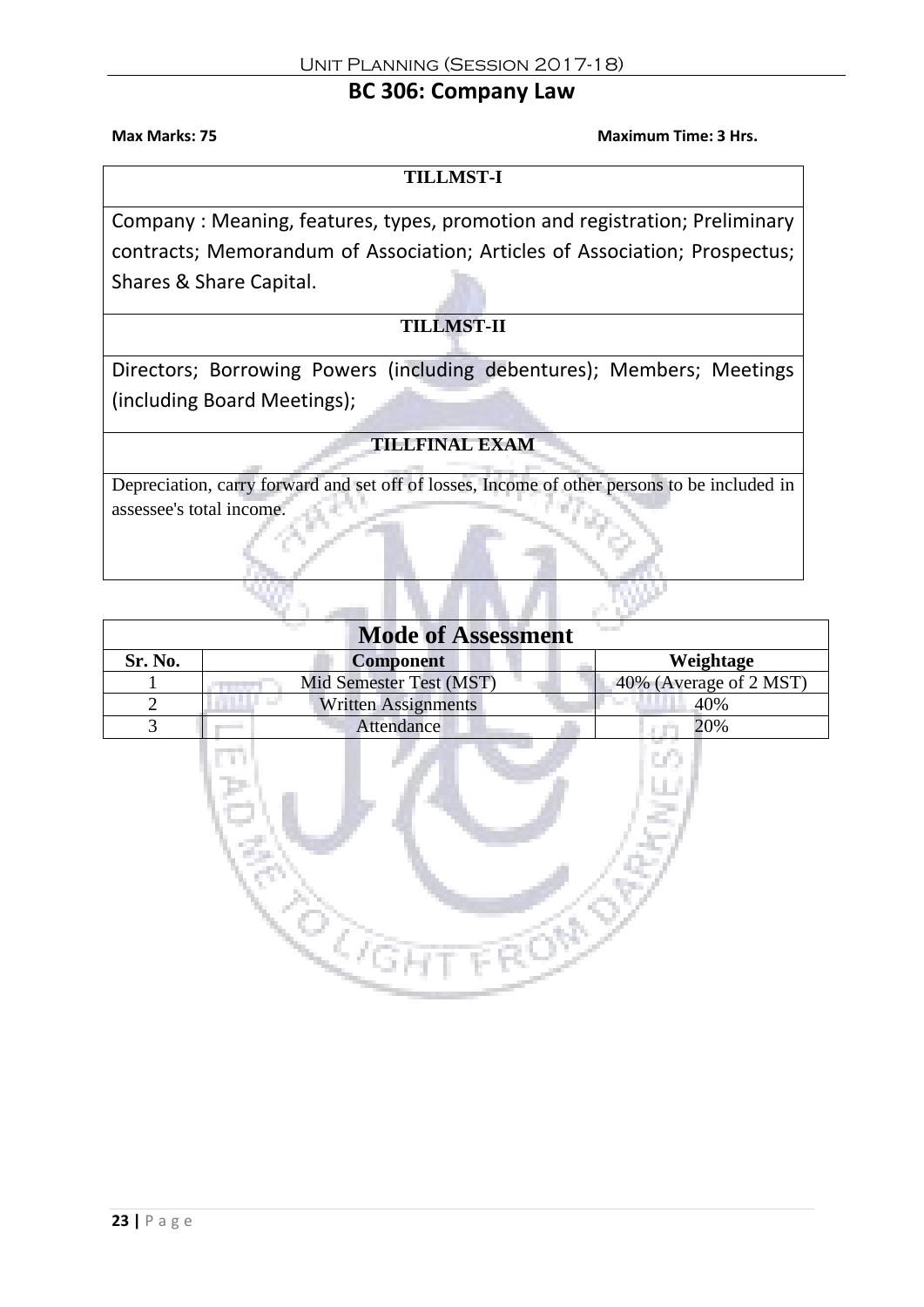# **BCom-II(SEMESTER-4 th )**

# **BC 401 - ਪੰਜਾਬੀਲਾਜ਼ਮੀ**

**Max Marks: 75 Maximum Time: 3 Hrs.**



| <b>Mode of Assessment</b> |                            |                        |
|---------------------------|----------------------------|------------------------|
| Sr. No.                   | <b>Component</b>           | Weightage              |
|                           | Mid Semester Test (MST)    | 40% (Average of 2 MST) |
|                           | <b>Written Assignments</b> | 40%                    |
|                           | Attendance                 | 20%                    |
|                           |                            |                        |

<u>the Company</u>

en de la défantation de la décime de la décime de la décime de la décime de la décime de la décime de la décim<br>La décime de la décime de la décime de la décime de la décime de la décime de la décime de la décime de la déc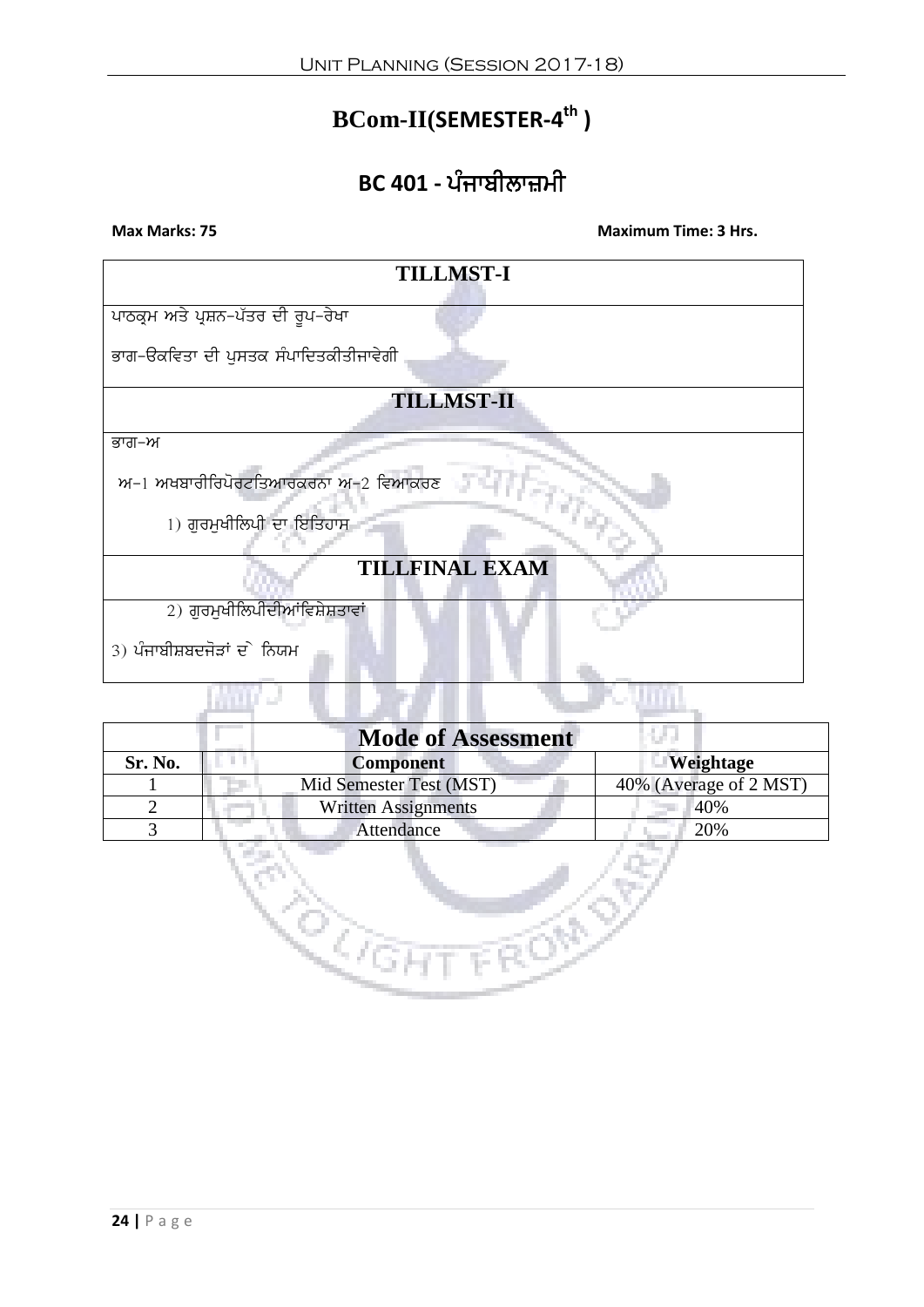# **BC 401-A: PUNJABI COMPULSORY (ELEMENTARY KNOWLEDGE)**

# **(Special paper in lieu of Punjabi Compulsory)**

| <b>Max Marks: 75</b> |  |
|----------------------|--|
|                      |  |

| <b>TILLMST-I</b>                                                                                         |  |  |
|----------------------------------------------------------------------------------------------------------|--|--|
| ਪਾਠਕ੍ਰਮ ਅਤੇ ਪ੍ਰਸ਼ਨ-ਪੱਤਰ ਦੀ ਰੂਪ-ਰੇਖਾਨਿਰਧਾਰਤ                                                               |  |  |
| ਪੁਸਤਕ:ਪੰਜਾਬੀ ਦੀ ਪਾਠ ਪੁਸਤਕ, ਬਲਦੇਵ ਸਿੰਘਚੀਮਾ, ਪਬਲੀਕੇਸ਼ਨ ਬਿਉਰੋ, ਪੰਜਾਬੀ ਯੂਨੀਵਰਸਿਟੀ, ਪਟਿਆਲਾ (ਇਸ                |  |  |
| ਪੁਸਤਕ ਵਿਚੋਂਭਾਗ ਦੂਜਾ: ਸਭਿਆਚਾਰ ਅਤੇ ਲੋਕਧਾਰਾ, ਭਾਗਤੀਜਾ:ਪੰਜਾਬੀਭਾਸ਼ਾਵਾਲੇ ਭਾਗਾਂ ਨੂੰ ਸਿਲੇਬਸ ਵਜੋਂਪੜ੍ਹਿਆਜਾਣਾ<br>ਹੈ। |  |  |
| ਭਾਗ-ੳ ਸਭਿਆਚਾਰ ਅਤੇ ਲੋਕਧਾਰਾ                                                                                |  |  |
|                                                                                                          |  |  |
| <b>TILLMST-II</b>                                                                                        |  |  |
| ਭਾਗ– ਅ                                                                                                   |  |  |
| ਅ−1 ਪੰਜਾਬੀਭਾਸ਼ਾ                                                                                          |  |  |
| <b>TILLFINAL EXAM</b>                                                                                    |  |  |
| ਅ−2 ਪੈਰ੍ਹਾਰਚਨਾ                                                                                           |  |  |
| ਭਾਗ-ੲਉਪਰੋਕਤਪਾਠਕ੍ਰਮ ਤੇ ਆਧਾਰਤ ਸੰਖੇਪ ਉੱਤਰਾਂਵਾਲੇ ਪੁਸ਼ਨ।                                                      |  |  |
|                                                                                                          |  |  |

| <b>Mode of Assessment</b> |                            |                        |
|---------------------------|----------------------------|------------------------|
| Sr. No.                   | <b>Component</b>           | Weightage              |
|                           | Mid Semester Test (MST)    | 40% (Average of 2 MST) |
|                           | <b>Written Assignments</b> | 40%                    |
|                           | Attendance                 | 20%                    |

Ì.

ka Ko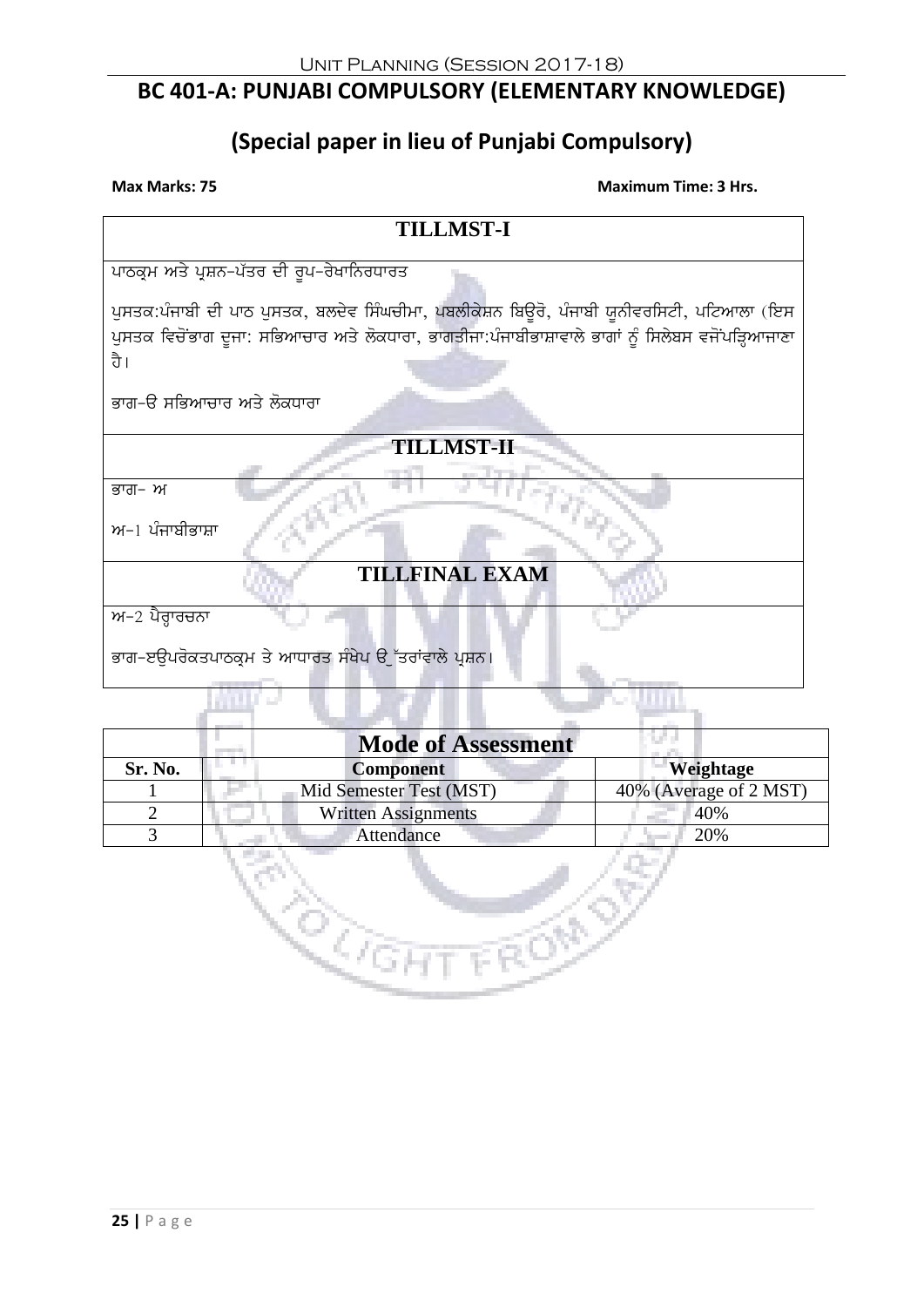# **BC 402: English (Communication Skills)**

| <b>Maximum Time: 3 Hrs.</b><br>Max Marks: 75 |  |  |
|----------------------------------------------|--|--|
| <b>TILLMST-I</b>                             |  |  |
| Ch. 1 The Rising of the Moon by Lady Gregory |  |  |
| Ch. 2 The Proposal by Anton Tchekov          |  |  |
| Ch. 3 The New Hangman by Laurence Housman    |  |  |
| Use of Active and Passive                    |  |  |
| <b>Report Writing</b>                        |  |  |
| <b>Speech Writing</b>                        |  |  |
| Developing Interview Skills                  |  |  |
| <b>Figurative Expressions</b>                |  |  |
| <b>TILLMST-II</b>                            |  |  |
| Ch. 4 Riders to the Sea J.M.Synge            |  |  |
| Ch. 5 Lithuania by Rupert Brooke             |  |  |
| Comparing an Event                           |  |  |
| Preparing News for the Given Situation       |  |  |
| Dialogue Writing for a given Situation       |  |  |
| Use of Conditionals                          |  |  |
| <b>Figurative Expressions</b>                |  |  |
| Comprehension                                |  |  |
| TILLFINAL EXAM                               |  |  |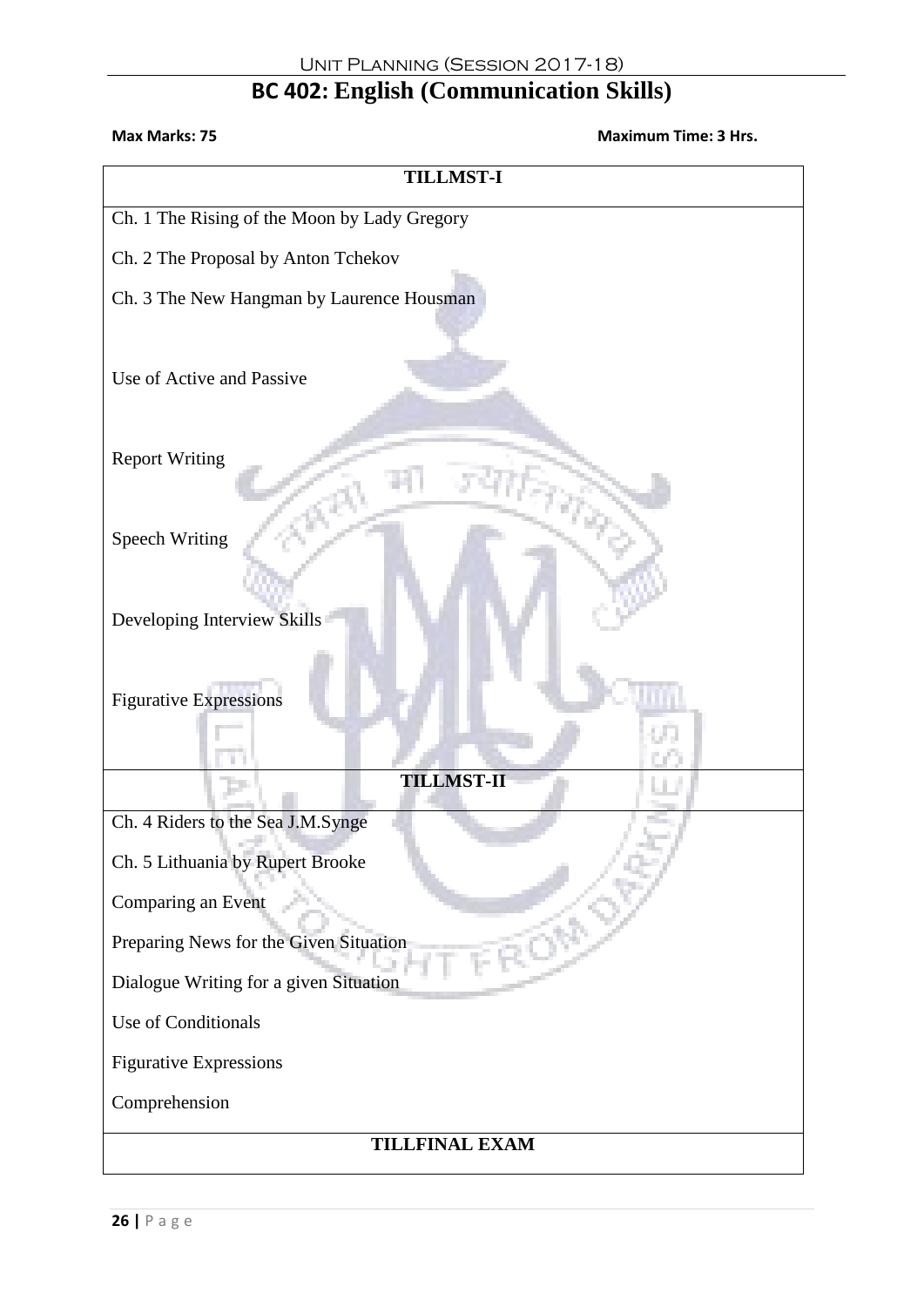Ch.6 Mother's Day by J.B.Priestley

T.V. Radio and Internet

Use of Question Tags and Short Answers

| <b>Mode of Assessment</b> |                            |                        |
|---------------------------|----------------------------|------------------------|
| Sr. No.                   | <b>Component</b>           | Weightage              |
|                           | Mid Semester Test (MST)    | 40% (Average of 2 MST) |
|                           | <b>Written Assignments</b> | 40%                    |
|                           | Attendance                 | 20%                    |

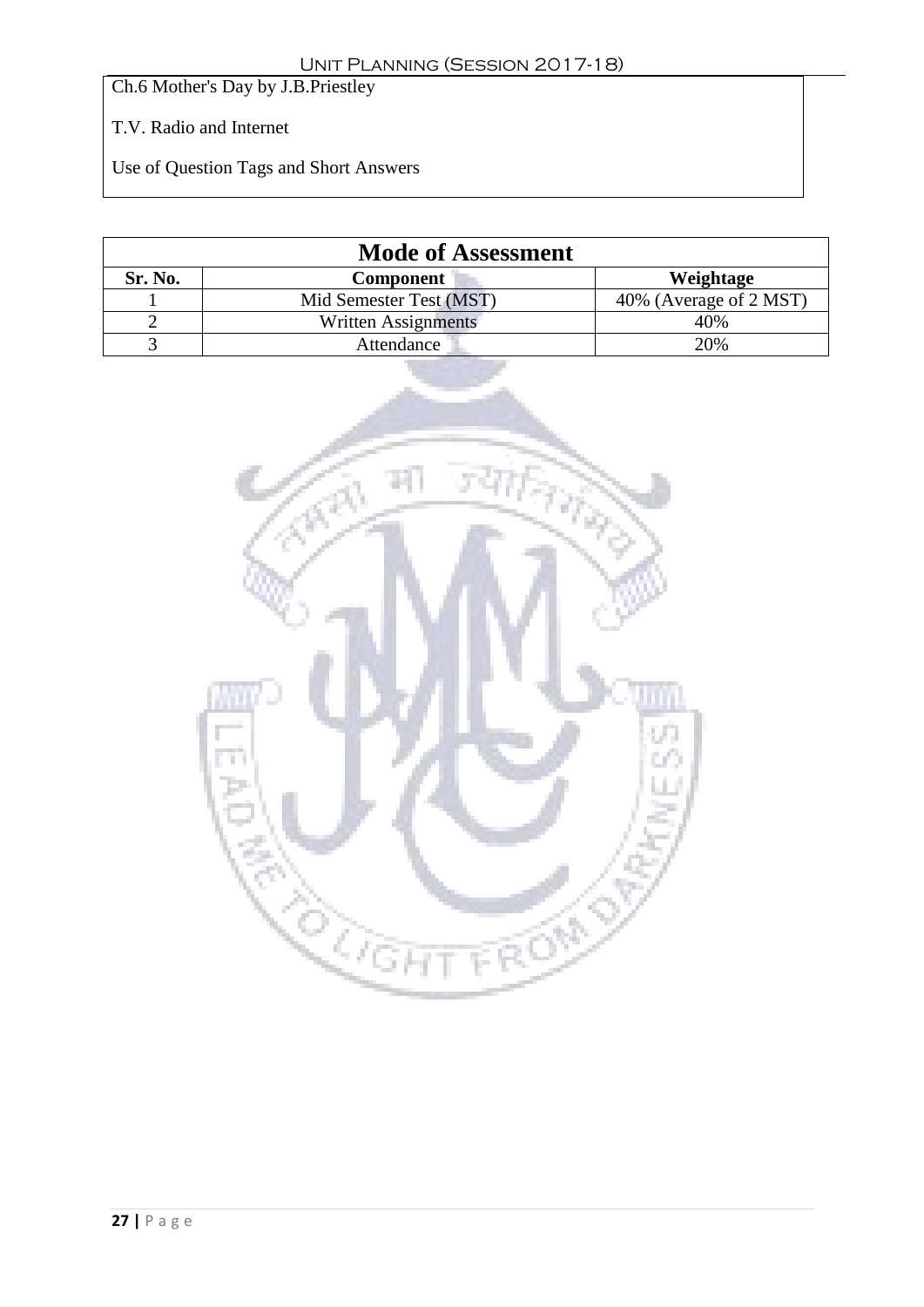# **BC 403: Auditing Practices**

#### **Max Marks: 75 Maximum Time: 3 Hrs.**

#### **TILLMST-I**

Definition and Objectives of Auditing; Major Influences in the field of Auditing; Classes of Audit, Internal Check and Internal Audit;

## **TILLMST-II**

Distinction between Audit and Investigation; Statements on Standard Auditing Practices (Brief Introduction only).

Company Auditors: Appointment, Removal, Rights, Duties, and Liabilities; Auditor's Report.

## **TILLFINAL EXAM**

Auditing in Computerised environment, professional Ethics and Regulations

| <b>Mode of Assessment</b> |                         |                        |
|---------------------------|-------------------------|------------------------|
| Sr. No.                   | <b>Component</b>        | Weightage              |
|                           | Mid Semester Test (MST) | 40% (Average of 2 MST) |
|                           | Written Assignments     | 40%                    |
|                           | Attendance              | 20%                    |

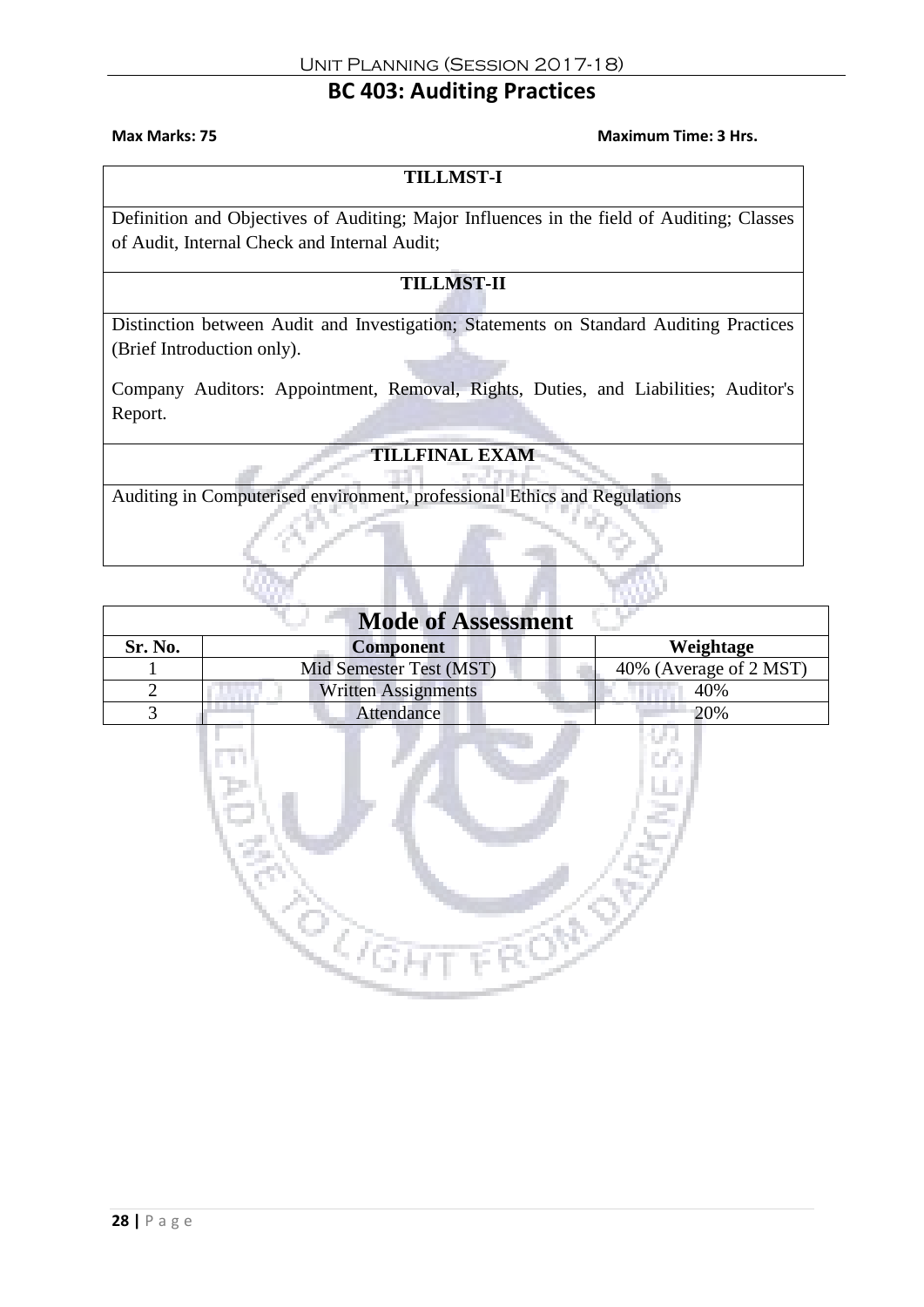# **BC 404: Corporate Accounting –II**

#### **Max Marks: 75 Maximum Time: 3 Hrs.**

The

#### **TILLMST-I**

Amalgamation, absorption, merger and reconstruction, Accounting for amalgamation of companies as per Indian Accounting Standard 14;

## **TILLMST-II**

Accounting for internal reconstruction, Liquidation Accounts; Accounts of banking companies and insurance.

# **TILLFINAL EXAM**

companies; Investment Accounts; Valuation of goodwill and shares.

m

| <b>Mode of Assessment</b> |                         |                        |
|---------------------------|-------------------------|------------------------|
| Sr. No.                   | <b>Component</b>        | <b>Weightage</b>       |
|                           | Mid Semester Test (MST) | 40% (Average of 2 MST) |
|                           | Written Assignments     | 40%                    |
|                           | Attendance              | 20%                    |

**STORY** 

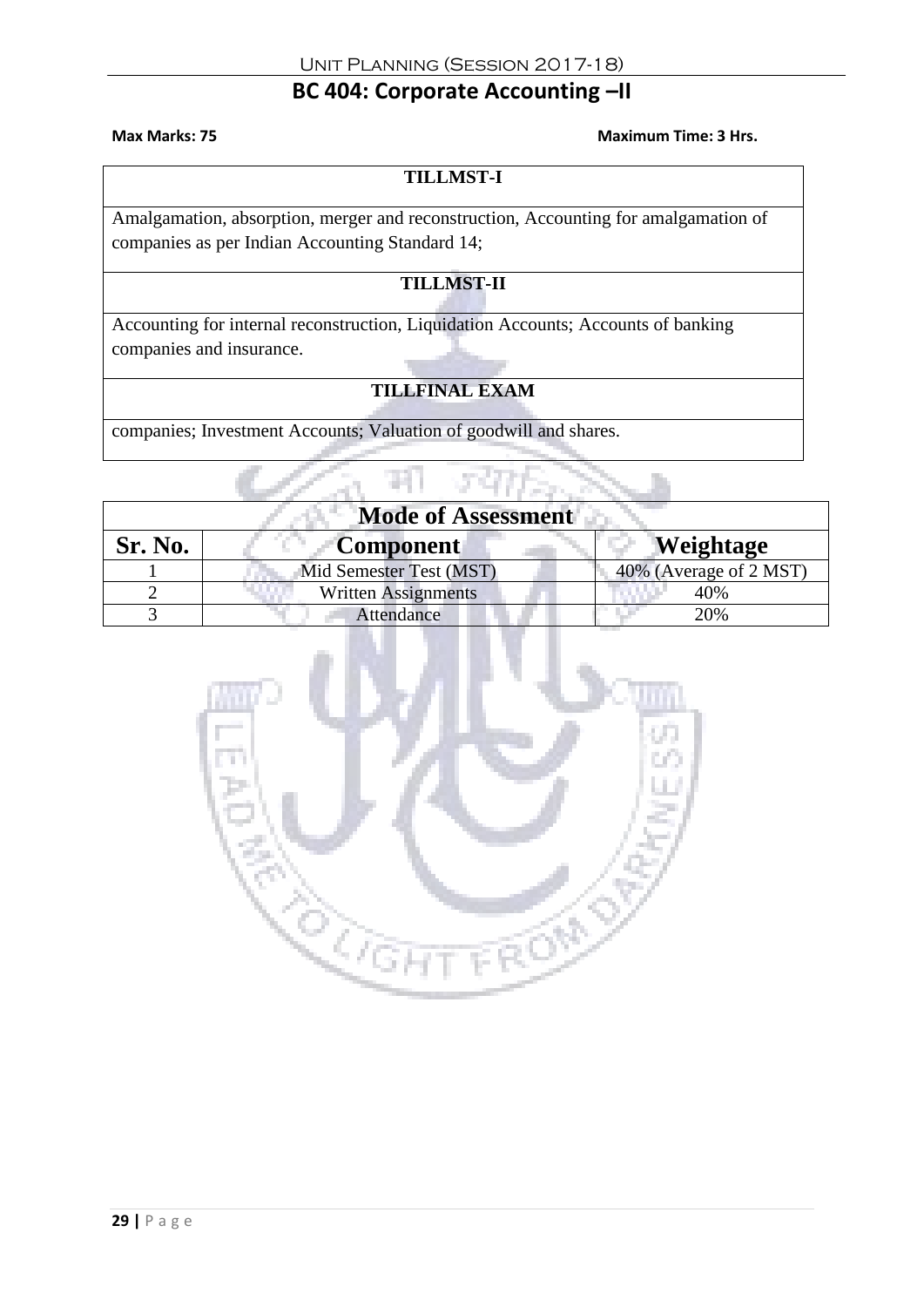# **BC405: Income Tax Law –II**

**Max Marks: 75 Maximum Time: 3 Hrs. TILLMST-I** Deductions out of gross total income, Computation of total income in regard to income of individuals. **TILLMST-II** HUF, Partnership firm & Companies. Advance Payment of Tax; Deduction of tax at source; Income tax authorities and administration of the act, **TILLFINAL EXAM** Assessment procedure, Appeals, Refunds and Penalties.

| <b>Mode of Assessment</b> |                            |                        |
|---------------------------|----------------------------|------------------------|
| Sr. No.                   | <b>Component</b>           | Weightage              |
|                           | Mid Semester Test (MST)    | 40% (Average of 2 MST) |
|                           | <b>Written Assignments</b> | 40%                    |
|                           | Attendance                 | 20%                    |

E S

Ì.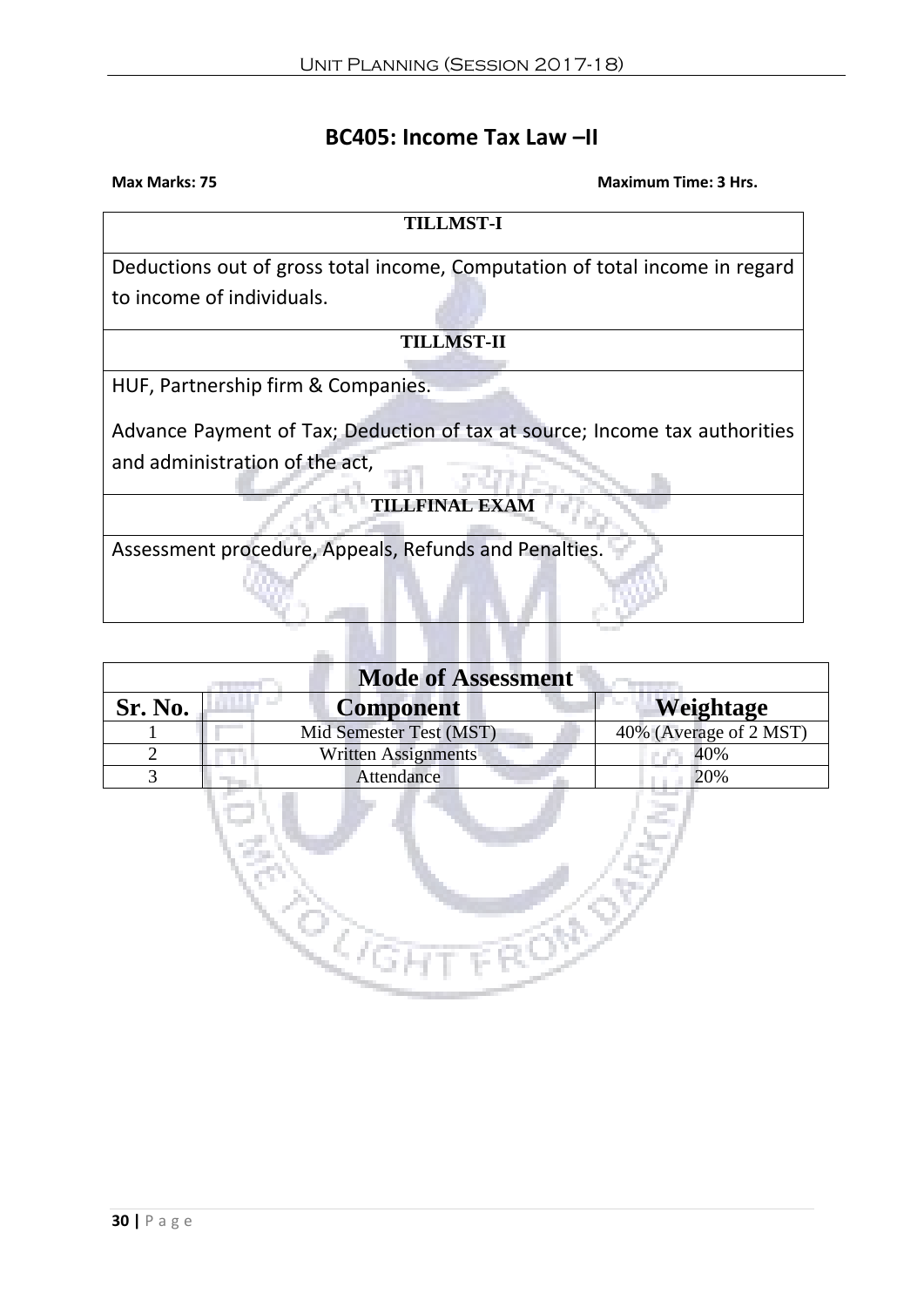## **BC406: Business Mathematics**

**Max Marks: 75 Maximum Time: 3 Hrs.**

a m

#### **TILLMST-I**

Matrices and Determinants: Definition of a matrix; Types of matrices; Algebra of matrices; Properties of determinants; Calculation of values of determinants upto third order; Adjoint of a matrix, elementary row or column operations; Finding inverse of a matrix through adjoint and elementary row or column operations; Solution of a system of linear equations having unique solution and involving not more than three variables. Compound Interest and Annuities: Certain different types of interest rates; Concept of present value and amount of a sum;

## **TILLMST-II**

Type of annuities; Present value and amount of an annuity, including the case continuous compounding; Valuation of simple loans and debentures; Problems relating to sinking funds. Linear Programming -Formulation of LPP; Graphical method of solution; Problems relating to two variables including the case of mixed constraints; Cases having no solution; multiple solutions, unbounded solution and redundant constraints.

## **TILLFINAL EXAM**

Simplex Method - Solution of problems upto three variables, including cases of mixed constraints; Duality; Transportation Problem and Assignment Problem.

| <b>Mode of Assessment</b> |                            |                        |
|---------------------------|----------------------------|------------------------|
| Sr. No.                   | <b>Component</b>           | Weightage              |
|                           | Mid Semester Test (MST)    | 40% (Average of 2 MST) |
|                           | <b>Written Assignments</b> | 40%                    |
|                           | Attendance                 | 20%                    |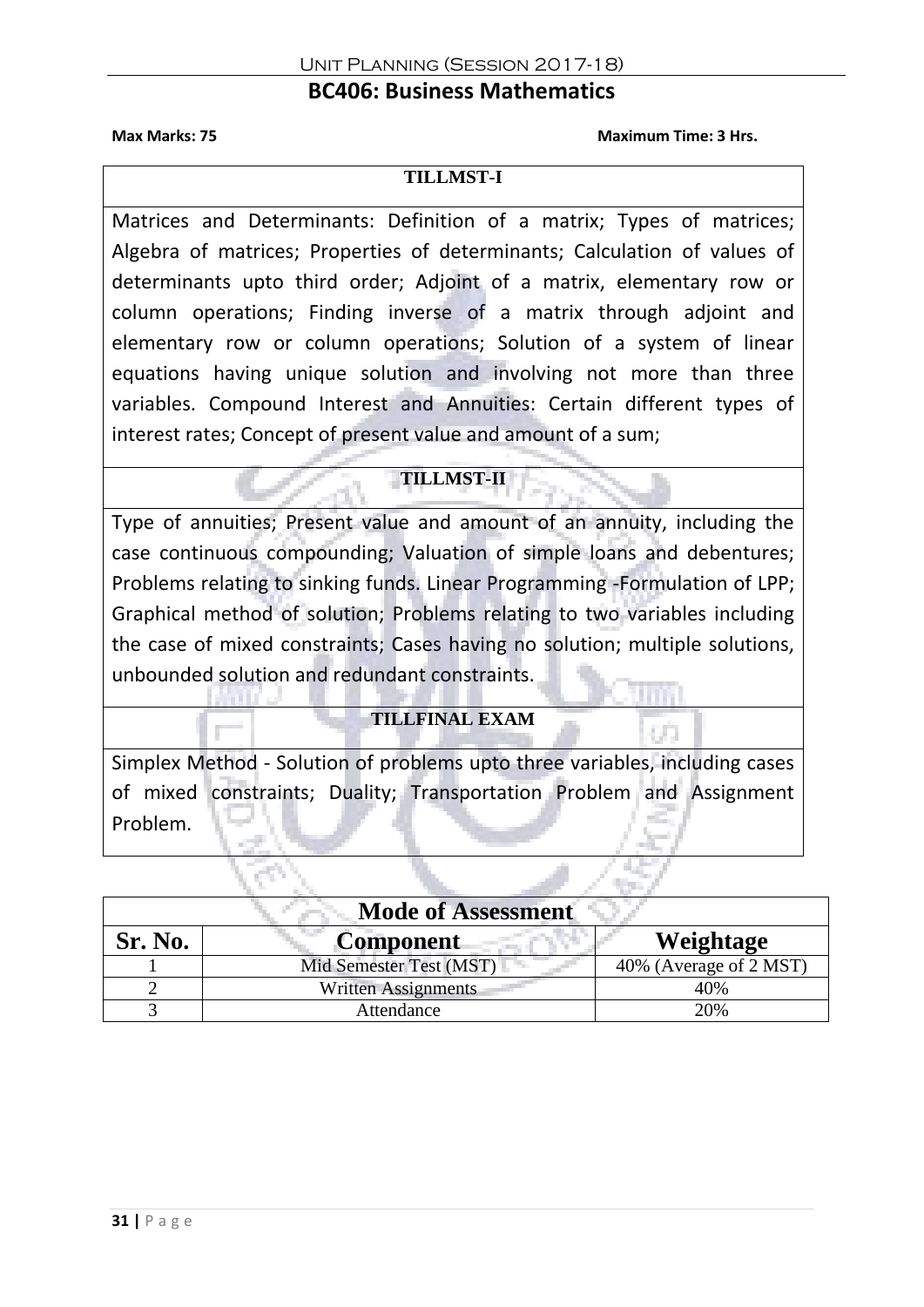# **BCom-III (SEMESTER-5 th)**

# Subject: BC 501: ਪੰਜਾਬੀਲਾਜ਼ਮੀ

**Max Marks: 75 Maximum Time: 3 Hrs. TILLMST-I** ਨਾਵਲ :**ਏਹੁਹਮਾਰਾਜੀਵਣਾ** , ਦਲੀਪਕੈਰਟਿਵਾਣਾ । **TILLMST-II** ਲੇਖਰਚਨਾ (ਵਿਦਿਅਕਅਤੇਸਭਿਆਚਾਰਕਵਿਸ਼ਿਆਂਬਾਰੇ 500 ਸ਼ਬਦਾਂਦੀ ) **TILLFINAL EXAM** ਵਿਆਕਰਨ<br>(ੳ) ਨਾੳਂਵਾਕੰਸ਼ :ਪਰਿਭਾਸ਼ਾ ,ਬਣਤਰਅਤੇਪ੍ਰਕਾਰ<br>:ਪਰਿਭਾਸ਼ਾ ਬਣਤਰਅਤੇਪਕਾ <sub>(ਅ)</sub> ਕਿਰਿਆਵਾਕੰਸ਼ :ਪਰਿਭਾਸ਼ਾ , ਬਣਤਰਅਤੇਪਕਾਰ (ੲ) ਵਿਹਾਰਕਵਿਆਕਰਨਕਵਿਸ਼ਲੇਸਣ **Ryan** 

| <b>Mode of Assessment</b>  |                        |
|----------------------------|------------------------|
| <b>Component</b>           | Weightage              |
| Mid Semester Test (MST)    | 40% (Average of 2 MST) |
| <b>Written Assignments</b> | 40%                    |
| Attendance                 | 20%                    |
|                            |                        |

Z,

R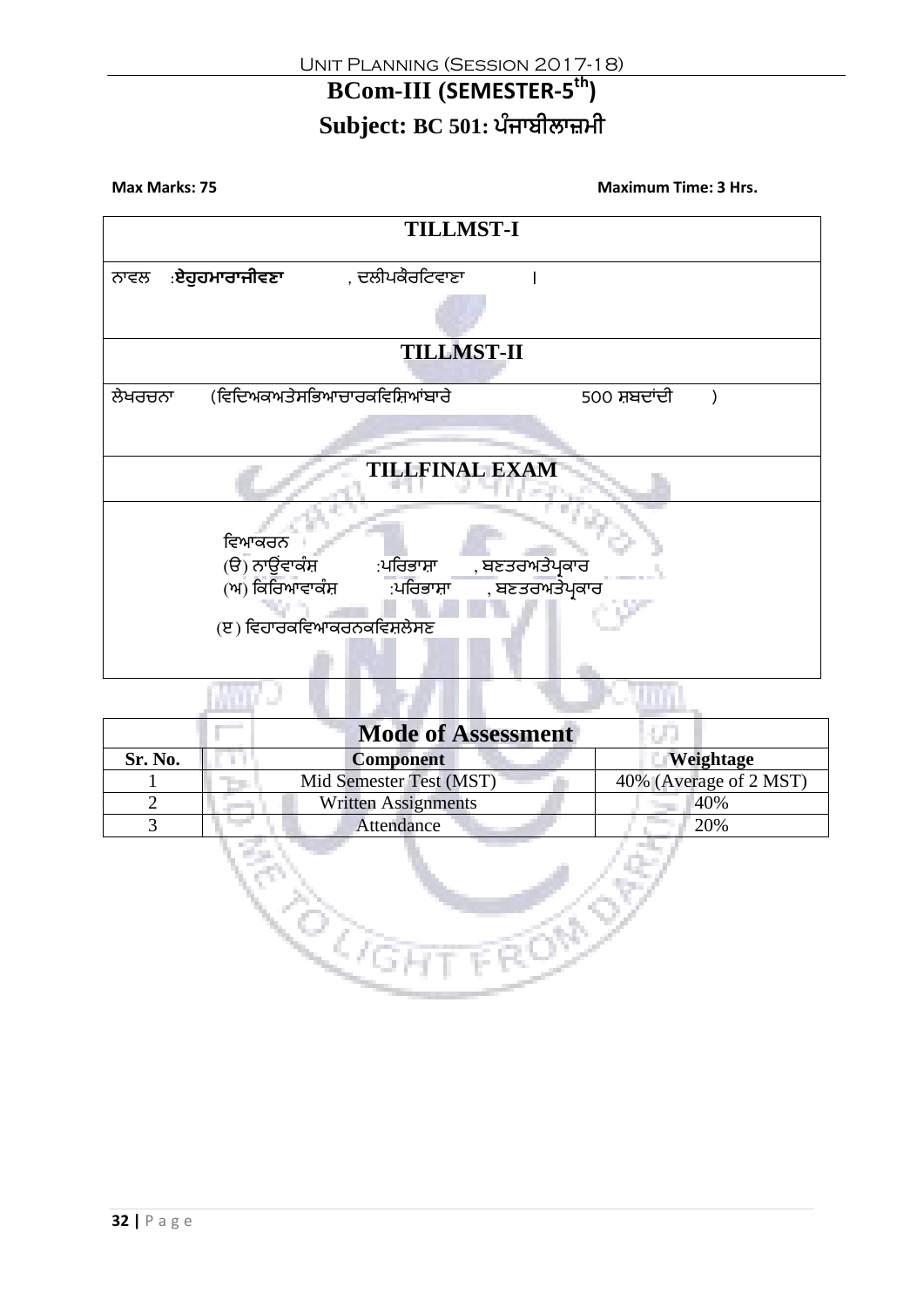# **BC 501-A: PUNJABI COMPULSORY (ELEMENTARY KNOWLEDGE) (Special paper in lieu of Punjabi Compulsory) ਸਿਲੇਬਿਤੇਪਾਠਪੁਿਤਕਾਂ**

**Max Marks: 75 Maximum Time: 3 Hrs.**

| <b>TILLMST-I</b>                                                                |  |  |
|---------------------------------------------------------------------------------|--|--|
|                                                                                 |  |  |
| ਪੰਜਾਬੀਮੁੱਢਲਾਗਿਆਨਭਾਗ-III, ਸੰਪਾ. ਪ੍ਰੋ. ਲਖਵੀਰਸਿੰਘ, ਡਾ. ਸੁਰਜੀਤਸਿੰਘ, ਪ੍ਰੋ. ਬਲਬੀਰਸਿੰਘ |  |  |
|                                                                                 |  |  |
| ਪਬਲੀਕੇਸ਼ਨਬਿਓਰੋ,ਪੰਜਾਬੀਯੁਨੀਵਰਸਿਟੀ,ਪਟਿਆਲਾ।                                         |  |  |
|                                                                                 |  |  |
|                                                                                 |  |  |
| ਪੰਜਾਬੀਮੁੱਢਲਾਗਿਆਨਭਾਗ-॥। ਦੇ <b>ਇੱਕਤੋਂਪੰਜਤੱਕਲੇਖ।</b>                               |  |  |
|                                                                                 |  |  |
|                                                                                 |  |  |
| <b>TILLMST-II</b>                                                               |  |  |
|                                                                                 |  |  |
| ਲੇਖ (400 ਸ਼ਬਦ) ਵਾਤਾਵਰਣ, ਸਮਾਜਕਜਾਂਸਭਿਆਚਾਰਕਵਿਸ਼ੇਨਾਲਸਬੰਧਤ।<br>1.                    |  |  |
|                                                                                 |  |  |
| ਮੁਹਾਵਰੇ (ਉਪਰੋਕਤਪਾਠਪੁਸਤਕਵਿਚਦਰਜ)<br>Ш.                                            |  |  |
| <b>TILLFINAL EXAM</b>                                                           |  |  |
|                                                                                 |  |  |
| ਉਪਰੋਕਤਪਾਠਪੁਸਤਕਵਿਚੋਂਸੰਖੇਪਉੱਤਰਾਂਵਾਲੇਪਸ਼ਨ                                          |  |  |
|                                                                                 |  |  |
|                                                                                 |  |  |

|         | <b>Mode of Assessment</b>  |                        |
|---------|----------------------------|------------------------|
| Sr. No. | <b>Component</b>           | Weightage              |
|         | Mid Semester Test (MST)    | 40% (Average of 2 MST) |
|         | <b>Written Assignments</b> | 40%                    |
|         | Attendance                 | 20%                    |

**GHT FROM** 

en<br>Kanpo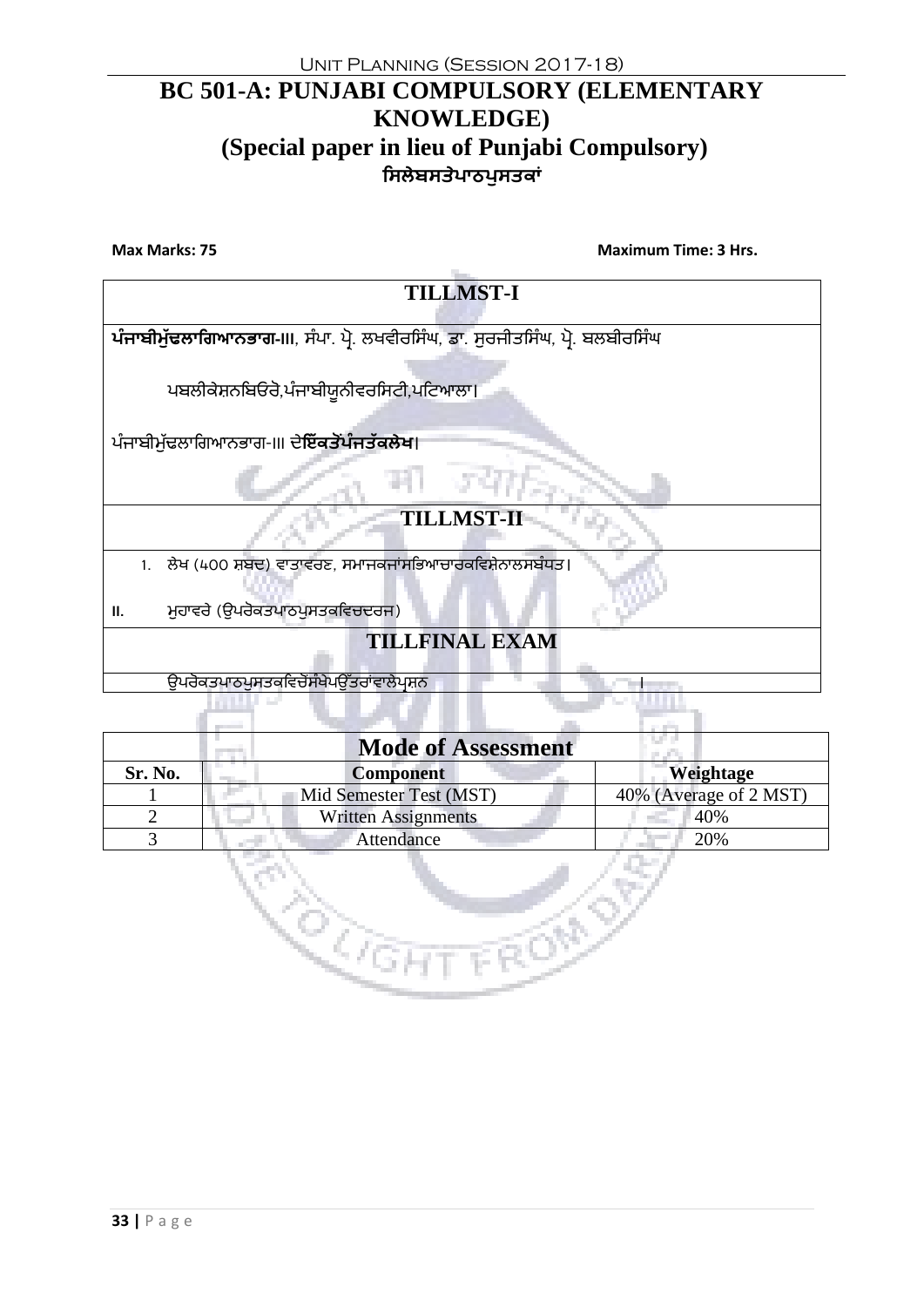# **BC 502: MANAGEMENT ACCOUNTING-I**

#### **Max Marks: 75 Maximum Time: 3 Hrs.**

# **TILLMST-I**

Management Accounting : Meaning, Definition, Nature, Objectives, Scope and Functions of Management Accounting, Management Accounting and Financial Accounting, Management and Cost Accounting; Utility of Management Accounting, Role of Management Accounting in decision making; Management Accounting Tools; Advantages and Limitations of Management Accounting. Financial Statements: Concept, Nature, Objectives of Financial Statements, Types of Financial Statements; Limitations of Financial Statements; Analysis and Interpretation of Financial Statements: Objectives, Types and Methods of Financial Statements Analysis.

# **TILLMST-II**

Fund Flow Analysis : Concept of Funds, Sources and Uses of Funds, Concept of Flow, Funds Flow Statement, Managerial uses of Funds Flow Analysis, Statement of Changes in working Capital, Funds Flow Statements. Cash Flow Analysis : Indian Accounting Standard – 3, Cash Flow Statement.

Comparative Statements, Common size statements, and Trend analysis. Ratio analysis : Meaning of Ratios, Classification of Ratios, Profitability ratios, Turnover ratios, Liquidity ratios, Solvency ratios;

# **TILLFINAL EXAM**

Calculation and interpretation of the ratios; Advantage of Ratio Analysis; Limitations of Accounting Ratios

|         | <b>Mode of Assessment</b>  |                        |
|---------|----------------------------|------------------------|
| Sr. No. | <b>Component</b>           | Weightage              |
|         | Mid Semester Test (MST)    | 40% (Average of 2 MST) |
|         | <b>Written Assignments</b> | 40%                    |
|         | Attendance                 | 20%                    |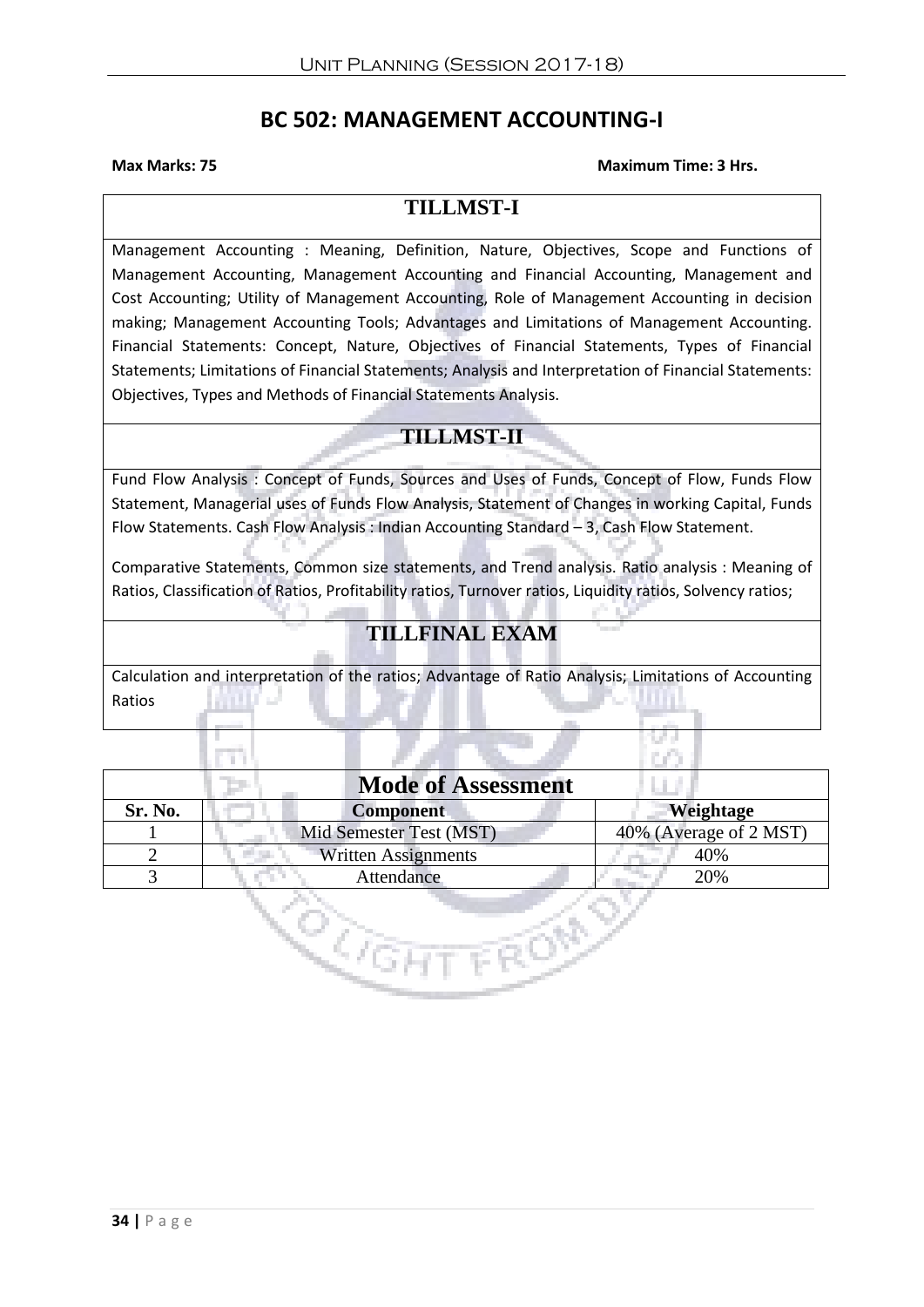# **BC 503: COST ACCOUNTING-I**

#### **Max Marks: 75 Maximum Time: 3 Hrs.**

# **TILLMST-I**

Cost Accounting : Meaning and definition, limitations of financial accounting, Development of Cost Accounting, Functions, Objectives, Advantages and Limitations of Cost Accounting, Importance of Cost Accounting to Business Concern. Relationship between Cost Accounting, Financial Accounting, and Management Accounting; Installing a Cost Accounting System, Essentials of a good Cost Accounting System. Cost concepts and classification; Preparation of cost sheet; Role of Cost Accountant in an organization; Concept of Cost Audit.

# **TILLMST-II**

Accounting for Material : Concept, objectives and techniques of Material Control, Accounting and Control of Purchase, Storage and Issue of Materials; Methods of pricing material issues: FIFO, LIFO, HIFO, NIFO, simple average, weighted average method, replacement cost method, standard method, base stock method; Treatment of Material Losses.

# **TILLFINAL EXAM**

Accounting for Labour : Labour cost control procedure; Labour turnover; Idle time and overtime; Methods of wage payment; Time and piece rates; Essentials of a good wage plan, Incentive schemes: Taylor's differential piece rate system, Halsey plan, Rowan Plan; Fringe benefits. Accounting for Overheads: Definition, Classification of Overheads: element-wise, Functional and behavioural; Need for classifying into fixed and variable; various types of overheads; Allocation and Apportionment of overheads; Absorption of overheads; Determination of overhead rates; Under and over absorption and its treatment; Treatment of special items of overheads like interest, depreciation, packing expenses, carriage expenses, machinery erection, tools, R&D, advertisement, bad debts etc .

| <b>Mode of Assessment</b> |                                                         |                        |
|---------------------------|---------------------------------------------------------|------------------------|
| Sr. No.                   | <b>Component</b>                                        | Weightage              |
|                           | Mid Semester Test (MST)                                 | 40% (Average of 2 MST) |
|                           | <b>Written Assignments</b><br><b><i>College Des</i></b> | 40%                    |
|                           | Attendance                                              | 20%                    |
|                           |                                                         |                        |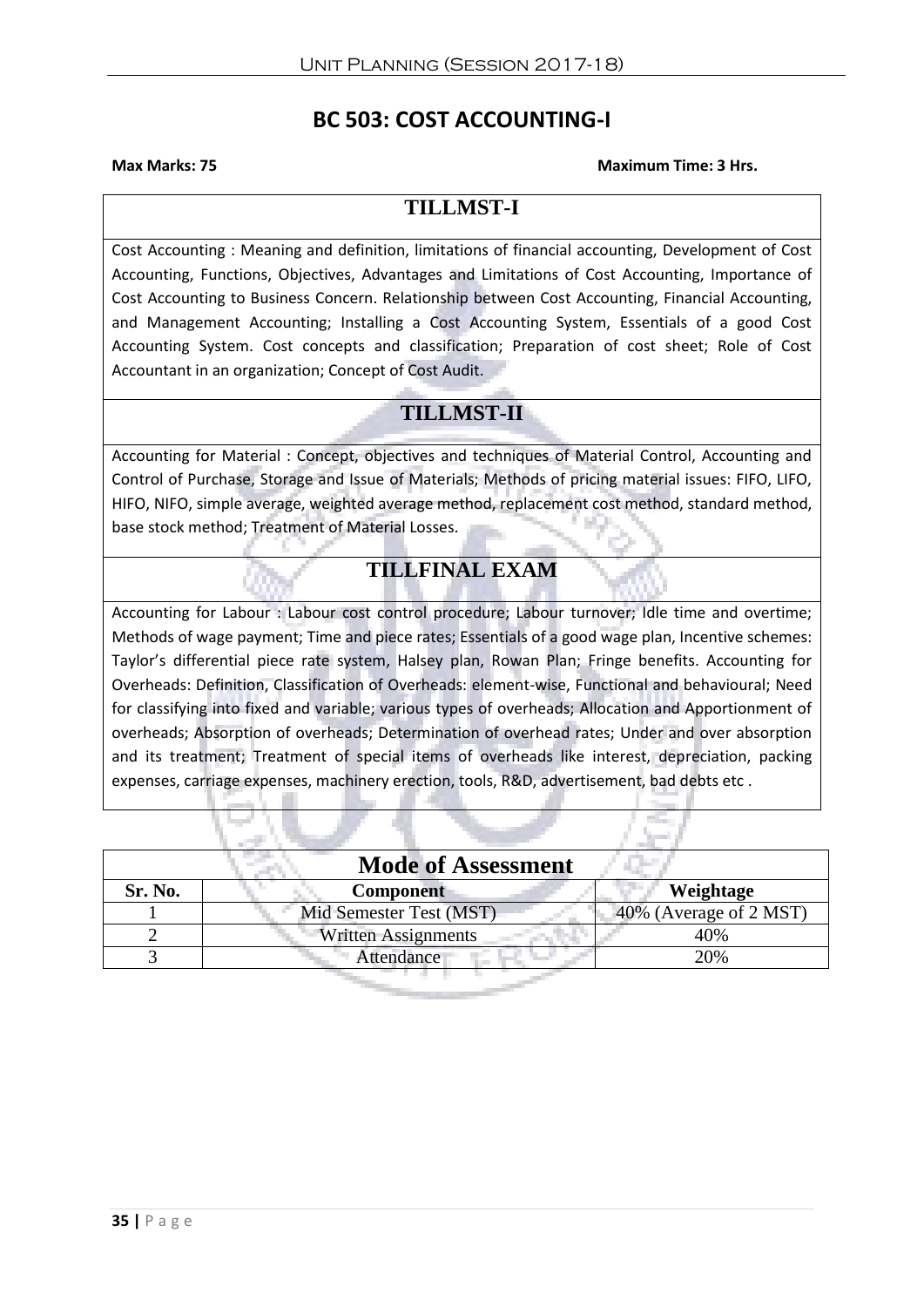# **BC 504: INDIRECT TAXES-I**

#### **Max Marks: 75 Maximum Time: 3 Hrs.**

#### **TILLMST-I**

Goods and Services Tax: Meaning, Nature & Scope; Taxes of Centre and State subsumed under GST, Comprehensive structure of GST Model: Austrialian Model, Canadian Model, Kelkar Shah Model ; Benefits and Limitations of GST. Registration, Procedure, Amendments and Cancellation. Time and Value of Supply. Levy & collection of GST; GST Council & Administrative authorities.

# **TILLMST-II**

Input tax credit, Tax invoices Debit & Credit Notes; Accounts and records, Return and Payments of tax, Inspection, search and seizure, offences & penalties, Appeal & Revision under GST.

## **TILLFINAL EXAM**

Customs Act: Basic Concept, Types of Custom Duties, valuation of goods, Procedure for import & export, Exemptions from Custom Duty.

| <b>Mode of Assessment</b> |                            |                        |
|---------------------------|----------------------------|------------------------|
| Sr. No.                   | Component                  | <b>Weightage</b>       |
|                           | Mid Semester Test (MST)    | 40% (Average of 2 MST) |
|                           | <b>Written Assignments</b> | 40%                    |
|                           | Attendance                 | 20%                    |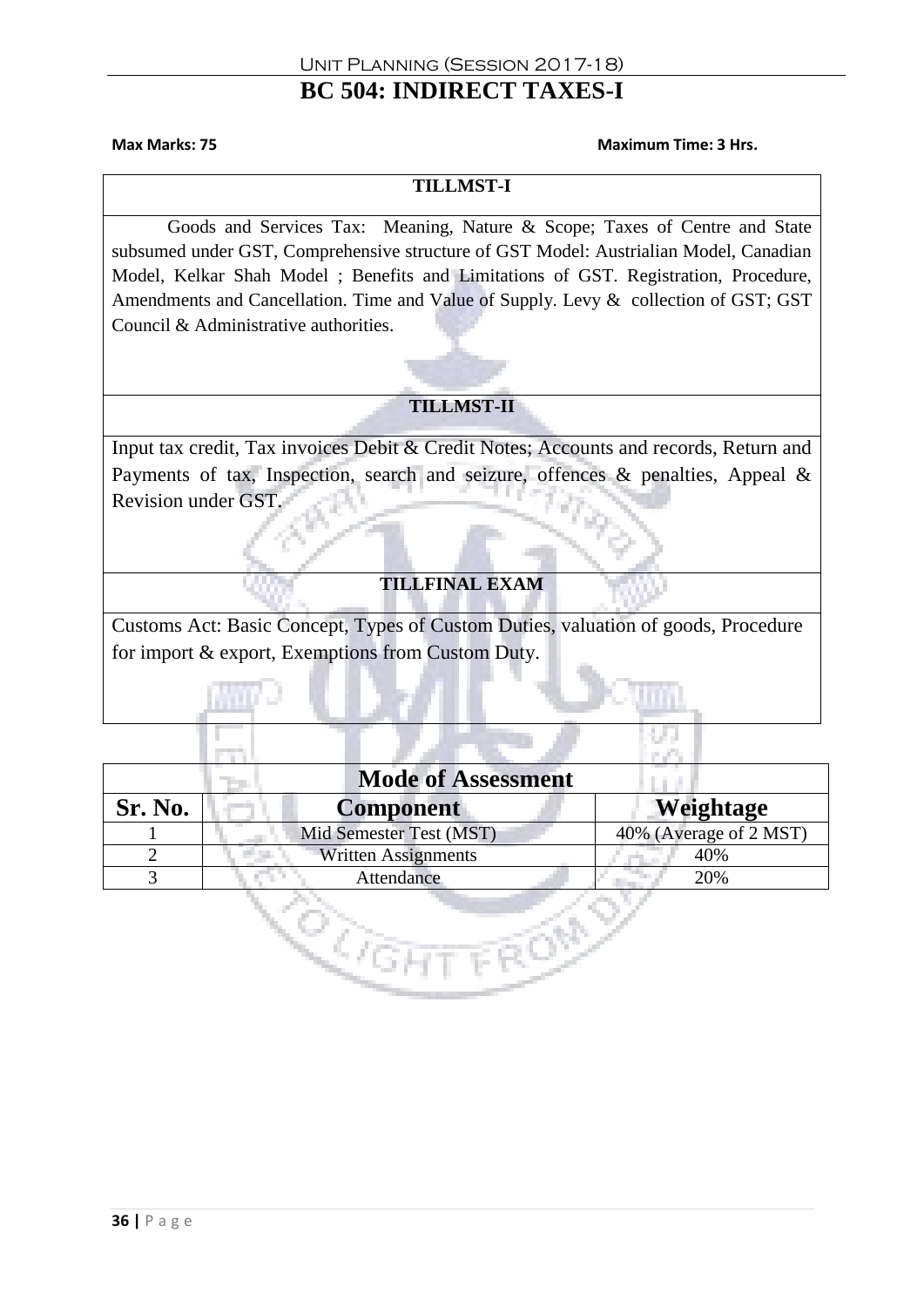# **BC 505: GOVERNANCE, ETHICS AND SOCIAL RESPONSIBILITY OF BUSINESS**

#### **Max Marks: 75 Maximum Time: 3 Hrs.**

#### **TILLMST-I**

Concept of Business Ethics, Corporate Code of Ethics: Environment, Accountability, Diversity, and Discrimination. Principles and Theories of Business Ethics: Principles of Business Ethics, Characteristics of Ethical Organisation, Theories of Business Ethics, Globalization and Business Ethics, Stakeholder's Protection.

Corporate Governance: Conceptual framework of Corporate Governance, Insider Trading, Rating Agencies, Whistle Blowing, Corporate Governance Reforms; Initiatives in India including clause 49 of Listing Agreement and Kumar Mangalam Birla Committee on Corporate Governance.

## **TILLMST-II**

Codes & Standards on Corporate Governance: Sir Adrian Cadbury Committee (UK), 1992 ,Greenbery Committee (UK), 1995, Hampel Committee on Corporate Governance (UK), 1997, Blue Ribbon Committee (USA), 1999, OECD Principles of Corporate Governance, 1999, Smith Report, 2003 (UK), Green Governance, clause 49 & Listing agreement.

## **TILLFINAL EXAM**

Corporate Social Responsibility (CSR): Arguments for and Against; Strategic Planning and Corporate Social Responsibility; CSR and Business Ethics, CSR and Corporate Governance, Environmental Aspect of CSR, Drivers of CSR, ISO 26000. CSR provisions under companies Act. 2013.

| <b>Mode of Assessment</b> |                            |                        |
|---------------------------|----------------------------|------------------------|
| Sr. No.                   | <b>Component</b>           | Weightage              |
|                           | Mid Semester Test (MST)    | 40% (Average of 2 MST) |
|                           | <b>Written Assignments</b> | 40%                    |
|                           | Attendance                 | 20%                    |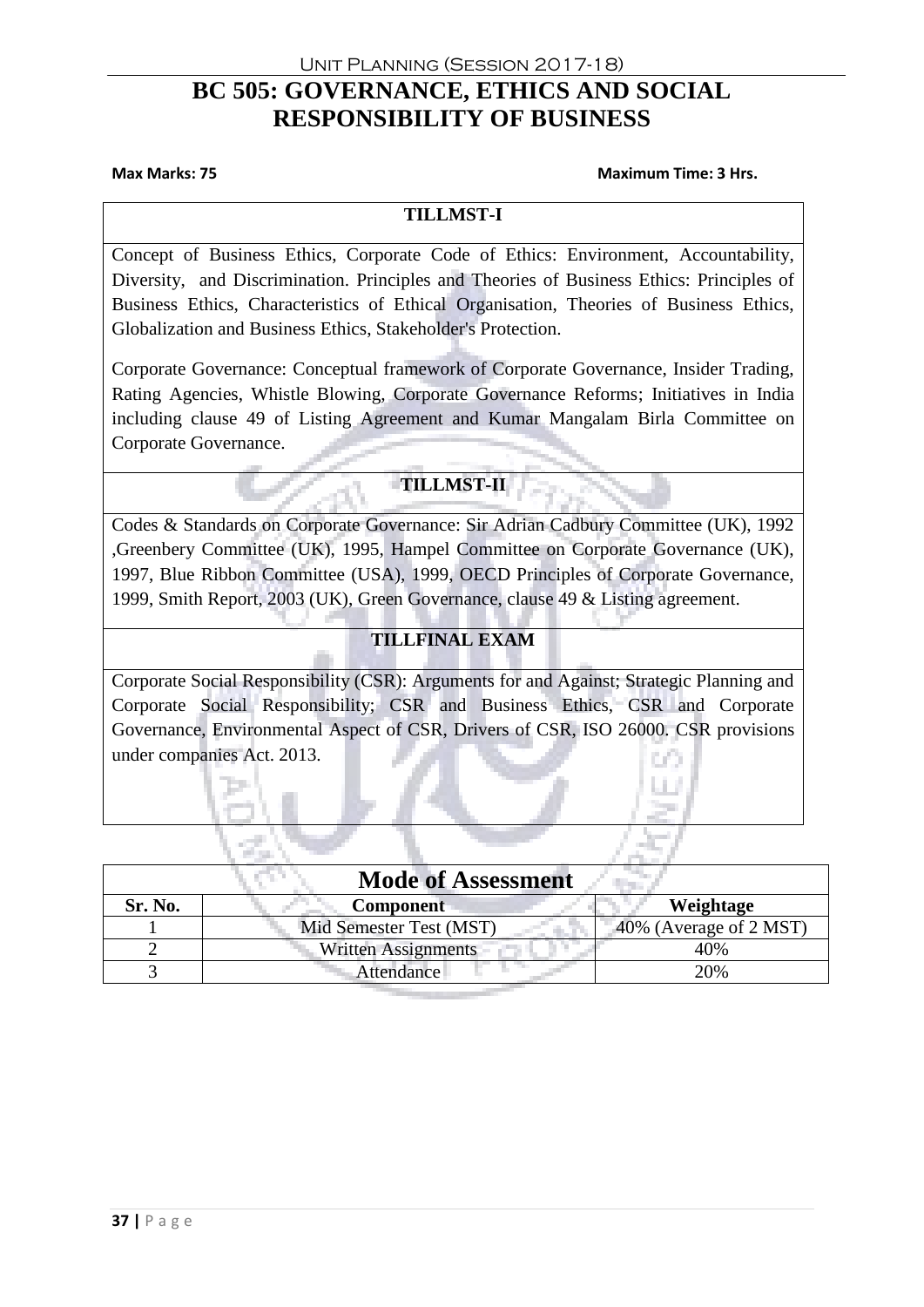# **BC 506: CORPORATE FINANCE**

#### **Max Marks: 75 Maximum Time: 3 Hrs.**

#### **TILLMST-I**

Corporate Finance: Nature and Scope; Financial goals: Profit vs. wealth maximization; Finance Functions: investment, financing, and dividend decisions; Time Value of Money: Compounding and Discounting techniques- Concepts of Annuity and Perpetuity. Capital Budgeting: Nature,Purpose, Objectives and Process of investment decisions, Investment evaluation criteria, payback period, accounting rate of return, net present value, internal rate of return, NPV and IRR comparison, profitability index, Discounted Payback Period.

## **TILLMST-II**

Sources of Finance: Different sources of finance; long term and short term sources. Cost of Capital : concept, significance of cost of capital, specific and weighted average cost of capital; Calculating cost of debt, preference shares, equity capital and retained earnings; and Combined (weighted) cost of capital.

Capital Structure : Capital Structure decisions: Capital structure patterns, Determinants of Capital structure, Designing optimum capital structure, Constraints.Operating and Financial Leverage:

## **TILLFINAL EXAM**

Their measurement; Effects on profit, analyzing alternate financial plans, combined financial and operating leverage. Trading on Equity.Dividend Policies: Dividend Theories: Walter's model; Gordon's model; M.M. Hypothesis; Forms of dividends and stability in dividends, determinants of dividend policy.

Working Capital: Meaning, Concept, Nature of Working Capital, Significance of Working Capital, Operating cycle and factors determining Working Capital requirements

| <b>Mode of Assessment</b> |                         |                        |
|---------------------------|-------------------------|------------------------|
| Sr. No.                   | <b>Component</b>        | Weightage              |
|                           | Mid Semester Test (MST) | 40% (Average of 2 MST) |
|                           | Written Assignments     | 40%                    |
|                           | Attendance              | 20%                    |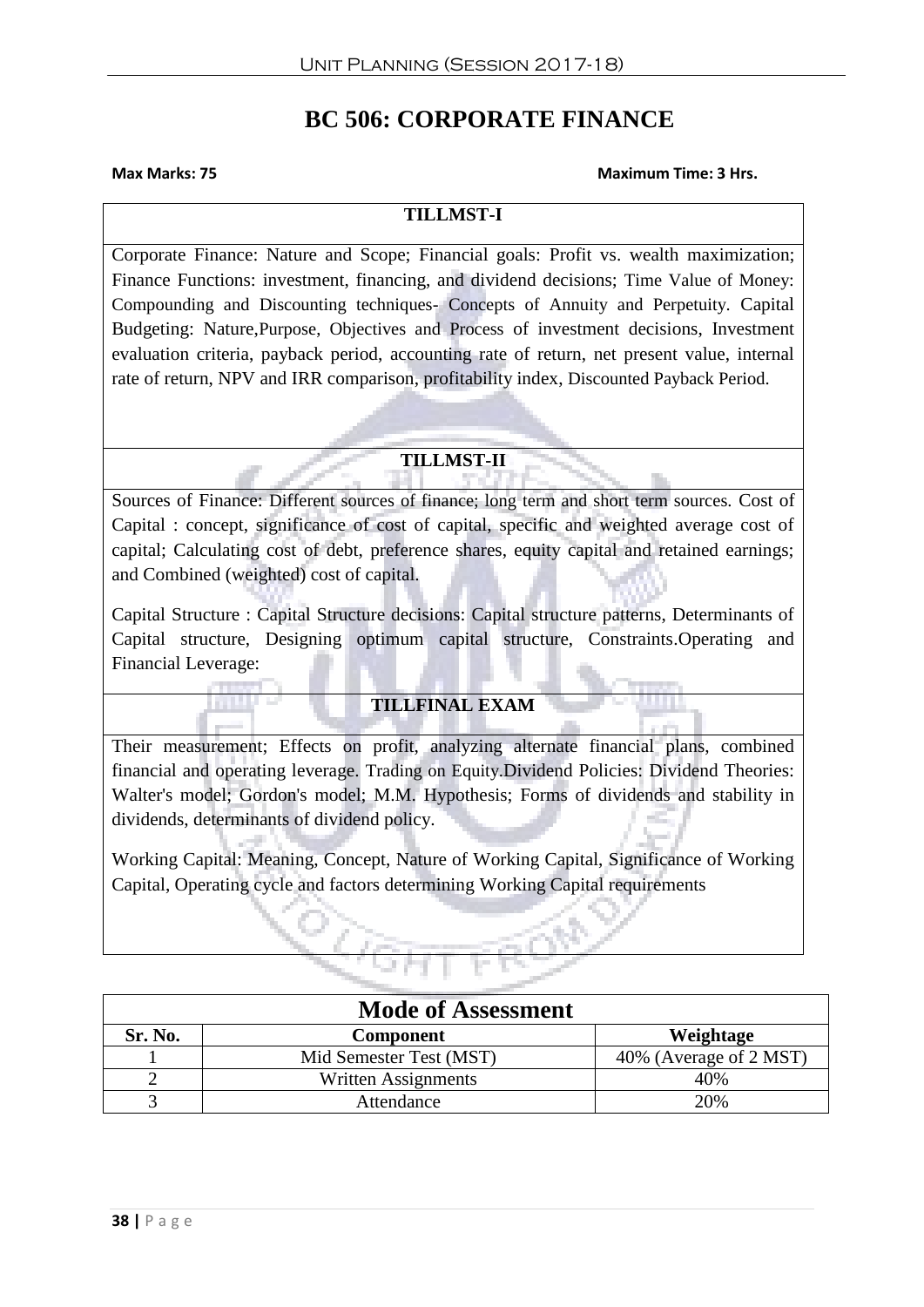# **BCom-III (SEMESTER-6 th)**

# **BC 601 :ਪੰਜਾਬੀਲਾਜ਼ਮੀ**



| Mode of Assessment |                            |                        |
|--------------------|----------------------------|------------------------|
| Sr. No.            | <b>Component</b>           | Weightage              |
|                    | Mid Semester Test (MST)    | 40% (Average of 2 MST) |
|                    | <b>Written Assignments</b> | 40%                    |
|                    | Attendance                 | 20%                    |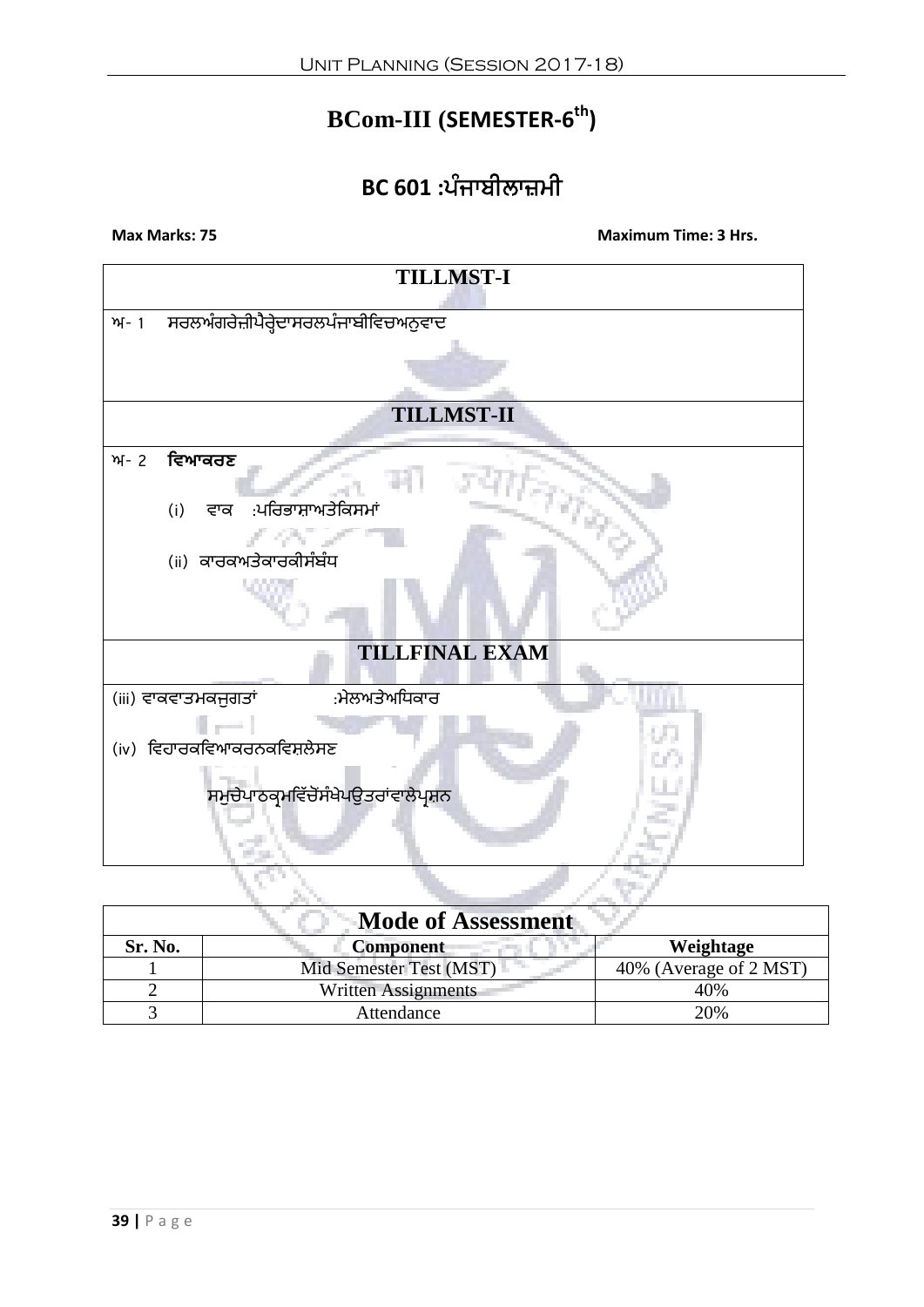# **BC 601-A: PUNJABI COMPULSORY (ELEMENTARY KNOWLEDGE) (Special paper in lieu of Punjabi Compulsory)**



| <b>Mode of Assessment</b> |                            |                        |
|---------------------------|----------------------------|------------------------|
| Sr. No.                   | <b>Component</b>           | Weightage              |
|                           | Mid Semester Test (MST)    | 40% (Average of 2 MST) |
|                           | <b>Written Assignments</b> | 40%                    |
| 2                         | Attendance                 | 20%                    |
|                           |                            |                        |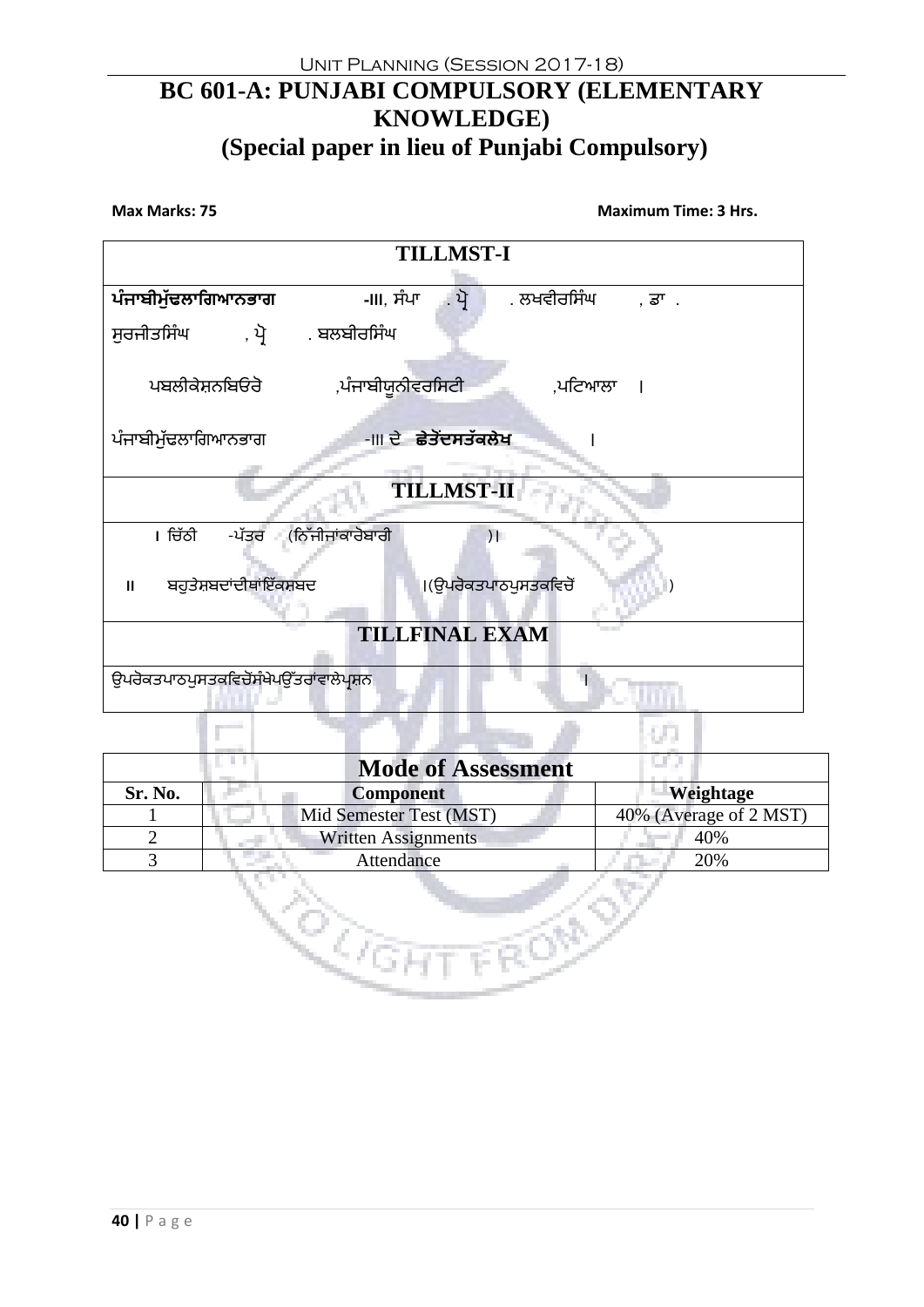# **BC 602: MANAGEMENT ACCOUNTING-II**

#### **Max Marks: 75 Maximum Time: 3 Hrs.**

# **TILLMST-I**

CVP Analysis: Introduction, CVP Assumptions and Uses; Break-Even Analysis: BE Point, Margin of Safety, and maintaining a desired level of profit; Graphical presentation of CVP Relationship; Profit Graph. Marginal Costing and Management Decisions – Marginal Costing vis-à-vis Absorption Costing; Marginal and differential costing as a tool for decision making; Marginal Costing Techniques; Marginal Cost and Product Pricing; Change of Product Mix; Make or Buy Decisions; exploring new markets; Shut Down Decisions.

# **TILLMST-II**

Budgeting for Profit Planning and Control: Meaning of Budget and Budgetary control; Objectives; Merits and Limitations; Types of Budgets: The budget manual, principal budget factor, preparation and monitoring procedures, preparation of functional budgets (Production, Sales, Materials), cash budget, (idea of master budget); Fixed and flexible budgeting; Control ratios; Zero base budgeting; Performance budgeting;

# **TILLFINAL EXAM**

Responsibility accounting. Standard Costing and Variance Analysis: Meaning of Standard Cost and Standard Costing; Advantages and Application; Variance analysis: Material, Labour and Overhead Variances (two-way analysis). o.

| <b>Mode of Assessment</b> |                            |                        |
|---------------------------|----------------------------|------------------------|
| Sr. No.                   | <b>Component</b>           | Weightage              |
|                           | Mid Semester Test (MST)    | 40% (Average of 2 MST) |
|                           | <b>Written Assignments</b> | 40%                    |
|                           | Attendance                 | 20%                    |
|                           |                            |                        |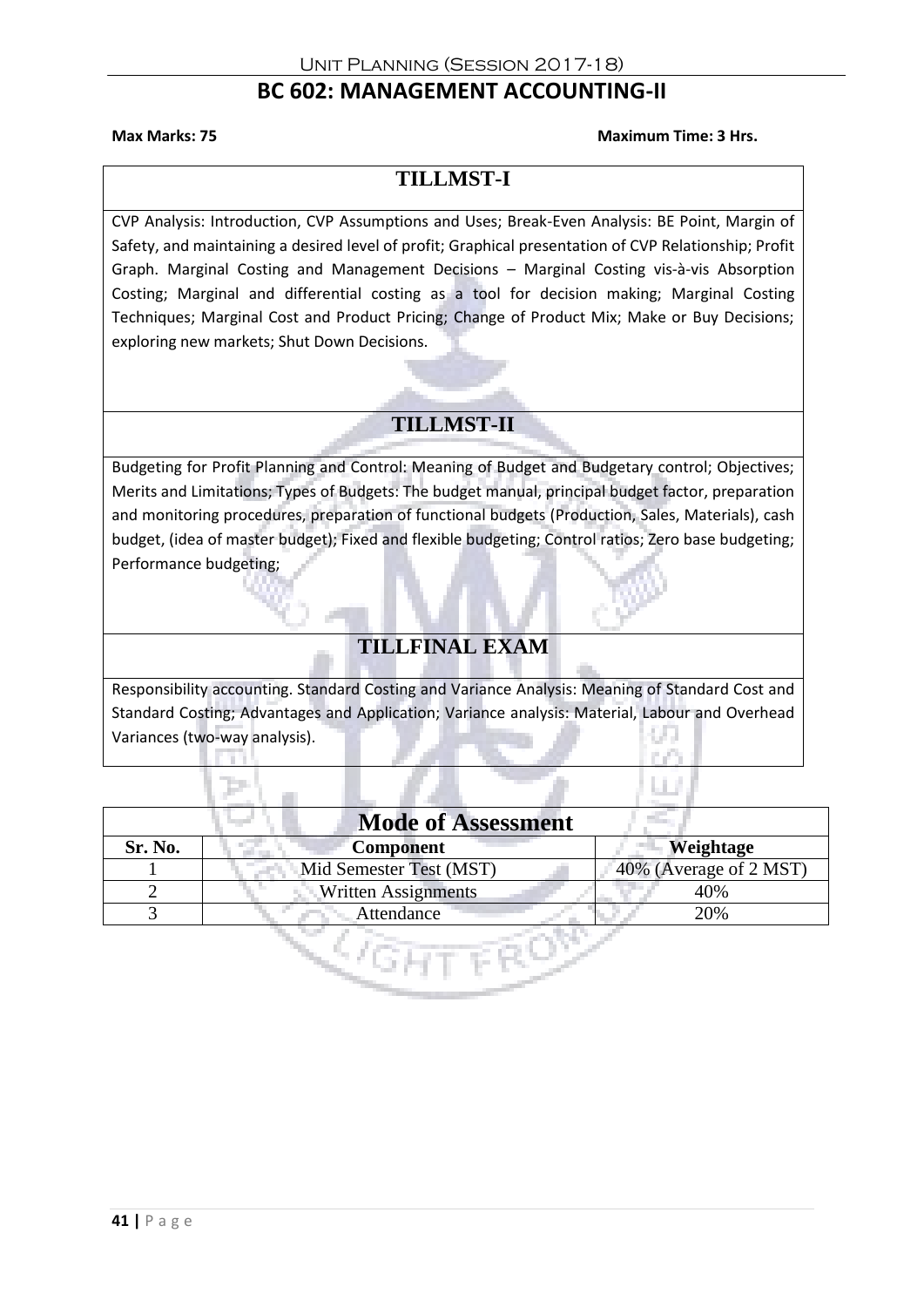# **BC 603: COST ACCOUNTING-II**

#### **Max Marks: 75 Maximum Time: 3 Hrs.**

#### **TILLMST-I**

Cost Ascertainment : Unit Costing; job, batch and contract costing; Operating costing. Job Costing: Job cost cards and databases, Collecting direct costs of each job, Attributing overhead costs to jobs, Applications of job costing. Batch Costing. Contract Costing - Progress payments, Retention money, Escalation clause, Contract accounts, Accounting for material, Accounting for plant used in a contract, Contract Profit and Balance sheet entries. Service Costing: meaning, service cost units, service cost analysis, application of service costing, service organization

# **TILLMST-II**

Process Costing : Meaning, Features, Process vs Job Costing, Principles of cost ascertainment for Materials, Labour & Overhead; Normal loss, Abnormal loss and gain and preparation of process accounts. Need for Valuation of WIP, Equivalent Production (units) and preparation of process and other relevant accounts valuing WIP under average method and FIFO method (simple cases). Inter-process profits, Accounting for joint, co and by products.

# **TILLFINAL EXAM**

Cost Records: Integral and non-integral system; Reconciliation of Cost and Financial Accounts. Activity based Costing: Problems of traditional Costing, meaning of Activity Based Costing, cost analysis under ABC, advantages & disadvantages, factors influencing application of ABC, installation of ABC; Productivity, Value Analysis.

| <b>Mode of Assessment</b> |                            |                        |  |  |
|---------------------------|----------------------------|------------------------|--|--|
| Sr. No.                   | <b>Component</b>           | Weightage              |  |  |
|                           | Mid Semester Test (MST)    | 40% (Average of 2 MST) |  |  |
|                           | <b>Written Assignments</b> | 40%                    |  |  |
|                           | Attendance                 | 20%                    |  |  |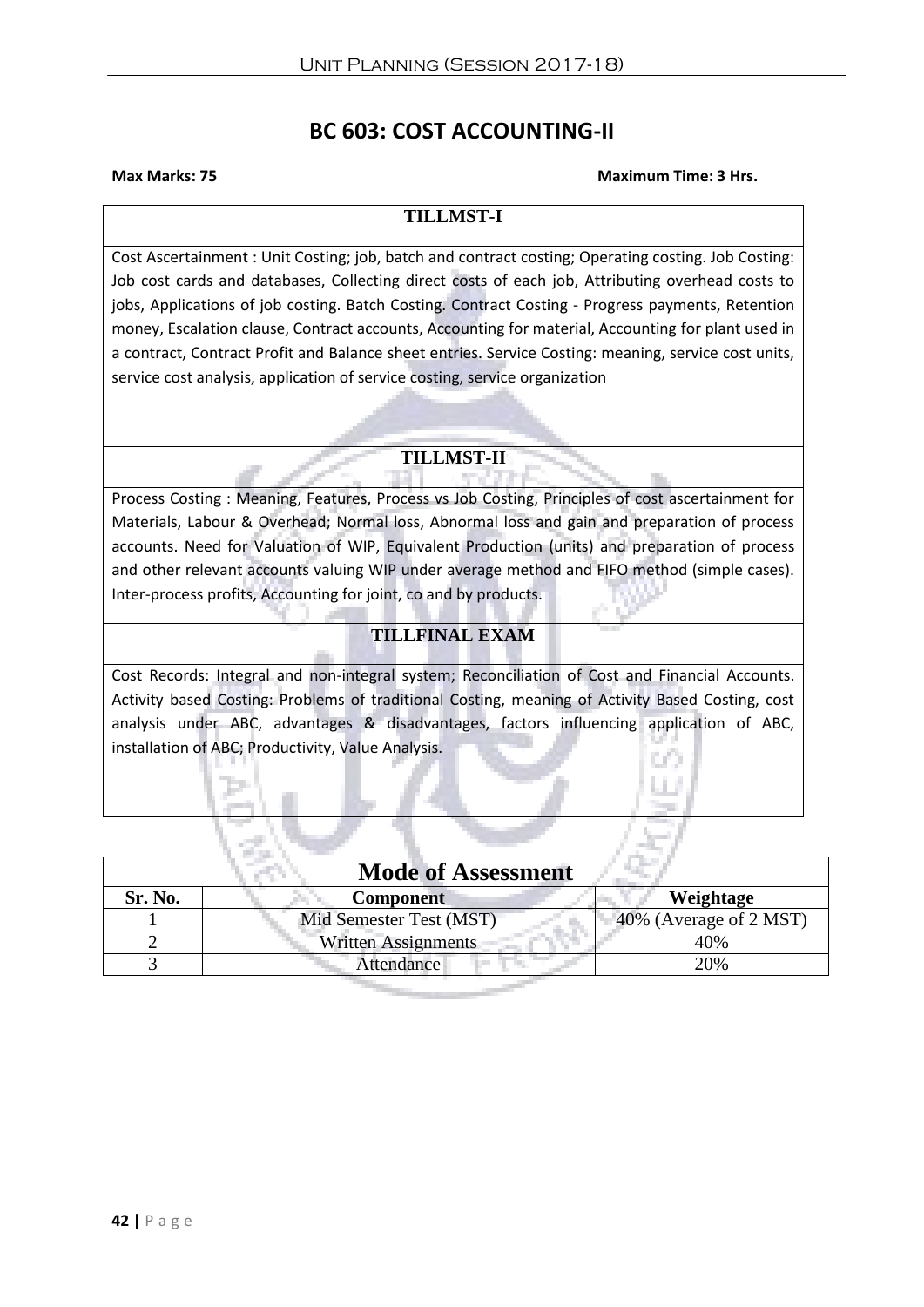#### Unit Planning (Session 2017-18) **BC 604: BUSINESS ENVIRONMENT**

#### **Max Marks: 75 Maximum Time: 3 Hrs.**

#### **TILLMST-I**

Business Environment: Concept, importance and components, Internal and external environment, Micro and macro variables: Income, Employment, Money Supply, Price Level, Interest rates, Savings and Investments, Trade and balance of payments. Movement and Interrelationship between different variables. Trends in Macro variables in India, Changing dimensions of business environment .

Indian Planning : Basic strategy of Indian planning, Current five year plan : objectives and basic framework, Resource allocation in five year plans; Achievements and failures of Indian planning. NITI Aayog: Role and functions.

### **TILLMST-II**

Economic Environment - Elements of economic environment, Economic Systems: Capitalism, Socialism and Mixed Economy; Role of Government: Growth and performance of public and private sector; Monetary and fiscal policy; New economic policy and its impact on Indian economy. Economic reforms, liberalization and structural adjustment programmes.

#### **TILLFINAL EXAM**

International Environment: International trading environment (overview); Trends in India's Foreign trade; Foreign trade and economic growth; International economic groupings.

| <b>Mode of Assessment</b> |                            |                        |  |  |
|---------------------------|----------------------------|------------------------|--|--|
| Sr. No.                   | <b>Component</b>           | Weightage              |  |  |
|                           | Mid Semester Test (MST)    | 40% (Average of 2 MST) |  |  |
|                           | <b>Written Assignments</b> | 40%                    |  |  |
|                           | Attendance                 | 20%                    |  |  |
|                           |                            |                        |  |  |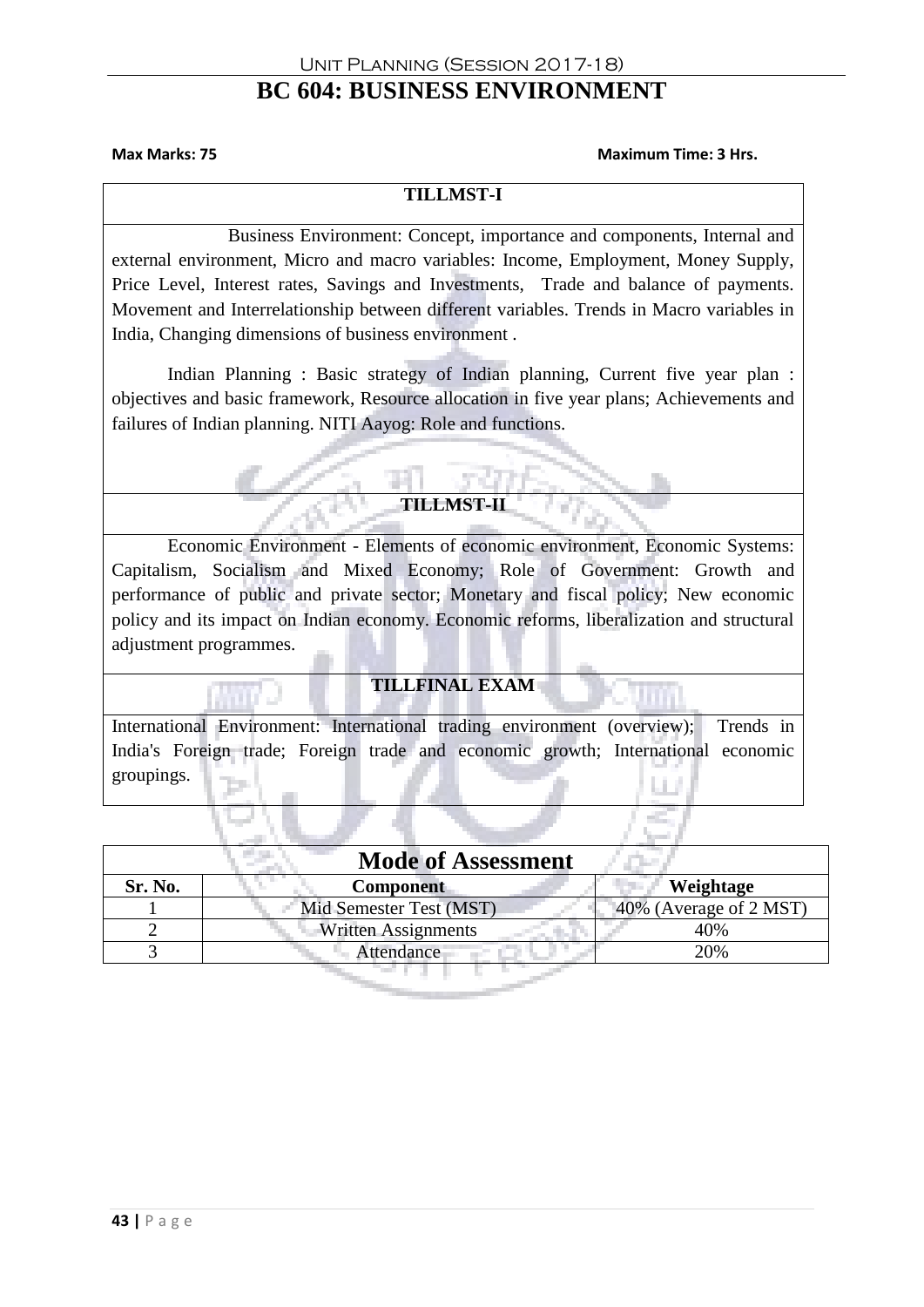# **BC 605: FUNDAMENTALS OF ENTREPRENEURSHIP**

#### **Max Marks: 75 Maximum Time: 3 Hrs.**

#### **TILLMST-I**

Introduction: Meaning, scope, need and significance; role and functions of entrepreneur in economic development; economic, social and psychological need for entrepreneurship; characteristics, qualities and pre-requisites of entrepreneur; Emergence of Entrepreneurial Class; Theories of Entrepreneurship. Dimensions of entrepreneurship: intrapreneurship, technopreneurship, cultural entrepreneurship, international entrepreneurship, netpreneurship, ecopreneurship, and social entrepreneurship.

**TILLMST-II**

Family Business: Concept, structure and kinds of family firms ; Culture and evolution of family firm; Managing Business, family and shareholder relationships ; Conflict and conflict resolution in family firms ; Managing Leadership ,succession and continuity ; Encouraging change in the family business system.

Financing the Entreprenuerialbusiness : Arrangement of funds; Traditional sources of financing, Loan syndication, Consortium finance, role played by commercial banks, appraisal of loan applications by financial institutions, Venture capital. Promotion of a Venture: Opportunities analysis; External environment analysis, Economic, Social and Technological analysis; Competitive Factors: Legal requirements for establishment of a new unit.

## **TILLFINAL EXAM**

Entrepreneurial Development programmes (EDP): role, relevance and achievements; Role of government in organizing EDPs; Critical evaluation. Women Entrepreneurship: Need, Growth and development of women Entrepreneurship, Problems faced by Women Entrepreneurs. Entrepreneurship in Informal Sector, Rural Entrepreneurship, Entrepreneurship in Sectors like Agriculture, Tourism, health case, ' la h Transport and allied services.

| <b>Mode of Assessment</b> |                         |                        |  |  |
|---------------------------|-------------------------|------------------------|--|--|
| Sr. No.                   | <b>Component</b>        | Weightage              |  |  |
|                           | Mid Semester Test (MST) | 40% (Average of 2 MST) |  |  |
|                           | Written Assignments     | 40%                    |  |  |
|                           | Attendance              | 20%                    |  |  |